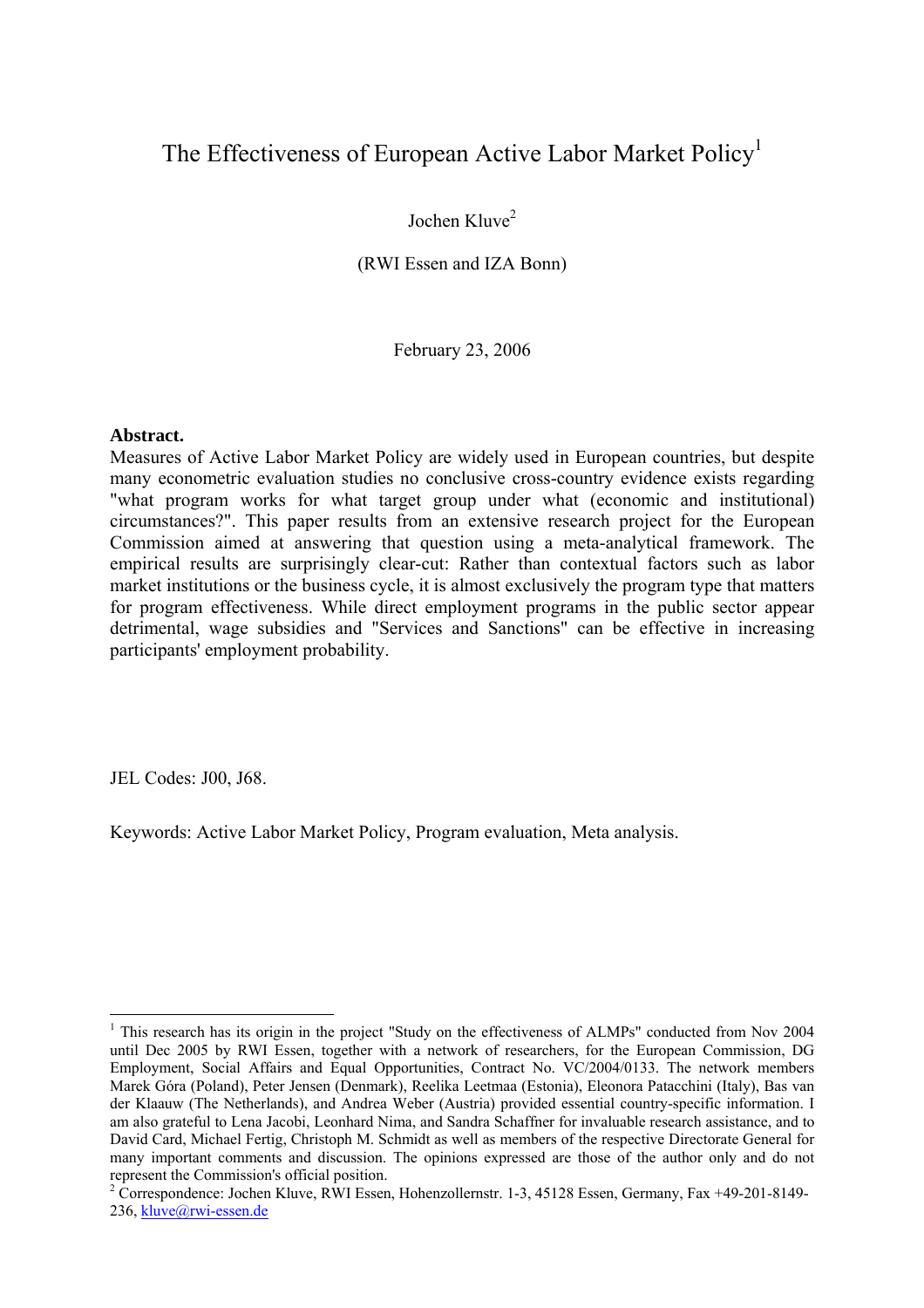#### **1. Introduction**

Active Labor Market Policies – including measures such as job search assistance, labor market training, wage subsidies to the private sector, and direct job creation in the public sector – are an important element of European countries' effort to combat unemployment. For EU member states, Active Labor Market Policies (ALMPs) constitute a central part of their *European Employment Strategy*, which defines employment as one key objective of a joint economic policy. While such active policies have been in use for many years in most countries, there is a growing awareness of the need to develop scientifically-justified measures of the effectiveness of different ALMPs. Indeed, concerns about the effectiveness of active programs have become an increasingly important feature of the EU's Broad Economic Policy Guidelines, the Employment Guidelines, and the Recommendations for Member States' employment policies.

A substantial number of evaluations of ALMP effectiveness has been conducted in Member States and other European countries (e.g. Switzerland and Norway), by independent researchers, by researchers commissioned by government bodies, as part of European Social Fund (ESF) programs, or as national studies contributing to the European Employment Strategy evaluation. In most cases, the focus of these evaluations has been on the short-term employment effects of active measures for the treated population, disregarding the possibility of positive or negative interactions between ALMP participants and other employed and unemployed workers (so-called "general equilibrium" effects). But even within this narrow focus the evidence from existing evaluations remains inconclusive: there is little consensus on whether Active Labor Market Policies actually reduce unemployment or raise the number of employed workers, and which type of program seems most promising. In particular, it is anything but evident what any one country can learn from ALMP experiences in another country. Few overview studies exist (Martin 2000, Martin and Grubb 2001), and while providing important surveys of programs and evaluation studies at the time, their largely descriptive nature does not allow the deduction of firm policy conclusions.

It is the objective of this paper to overcome this deficit, by utilizing an appropriate conceptual framework that allows drawing systematic conclusions and deriving policy recommendations from the available cross-country evidence on ALMP effectiveness. The analysis, in principle, is set against the backdrop of two frames. The first frame is given by a discussion and definition of active labor market program types, and program expenditure by country and type of measure. The most important ALMP categories across European countries are (i) training programs, which essentially comprise all human capital enhancing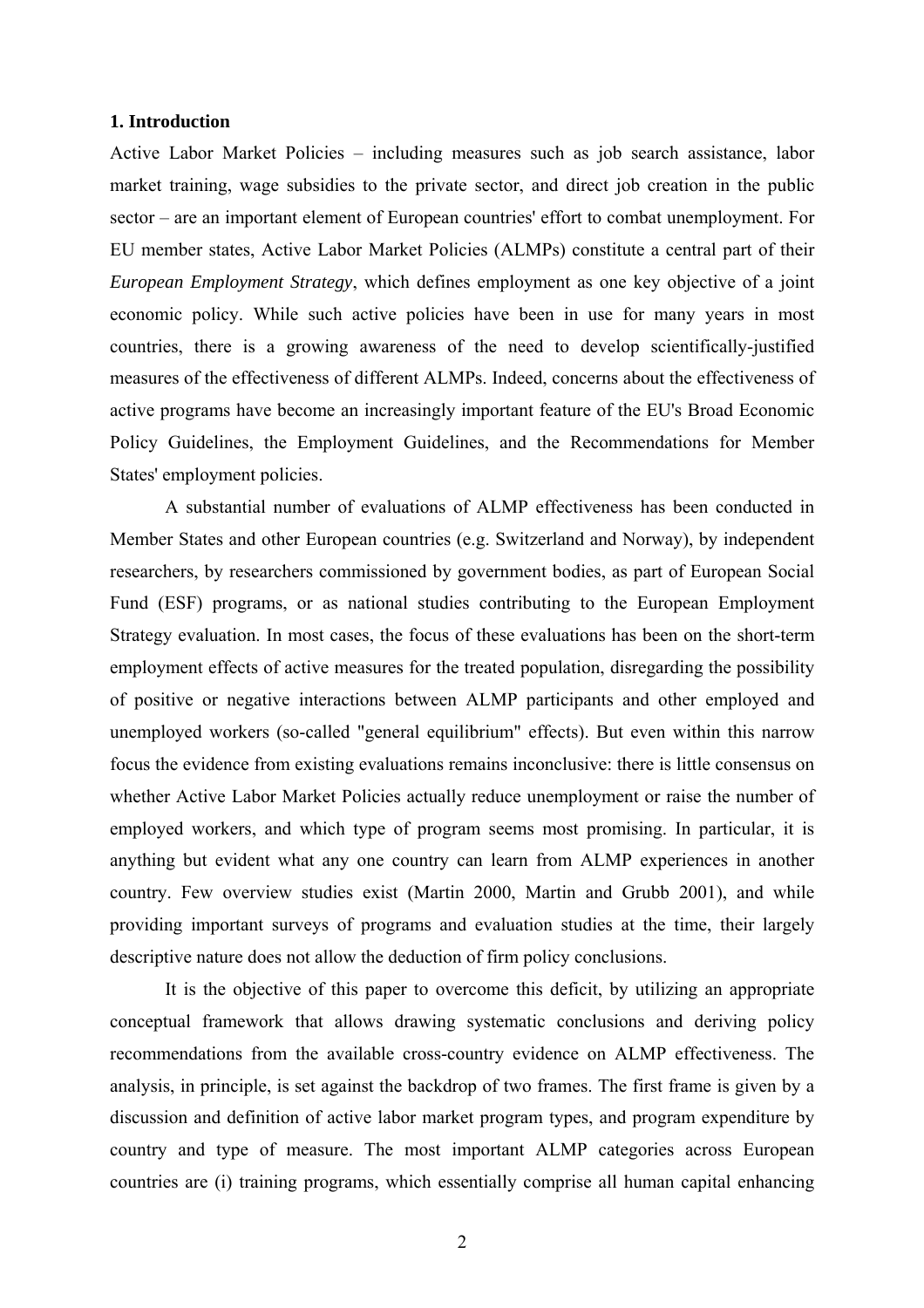measures, (ii) private sector incentive schemes, such as wage subsidies to private firms and start-up grants, (iii) direct employment programs, taking place in the public sector, and (iv) Services and Sanctions, a category comprising all measures aimed at increasing job search efficiency, such as counseling and monitoring, job search assistance, and corresponding sanctions in case of noncompliance. It is important to note that many active labor market programs in European countries specifically target the young workers (25 years of age and younger) among the unemployed. Whereas several countries also have specific active labor market programs for the disabled, very few evaluations of these measures exist.

The second frame regards the methodology of program evaluation. Since the cross-European analysis of ALMP effectiveness must necessarily rely on credible evaluation studies from all countries involved, appropriate outcome variables and cost measures, as well as feasible identification strategies that can help solve the so-called "evaluation problem" (i.e. the inherent unobservability of the counterfactual no-program situation) must be discussed and properly specified. In order to not unnecessarily inflate the volume of the paper, we abstain from a detailed assessment and refer to the fact that the methodological aspects of evaluating ALMPs by now have been discussed extensively in the literature (cf., for instance, Heckman, LaLonde, Smith 1999, Blundell and Costas-Dias 2000, Kluve and Schmidt 2002, and many others) and can be considered as rather well-established. Recent evaluation studies from across Europe also prove an increasing awareness and elaborateness regarding the use of particular identification approaches to assess causal effects of treatments.

Logically building on these frames as a backdrop, the subsequent analysis of ALMP effectiveness concentrates on two focal points. First, we present a collection of recent evaluation studies from Europe that were conducted since the earlier systematic European reviews in Heckman et al (1999) and Kluve and Schmidt (2002). This collection amounts to a substantial set of studies. We present those analyses study-by-study in an overview table, and summarize their findings in a descriptive manner.

Second, we complement these tentative findings with a quantitative analysis of the available evidence. This meta-analysis constitutes the core part of the paper, and is intended to allow a systematic assessment and interpretation of the existing cross-country evidence. The analysis correlates the effectiveness of the program – i.e. whether the reported treatment effect on employment probability is positive, negative, or zero – with a set of variables capturing (a) the type of program, (b) the study design, (c) the institutional context and (d) the economic background in the country at the time the particular program was run. All of these are factors that conceivably may influence the estimated performance of a specific ALMP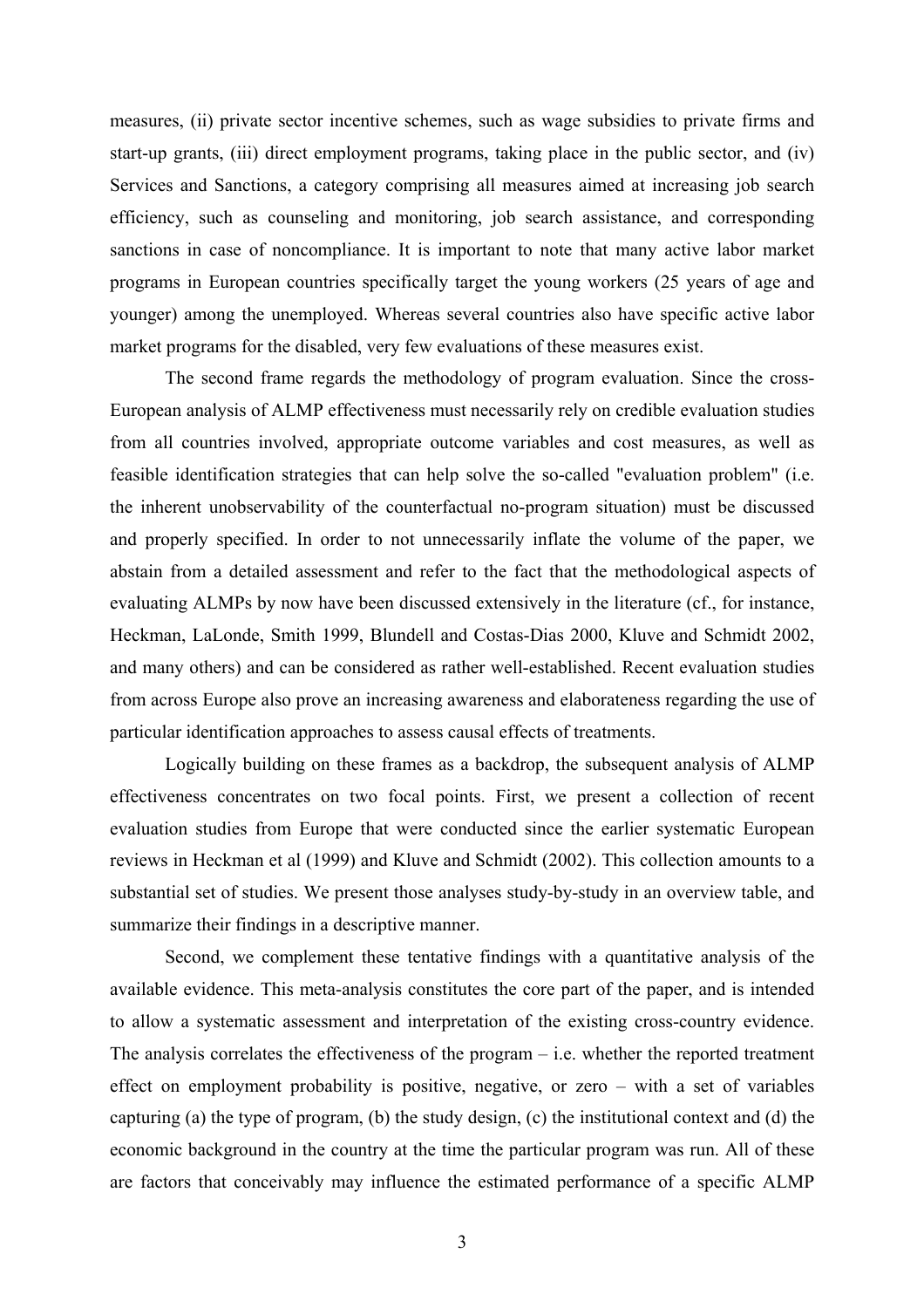measure. We will see that the picture that emerges from this quantitative analysis is surprisingly clear-cut, showing that once the *type* of the program is taken into account, there is little systematic relationship between program effectiveness and the other contextual factors.

The paper is structured as follows. In the next section we present a classification of ALMP measures appropriate for a systematic analysis, and shortly discuss ALMP spending in European countries. Section 3 gives a descriptive summary of the empirical evidence on ALMP effectiveness available from recent studies. The fourth section presents the meta analysis of these studies' findings to systematize the review. Section 5 concludes.

#### **2. Types of ALMPs and ALMP expenditure**

A large variety of different ALMP programs exists among EU member states and other European countries. It is possible to classify these programs into a set of six core categories. The categories we use in this paper are very similar to corresponding classifications that have been suggested and used by the OECD and Eurostat. Note that the first four categories indeed describe *program types*, whereas the last two categories rather describe *target groups*, which is not mutually exclusive. That is, a youth training program obviously constitutes both a training program and a youth program.

The first program type, **(labor market) training**, encompasses measures like classroom training, on-the-job training and work experience. The measures can either provide a more general education (such as e.g. language courses, basic computer courses or other basic courses) or specific vocational skills (e.g. advanced computer courses or courses providing e.g. technical and manufactural skills). Their main objective is to enhance the productivity and employability of the participants and to enhance human capital by increasing skills. On this note, training programs constitute the "classic" measure of Active Labor Market Policy.

**Private sector incentive programs** comprise all measures aimed at creating incentives to alter employer and/or worker behavior regarding private sector employment. The most prominent measure in this category are wage subsidies. The objective of subsidies is to encourage employers to hire new workers or to maintain jobs that would otherwise be broken up. These subsidies can either be direct wage subsidies to employers or financial incentives to workers for a limited period of time. They are frequently targeted on long-term unemployed and more disadvantaged individuals. Another type of subsidized private sector employment is self-employment grants: Unemployed individuals who start their own business will receive these grants and sometimes also advisory support for a fixed period of time.

4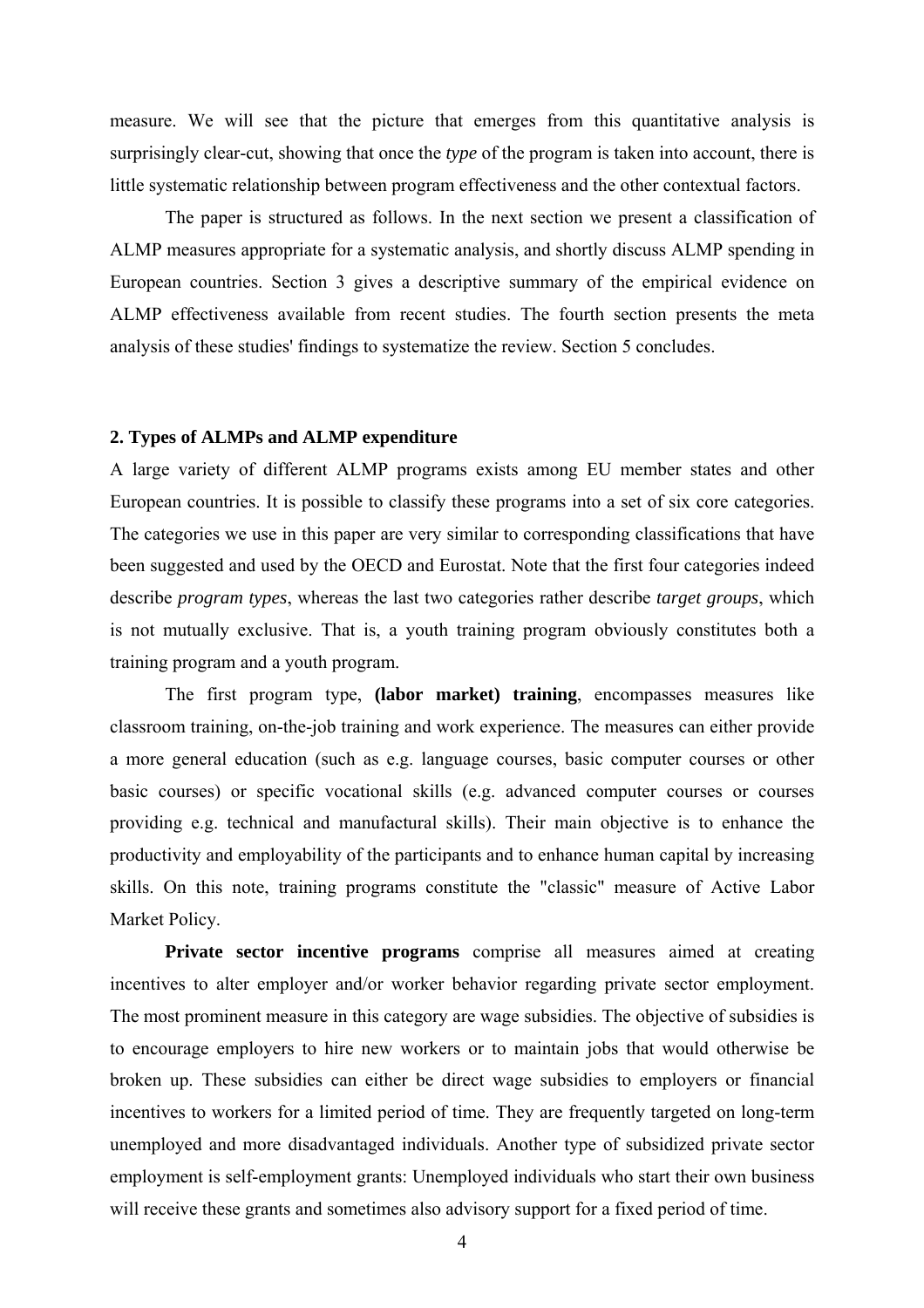In contrast to subsidies in the private sector, the third program type, **direct employment programs in the public sector,** focuses on the direct creation and provision of public works or other activities that produce public goods or services. These measures are mainly targeted at the most disadvantaged individuals, pursuing the aim to keep them in contact with the labor market and preclude loss of human capital during a period of unemployment. Nevertheless, the created jobs are often additionally generated jobs not close to the ordinary labor market.

The fourth type of program, **Services and Sanctions**, encompasses all measures aimed at enhancing job search efficiency. Using this category, we propose a slight re-definition of the standard "Job Search Assistance" category, mainly by including sanctions. We believe that the overarching objective that all these measures – including job search courses, job clubs, vocational guidance, counseling and monitoring, and sanctions in the case of noncompliance with job search requirements – share, justifies this classification: all are geared towards increasing the efficiency of the job matching process. Although public and private services exist in many member states, public services clearly prevail. The public employment services (PES) often target the disadvantaged and long-term unemployed, whereas private services focus on the more privileged employees and white-collar workers. These programs are usually the least expensive. Benefit sanctions (e.g. reduction of unemployment benefits) are imposed in some countries if the monitored job search behavior of an unemployed is not sufficient or if he refuses an acceptable job offer.

Regarding target groups of ALMP, y**outh programs** comprise specific programs for disadvantaged and unemployed youth, including training programs, wage subsidies and job search assistance. Finally, the category **measures for the disabled** includes vocational rehabilitation, sheltered work programs or wage subsidies for individuals with physical, mental or social disabilities.

Since specific national programs frequently combine two or more of these categories (e.g. the trainee replacement schemes in Sweden, which entail both training and job creation, cf. Calmfors et al. 2002), a strict classification is not always feasible. In general, training programs, wage subsidies and direct job creation entail aspects that encourage desirable behavior, which are often called "carrots". In contrast, benefit sanctions that exert threats and impose sanctions on undesirable behavior are often called "sticks" (cf. e.g. Kluve and Schmidt 2002).

The growing interest and activity in utilizing ALMPs as a policy measure to combat unemployment is reflected in the money that is being spent on these measures. EU member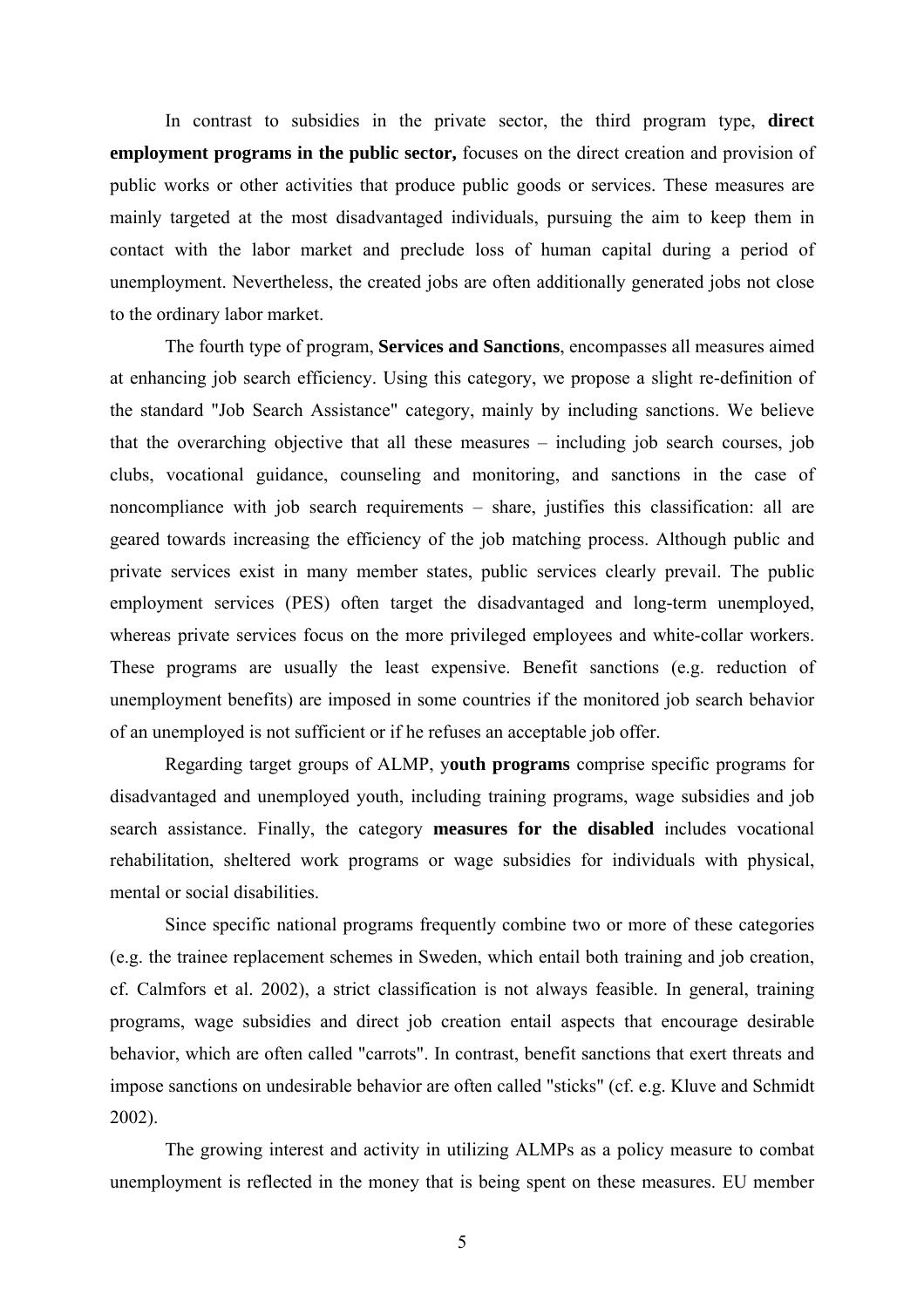states are spending large amounts on active measures; for instance, total spending on ALMPs was 66.6 billion euros for the EU15 in 2003 (Eurostat 2005).



**Figure 1. Total spending on ALMPs in 2002** 

Nevertheless, there is a large heterogeneity across member states. Figure 1 depicts expenditure on ALMPs as a percentage of GDP in 2002 and shows a wide disparity of spending on active measures among EU countries. There are numerous countries with high public spending on ALMP (more than 1 percent of GDP) including Belgium, Denmark, Finland, France, Germany, Sweden and especially the Netherlands with the highest amount of spending (1.85 % of GDP) on active measures. In contrast, there are still a few countries with rather modest spending on ALMPs (less than 0.5%) including Greece, the Slovak Republic, the United Kingdom, and the Czech Republic (with the lowest spending of only 0.17 % of GDP). Furthermore, the remaining countries (Austria, Hungary, Italy, Norway, Portugal, Spain and Switzerland) spent somewhere between 0.5 and 1% of their respective GDP. In contrast, active measures receive rather little attention in the United States; their spending of only 0.13% of GDP is lower than for any European country.

Figure 2 illustrates the spending by type for the EU15 in 2003. Training measures amount to the largest share of active spending with around 40 percent. Private sector employment incentives (excluding start-up grants) and public sector job creation schemes each receive about 20% of spending, while self employment grants take up approximately

Source: OECD (2004).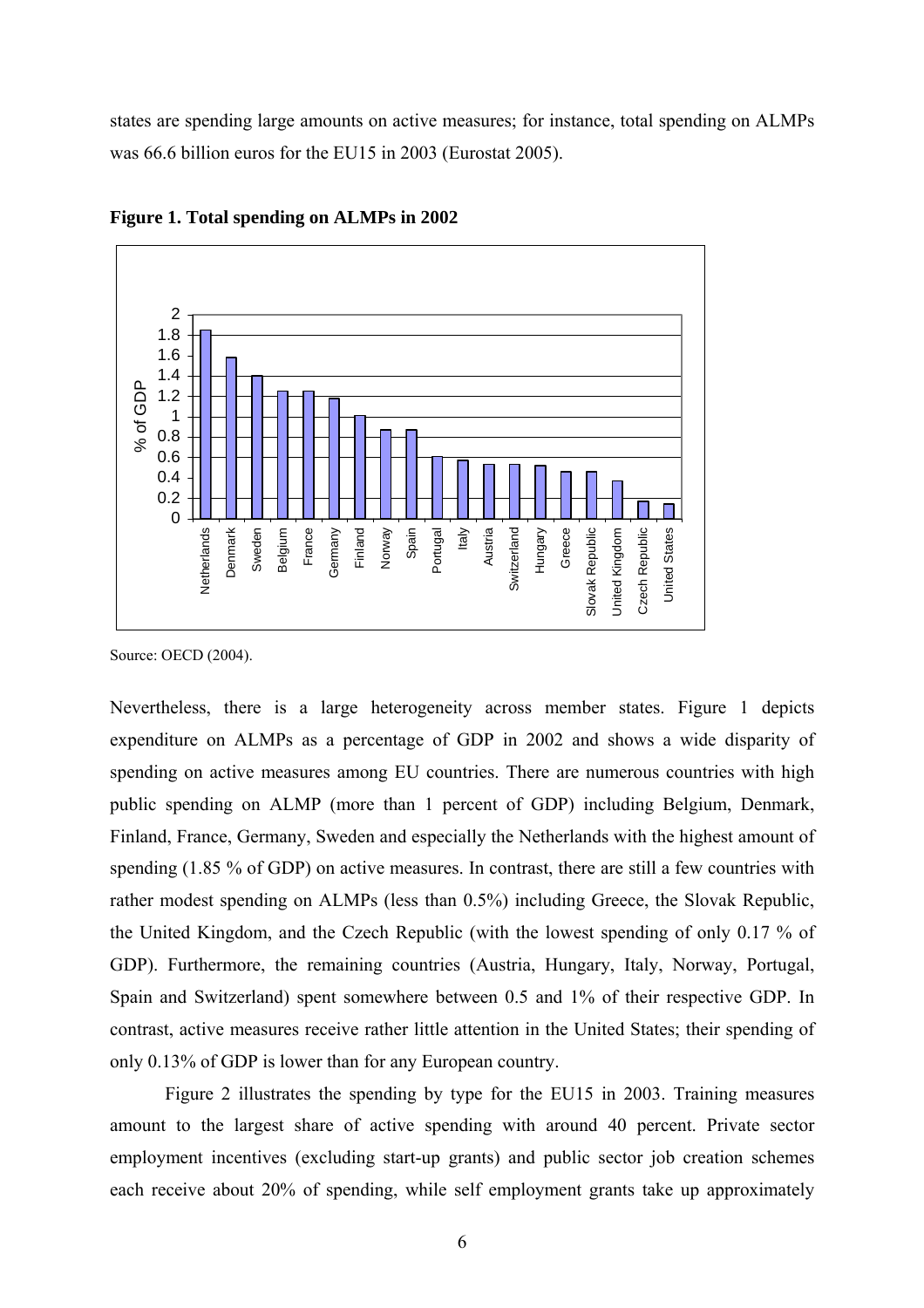5%. The expenditure on measures for the disabled amounts to 16 percent. Spending on measures of Job Search Assistance, unfortunately, is not reported, since data are not comparable across countries (cf. Eurostat 2005).



**Figure 2. Spending on active measures by type in the EU15, 2003** 

Source: Eurostat (2005).

### **3. Review of existing evaluation studies**

Accompanying the increased interest by European policy makers in the evaluation of comprehensively utilized active labor market measures, especially in the context of the European Employment Strategy, recent years have also seen a growing academic interest in the evaluation of ALMPs. This has resulted in an increasing number of evaluation studies, entailing both a huge step forward in the amount of empirical evidence available, and remarkable advances in analytical techniques for program evaluation. This paper focuses mainly on what could be called "third-generation" evaluation studies, i.e. studies that were conducted at some point in time since the late 1990s, predominantly already in the 2000s, and that are characterized by applying a set of relatively mature and standard (by now) methods from the econometric toolbox. At the same time, these studies evaluate recent programs that were implemented in the 1990s and the 2000s. Before turning to these third-generation studies in detail, we will first give a concise overview about evaluation studies that have been conducted and whose results have been summarized beforehand.

Previous econometric research has been analyzed in overview studies by Heckman et al. (1999) on European program evaluations before 1994 and by Kluve and Schmidt (2002) for subsequent evaluation studies on programs until 1999. Both articles give a study-by-study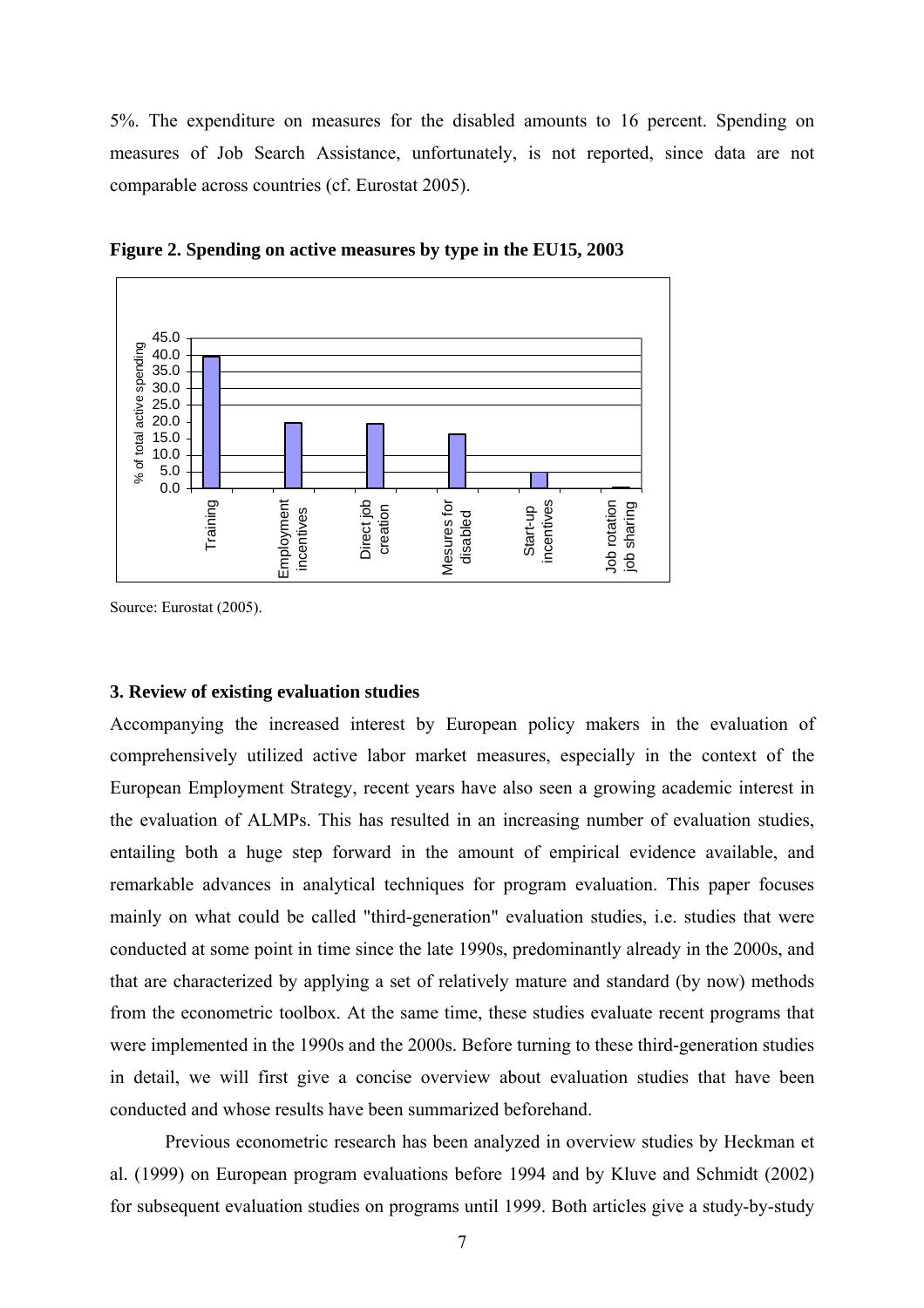review of econometric analyses. The former could be called "first-generation" evaluation studies, since they entail, in general, evaluations of rather new policies at the time, applying rather new econometric techniques on the basis of often still rudimental data. The latter constitute the second generation of European evaluation studies and are mostly characterized by both more mature and a more extensive set of policies, by a deepened and rapidly developing methodological know-how, and frequently much improved data. Both overview studies also juxtapose the respective US and European "evaluation cultures". Additional surveys of ALMP experience are given in Martin (2000) and Martin and Grubb (2001), who give a descriptive account of OECD countries' experience with active labor market measures.

The article by Heckman et al. (1999) presents a thorough overview of microeconomic studies for the US and for Europe, in which the authors emphasize several differences between the two. Whereas US researchers began conducting evaluation studies already in the mid-1970s, European efforts in this field began later, much in line with the later beginning of comprehensive use of such policies. Another difference is that many European evaluations focus on unemployed youth, whereas the US studies focus on more disadvantaged unemployed of all ages. Overall, the authors stress that no clear pattern emerges about the performance of different active measures. For the US, the evidence suggests that government employment and training programs (a) can improve the economic prosperity of low-skilled persons, and (b) have markedly varying impacts on different demographic and skill groups. In particular, the evidence for youths is not encouraging. The general conclusion regarding ALMP effectiveness in the US is that if there are any positive treatment effects at all, then these will be small. Frequently, individual gains from programs are not sufficiently large to lift many participants out of poverty, as is the principal goal in many US programs. For Europe, on the basis of a rather preliminary set of evaluation studies at the time, the authors "[…] do not observe any pattern that leads [them] to conclude that any one active labor market policy consistently yields greater employment impact than another" (Heckman et al. 1999).

Kluve and Schmidt (2002) investigate European evaluation studies covering programs conducted during the time period 1983-1999, but mostly during the 1990s. From an initial quantitative analysis – that also includes the studies reviewed in Heckman et al. (1999) and that is discussed further in the next section – they conclude that studies on ALMP show a large heterogeneity regarding their effects. One of their main results emphasizes that training programs seem likely to improve the labor market prospects of unemployed workers. Furthermore, direct job creation in the public sector has been of little success, whereas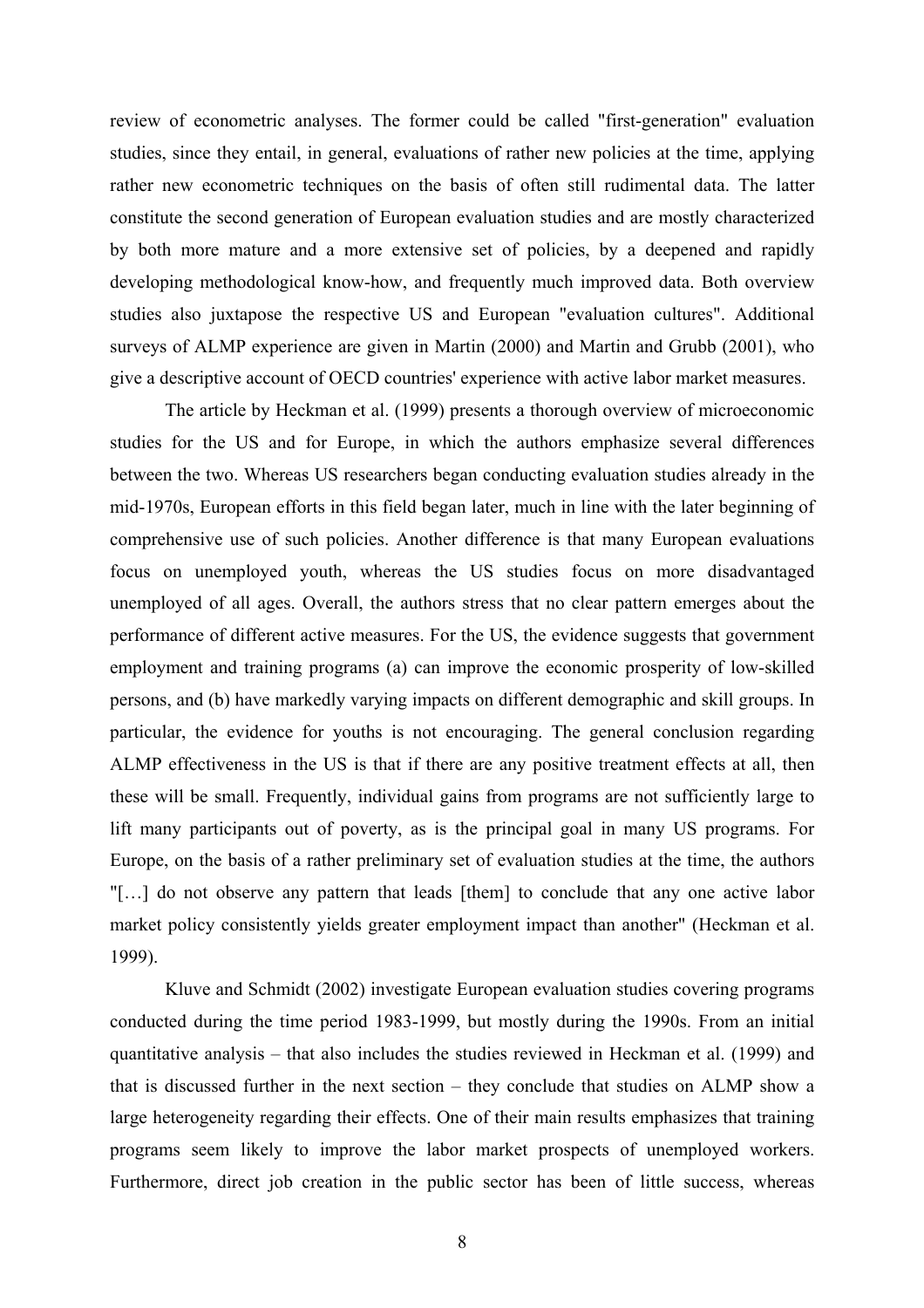subsidies in the private sector might show at least some positive effects. One consistent result for both Europe and the US are positive effects for job search assistance programs, which are in general the least expensive measures. By contrast, youth programs usually show negative effects also in Europe.

Adding to these earlier reviews, this paper considers a comprehensive set of additional evaluation studies that have been conducted since. All these studies, which sum up to more than the studies in Heckman et al. (1999) and Kluve and Schmidt (2002) taken together, are presented country-by-country in Table A1 in the Appendix. The following discussion in this section merely gives a summary of the main findings of this extensive set of studies, while the upcoming meta-analysis in the next section will intend to systematically review the evidence originating in the studies.

Most of the recent empirical evidence still comes from the microeconomic field, investigating average treatment effects for the treated individuals and neglecting aggregatelevel impacts, in particular potential displacement and substitution effects. Relative to this increasingly large set of micro studies, the existing literature on the macroeconomic effects of ALMPs has remained small (cf. the study by Kluve, Card, Fertig et. al. 2005 for an overview). This paper therefore focuses exclusively on a summary of the third generation of microeconomic studies that have been conducted since 2002.<sup>3</sup>

Recent microeconomic studies differ substantially in various aspects. There is a large variety of programs with different design and focus on different target groups. Furthermore, across countries it is clear that programs take place in differing economic environments against a backdrop of specific institutional settings. Table A1 depicts key features – specifically program type, target group, study design, observation period, outcome variables and identification strategy – and results of 73 microeconomic evaluation studies of European ALMPs. Looking at these features, we observe that the studies show some disparity of evaluation design and estimation techniques. The vast majority of studies is based on nonexperimental data. Regarding identification strategies in this regard, the "third generation" of program evaluation generally uses either matching estimators or duration models, with few exceptions. It is still common to focus solely on short-run impacts, though some more recent studies try to assess long-term effects if suitable data are available (e.g. Lechner et al. 2004, 2005). While few studies take into account the effects on participants' earnings, most studies estimate the impact of participation on unemployment and employment as the main outcome variables, which is in line with the general objective of such policies in Europe to combat

1

<sup>&</sup>lt;sup>3</sup> The analysis also includes a few evaluation studies conducted before 2002 that have not been reviewed in Kluve and Schmidt (2002).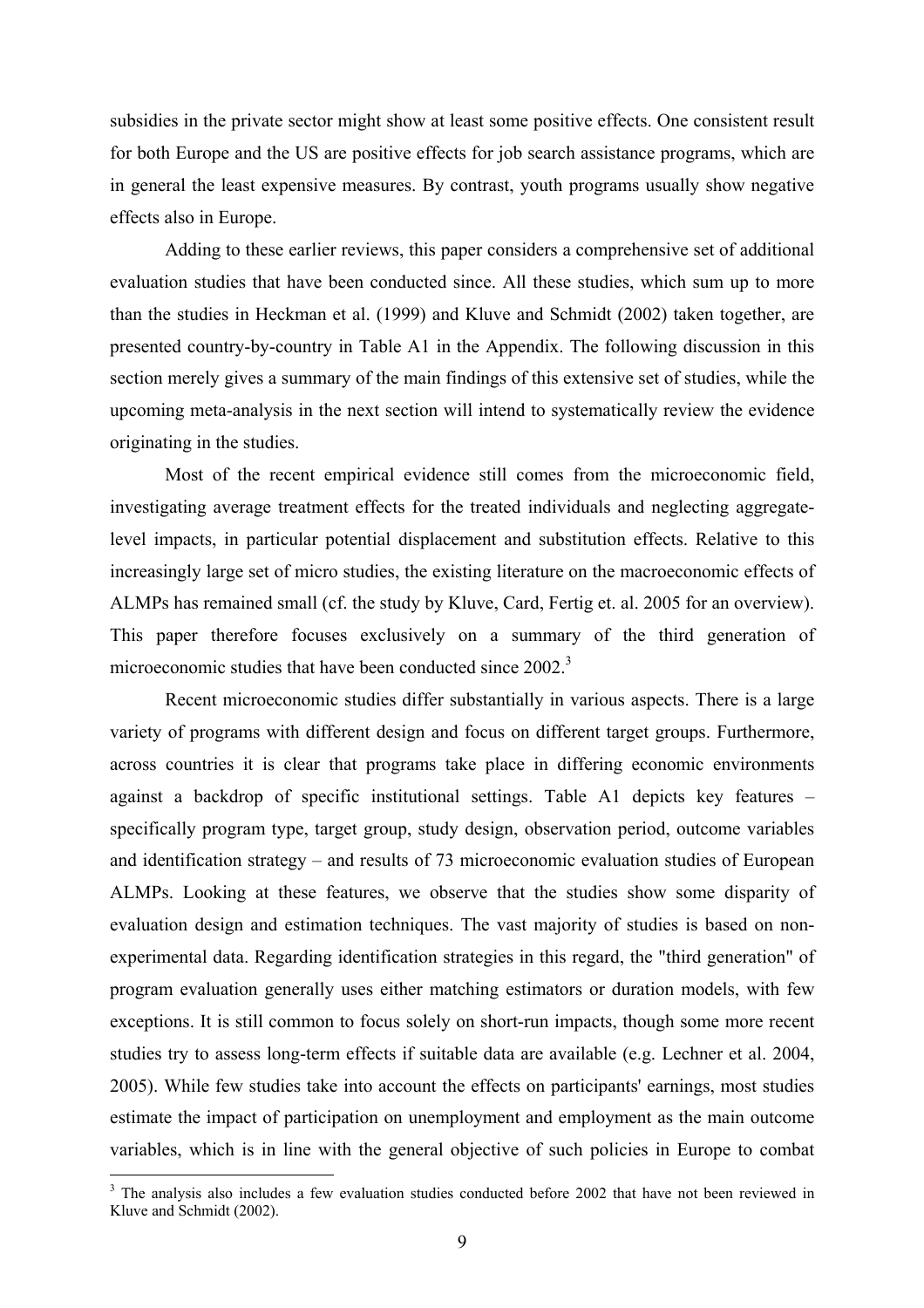unemployment, rather than alleviate poverty (as is often the case in the US). Unfortunately, it remains uncommon to conduct rigorous cost-benefit analyses about the efficiency of labor market programs, and only few of the studies mentioned include such an effort.

Training programs are the most widely used active labor market measure in Europe. The assessment of their effectiveness shows rather mixed results; treatment effect estimates are negative in a few cases, and often insignificant or modestly positive. Still, there are several indications that training programs do increase participants' post-treatment employment probability, in particular for participants with better labor market prospects and for women. However, this pattern does not hold for all studies. Locking-in effects of training are frequently reported, though it remains unclear to what extent these are really entirely undesirable, and not rather a necessary element of this type of program.

 The more recent literature on the evaluation of training emphasizes the need to consider long-run impacts. Such an assessment has become increasingly possible due to extended data. There are indeed indications from these studies that positive treatment effects of training exist in the long-run. Moreover, if negative locking-in effects were to matter, these would be outweighed by the long-run benefits of program participation. The existence and direction of a relation between the business cycle and the effectiveness of training programs is not clear from the evidence: Some studies report a pro-cyclical pattern, while others report the opposite.

 Private sector incentive programs entail wage subsidies and start-up loans. Whereas the latter have rarely been evaluated in European countries, several evaluations of wage subsidy schemes exist. The findings are generally positive. Virtually all studies that evaluate private sector wage subsidy programs – such as several studies from Denmark, but also evidence from Sweden, Norway, Italy, etc – assert beneficial impacts on individual employment probability. These encouraging findings, however, have to be qualified to some extent, since the studies usually disregard potential displacement and substitution effects or deadweight loss that may be associated with wage subsidy schemes.

 In contrast to the positive results for private sector incentive programs, direct employment in the public sector rarely shows positive effects. The evidence across countries suggests that treatment effects of public sector job creation on individual employment probabilities are often insignificant, and frequently negative. Some studies identify positive effects for certain socio-demographic groups, but no clear general pattern emerges from these findings. Potential general-equilibrium effects are usually not taken into account. Although these measures may therefore not be justified for efficiency reasons, they may be justified for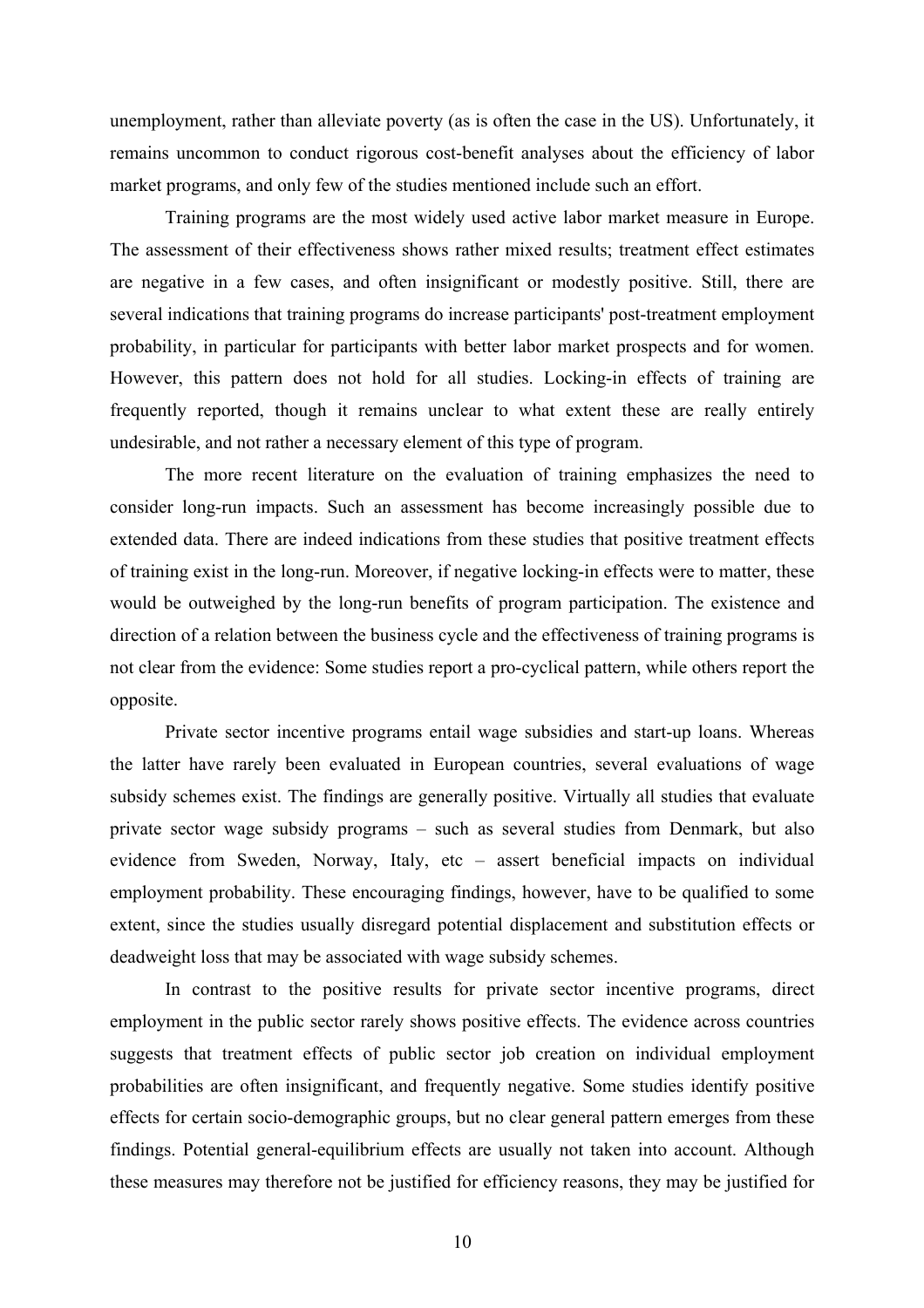equity reasons, possibly exerting positive social impacts by preventing discouragement and social exclusion among participants. Corresponding outcome measures, however, are difficult to assess empirically, such that the literature has focused on treatment impacts on actual employment.

 A general assessment of Services and Sanctions across countries indicates that these measures can be an effective means to reduce unemployment. The results appear even more promising given that these measures are generally the least expensive type of ALMP. Moreover, several experimental studies exist for this program type, producing particularly robust evaluation results. There are some indications that services such as job search assistance or counseling and monitoring mainly work for individuals with sufficient skills and better labor market prospects, but less so for the more disadvantaged individuals. This pattern, however, is not entirely clear, since some studies conclude that the opposite is the case.

 Whereas in many countries some type of sanction for non-compliance with job search requirements exists, only few sanction regimes have been evaluated. The studies generally find a positive effect on re-employment rates, both for actually imposing sanctions and for having a benefit system including sanctions. A particularly well-balanced system of job search services and sanctions, combined with a set of other active measures such as training and employment subsidies, appears to be the "New Deal" in the UK. This points to the conjecture that the interplay between the services provided by the PES, the requirements demanded from the unemployed individual, and the portfolio of active measures plays an important role regarding ALMP effectiveness. The comprehensive activation approach implemented in Denmark, for instance, also appears promising, even though it clearly requires substantial effort.

 For youth programs, no clear pattern arises from the cross-country summary of studies. There are some indications that wage subsidies work for young unemployed individuals, especially for those youths with a more advantaged background. However, some studies do not find this effect, and again potential general-equilibrium effects are disregarded. Youth training programs sometimes display positive treatment effects on employment probability, but negative results are also reported. Whereas the extensive "New Deal" in the UK illustrates the potential effectiveness of Services and Sanctions for youths, this result is not found in evaluations from other countries (e.g. Portugal).

 Regarding programs for the disabled, due to a lack of evaluation studies no conclusive evidence exists. The results of the limited empirical evidence available are rather disappointing. Vocational rehabilitation programs seem to have no positive and significant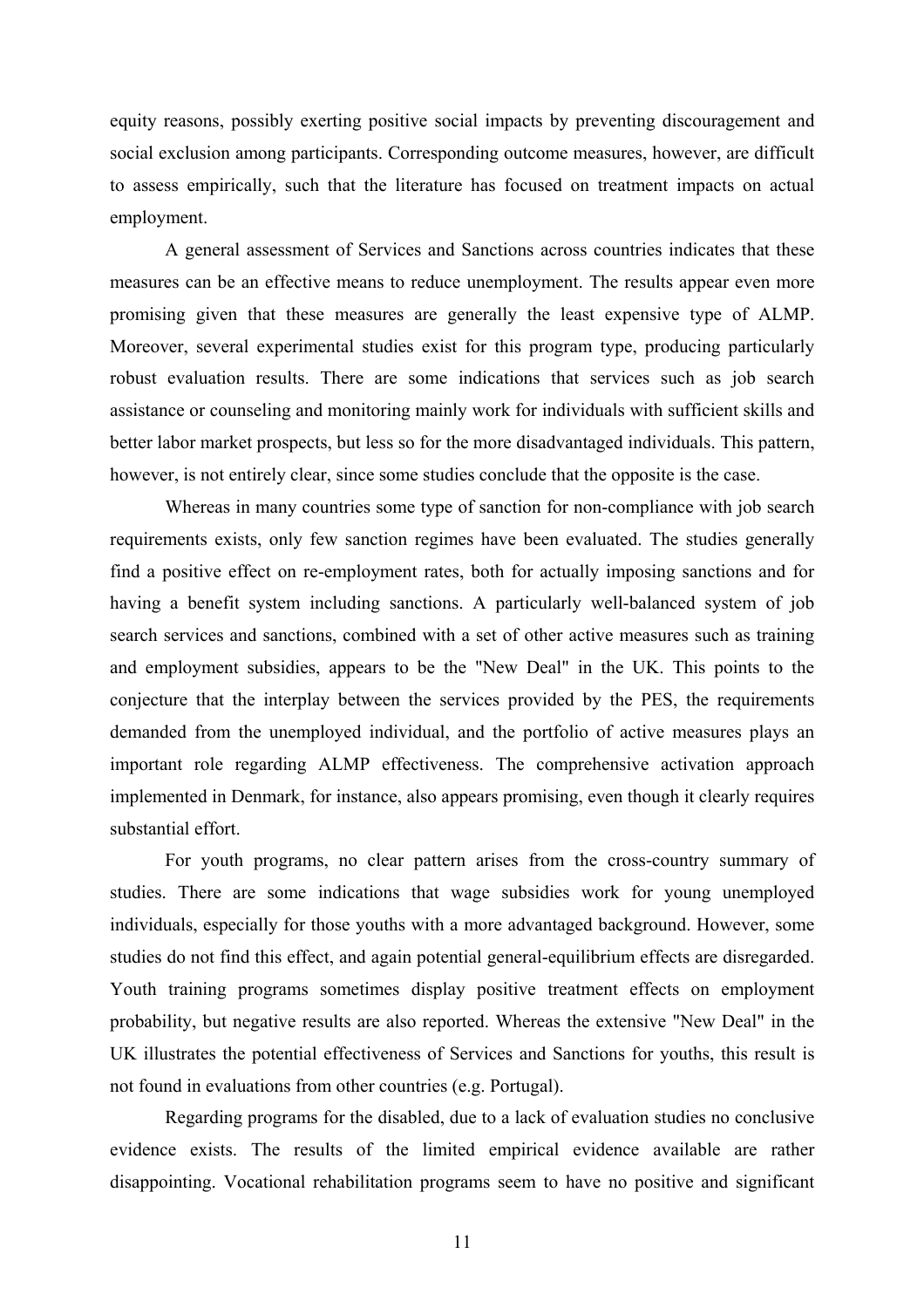impact on the employment rates of disabled unemployed.

 In summary, looking at the overall assessment of the available evidence, it is difficult to detect consistent patterns, even though some tentative findings emerge. The following quantitative analysis builds on these tentative findings and constitutes an attempt to systematize the evidence and identify such consistent patterns.

#### **4. Quantitative Analysis**

The previous section has given a concise summary of a large number of studies and a substantial body of evidence on the effectiveness of ALMPs across Europe. Several preliminary hypotheses are suggested by this collection of evidence. First, sanctions and job search services appear to be relatively effective in raising employment outcomes. Second, training programs seem to have relatively small effects at best, and often have a significant employment impact only in the longer run. Third, programs based on direct employment in the public sector typically have no significant effect, or even a negative effect, on participants' post-program employment outcomes. Given the heterogeneity of specific programs, however, and the difficulties in comparing programs across countries, it is difficult to draw any firm conclusions on the fundamental questions of "Which programs work? For whom? And under what conditions?"

The goal of this chapter is to try to systematically synthesize the evidence reviewed in the earlier chapters, and to assess whether the available data support a set of stronger conclusions than can be derived from any single study. The framework is that of *metaanalysis*: a technique for analyzing and summarizing the results of different studies, each of which is focused on the same question (in our case, the size and direction of the impact of a particular ALMP on post-program employment probabilities). This idea was first implemented by Kluve and Schmidt (2002), who summarized a total of 53 European active labor market programs. In this chapter we describe the meta analysis approach in more detail, and attempt to summarize all European evaluation studies that are available to date.

 The basic idea of a meta-analysis is to construct and analyze a data set in which each observation represents a particular program evaluation. For each observation in the data set the outcome of interest is an indicator for whether the program was found to have a positive, zero, or negative effect. The goal of the meta-analysis is to relate this outcome to quantitative information on the nature of the underlying program – including the type of program and the institutional and economic environment in which it was offered – and on the evaluation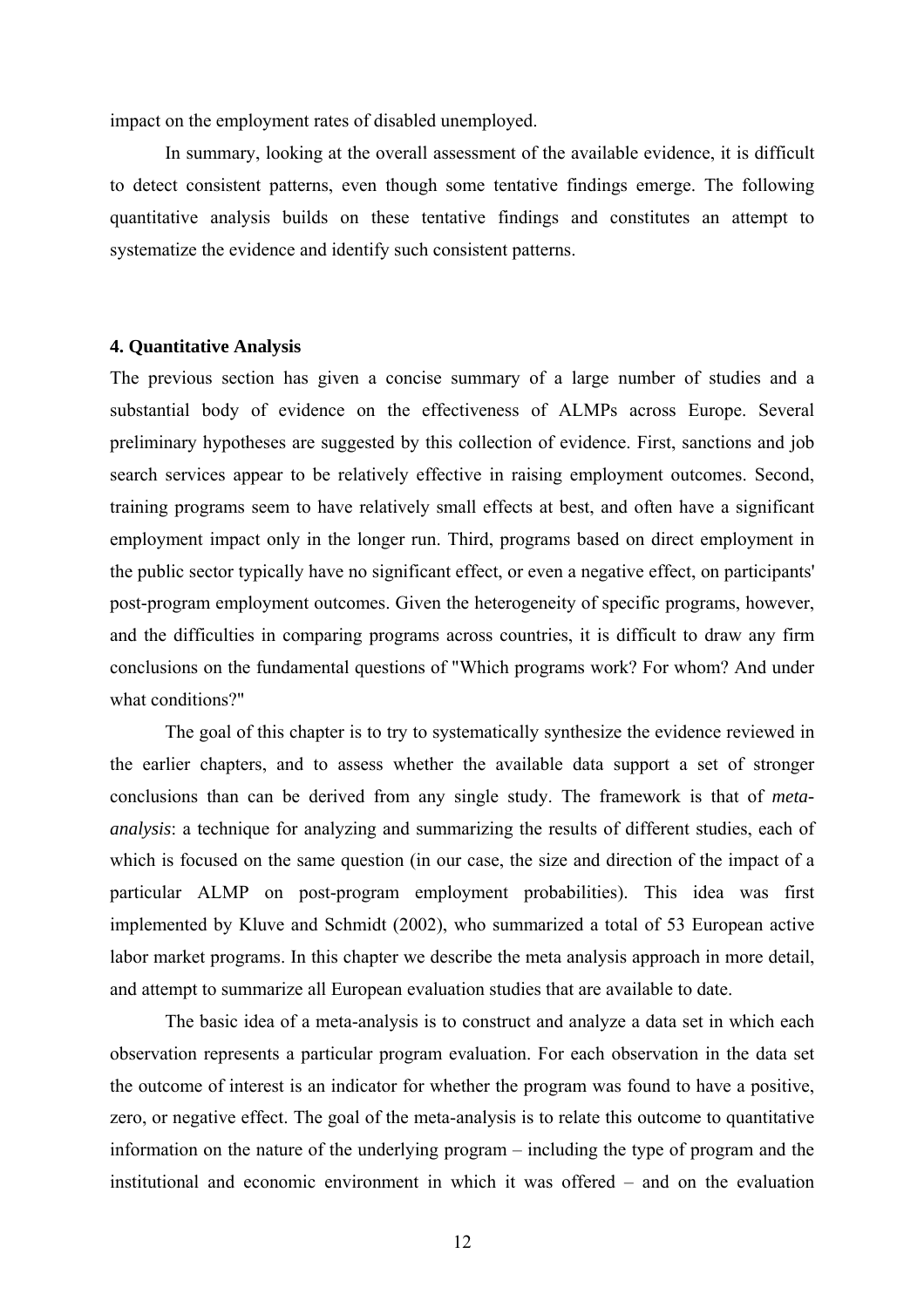methodology used to derive the estimated impact. Using standard multiple regression techniques, it is possible to obtain a *quantitative* assessment of the factors associated with relative success or failure of various types of ALMPs, in different European countries and in different economic and institutional contexts. Meta-analysis techniques are widely used in the medical sciences, and have also been used with great success in other areas of social sciences (cf. Higgins and Green 2005). They are particularly appropriate in the ALMP context because of the wide variety of different programs and evaluation methods that have been used in the literature, and because of the clear importance of being able to draw palpable and credible findings from this diverse literature to inform future policy choices. A meta-analysis has significant advantages over simple descriptive reviews of existing programs and studies because the analysis helps to identify systematic differences across the different types of ALMPs, while controlling for other factors, like economic conditions during the period of the evaluation or the particular methodology used to derive the estimated impact. Given the rapid growth in the number of ALMP evaluations in the past few years, it is also an opportune time to incorporate the newest studies into our summary.

The meta analysis is based on a data set that is constructed from available microeconometric evaluation studies across European countries. A similar exercise would clearly be desirable for macroeconomic studies as well; unfortunately, however, the small number of macro studies precludes such an analysis. The micro studies listed in Table A1 constitute the basis of the data. The sample includes a large number of recent studies, as well as many studies from the 1980s and early 1990s that are analyzed in Heckman et al. (1999) and Kluve and Schmidt (2002).

Each observation in the data corresponds to the evaluation of a particular program. That is, it is possible that a given evaluation *study* yields two or more data points, if e.g. the study evaluates both a training program and a wage subsidy program in a given country. In sum, we have N=137 observations in the data, a substantially larger number than Kluve and Schmidt (2002) were able to use for their meta-analysis (N=53). These 137 observations originate from 95 different evaluation studies $4$ .

 For each observation, the outcome variable of interest is given by the treatment effect that is found for the program being evaluated. The quantitative analysis (below) first considers a binomial outcome, i.e. whether the study finds a positive treatment effect or not. This is the procedure used in Kluve and Schmidt (2002). Given the much larger number of

1

<sup>&</sup>lt;sup>4</sup> Not all studies in Table A1 could be included in the quantitative analysis. For some this is not feasible, if e.g. the study merely pools several programs together and only reports overall effects, or if treatment effects are reported relative to results from other programs, rather than non-participation.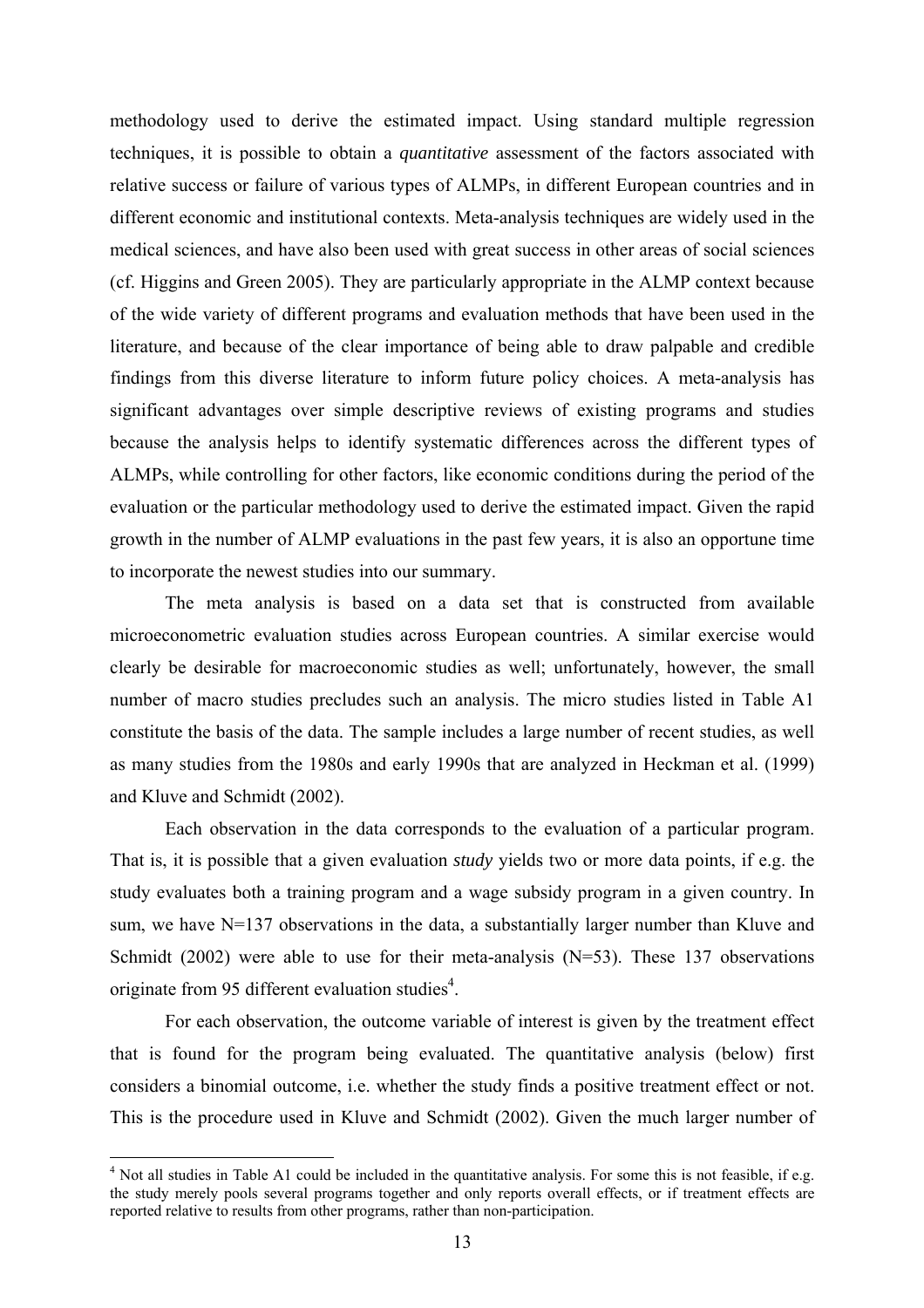studies, it is also possible in a second step to refine this analysis using a trinomial outcome, and take into account whether the effect is positive, zero, or negative. We present results for both approaches. In the overall sample, 75 studies (i.e. 54.7%) find a positive effect, whereas 62 (i.e. 45.3%) do not. Further distinguishing between zero and negative treatment effect estimates, 29 studies (21.2%) find a negative impact, whereas 33 studies (i.e. 24.1%) attribute an effect of zero to the program.

 In the meta-analysis the program effect from each study is related to four broad "categories" of independent variables, capturing (a) the type of program, (b) the study design, and (c) the institutional context and (d) the economic background in the country at the time the specific program was run. This analysis is conducted using either a probit framework (in the case where outcomes are classified as positive or not) or a multinomial probit (in the case where the evaluation outcome is classified into three categories). The types of ALMP programs considered are exactly those defined in section 2, i.e. training programs, private sector incentive schemes, direct employment programs in the public sector, and Services and Sanctions. Slightly more than half of the observations (70) investigate the impact of training programs. 23 studies analyze private sector incentive schemes; whereas 26 studies investigate public sector employment programs and 21 studies focus on Services and Sanctions.<sup>5</sup> We also include a dummy variable for programs specifically targeting the young among the unemployed, which is frequently the case  $(25.6\% \text{ of the available evaluations})^6$ .

 A key feature of our analysis is that we control for the methodology or "study design" used to derive the estimated impact. The gold standard of scientific evaluation is a randomized design. Hence, we include an indicator for whether the evaluation was based on a randomized experiment, which is the case for N=9 observations. Also, we include dummies for the decade in which the program was run. Most programs for which evaluations exist were implemented in the 1990s (81 observations), whereas only 4 observations are from the 1970s. 16 observations come from the 2000s, and 36 from programs run in the 1980s. Moreover, in one specification we distinguish whether the size of the sample that the study uses is small (N<1000), medium (1000 $\leq N \leq 10000$ ), or large (N>10000)<sup>7</sup>. 43% of the studies are small, 40% are medium-sized, and 17% are based on large samples.

1

 $5$  These numbers sum up to 140 rather than 137, since three observations consider incentive schemes mixing private and public sector and therefore cannot be differentiated in this regard.

 $6$  The indicator for disabled has been excluded, because only three observations were available.

<sup>&</sup>lt;sup>7</sup> Besides these thresholds on total sample size it is required that both treated and comparison samples are sufficiently large (about half the corresponding threshold) to enter a higher category. That is, for instance, a study using a sample of 100 program participants and 900 comparison individuals would still be a "small" study.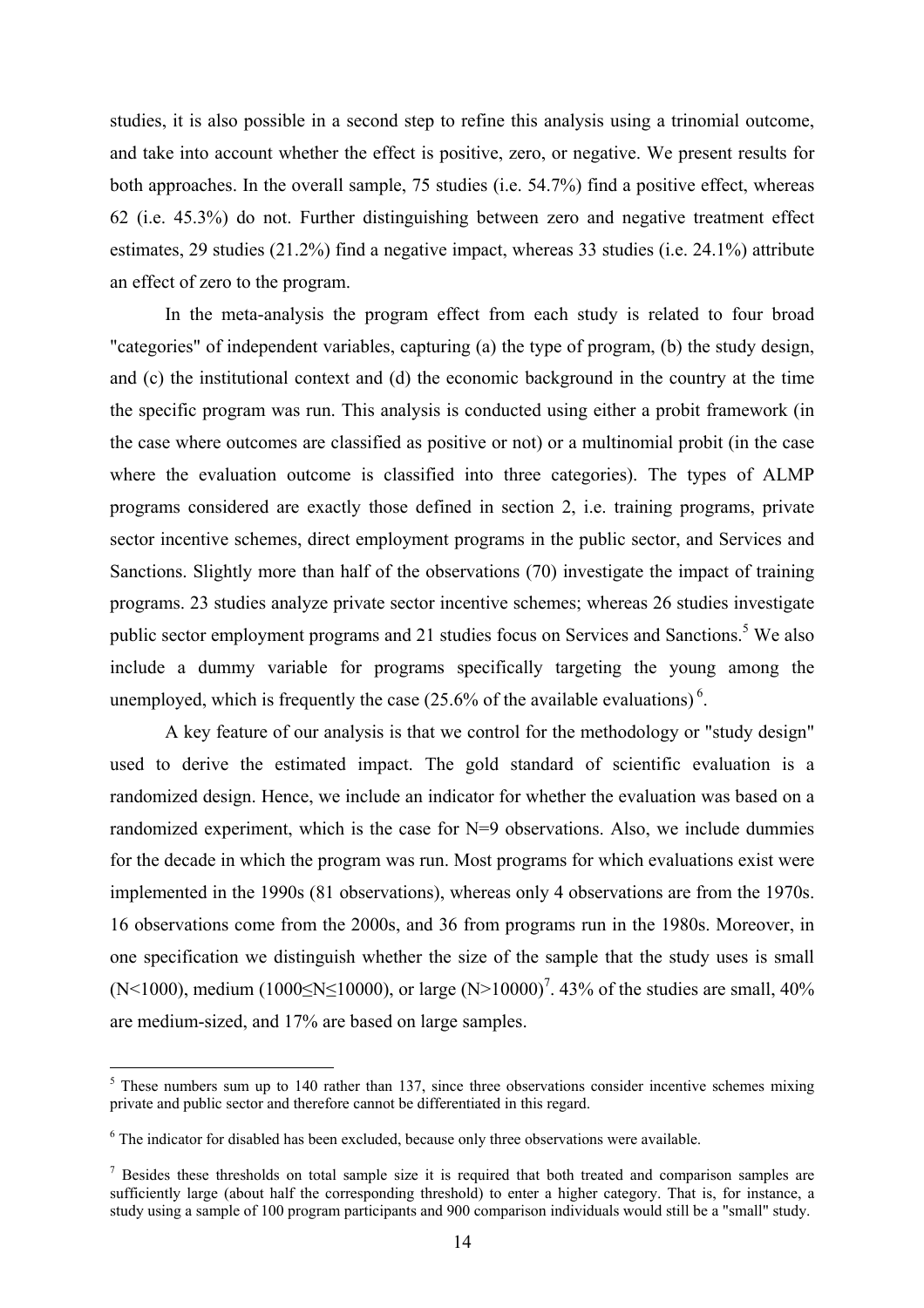Four indicators are used to capture the institutional labor market context, particularly the regulations that may influence the willingness of employers to hire ALMP participants, and the willingness of participants to take jobs. In the former category, we include an index for dismissal protection, and two indicators regarding fixed term and temporary employment. The dismissal protection index takes on values between 0.8 (for the UK in the early 1980s) to 4.3 (for Portugal in the late 1990s). The indicator of regulation over fixed-term contracts takes on values from 0 (for several countries including the UK) to 5.3 (for Belgium in the early 1990s). The index of control over temporary-work agencies takes on values from 0.5 (for several countries including Denmark) to 5.5 (for Sweden, during the period from the 1970s to the early 1990s). All three indicators are taken from the 2004 OECD Employment Outlook. The variable representing the willingness of participants to take jobs is the gross replacement rate, taken from OECD 2004 "Benefits and Wages: OECD Indicators". This takes on values between 17.5% (for UK in the late 1990s) and 63.7% (for Denmark in 1996).

Finally, the economic background against which we would like to interpret program effectiveness is captured by three variables: the unemployment rate; the annual growth rate of GDP; and the current rate of expenditures on ALMP as a percentage of GDP. These variables are measured at the time when the particular program was actually running. If the period of program operation spans several years, the respective averages are considered. In the data, the unemployment rate ranges from 1.9% (for Sweden in the late 1970s) to 16.5% (for Ireland in the late 1980s). GDP growth varies between –0.7 (for Finland during the time period 1990- 1995) and +7.1 (for Estonia during 2000-2002). The ALMP spending index ranges from 0.03% of GDP (Slovak Republic 1993-1998) to 2.68% of GDP (Sweden in the early 1990s).

#### *Empirical results*

As outlined above, the implementation of the quantitative analysis first considers a binomial outcome, i.e. whether the evaluation of a program finds a positive treatment effect or not. Table 1 reports the marginal effects of the basic specification of a corresponding probit regression.

Looking first at the set of variables summarizing the program type (in panel (a)), we adopt as a base category the "classic" ALMP training programs aimed at human capital enhancement. Relative to this baseline, the estimates show that both private sector incentive schemes and Services and Sanctions are associated with a higher probability of yielding a positive treatment effect. For Services and Sanctions, the increased likelihood of a positive impact is 37.7 percentage points (evaluated at the sample mean) -- a very large effect. At the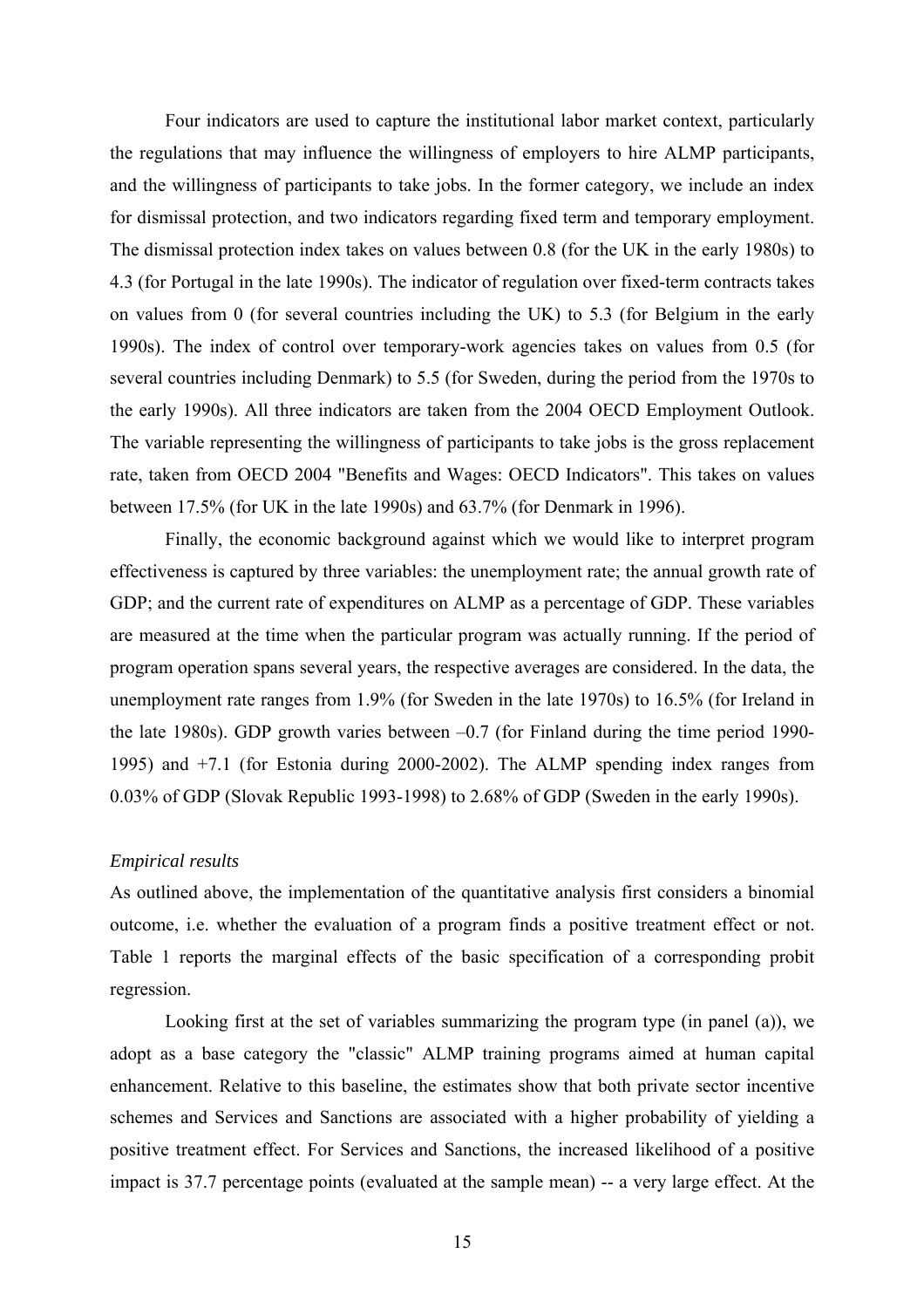same time, direct employment programs in the public sector are associated with a significantly lower probability of showing positive treatment effects. A highly significant negative relation also exists between programs targeted at young workers and the probability to display positive treatment effects; that probability is almost 36 percentage points lower if young people are the target group of the program.

|                                                       | Marginal Effect | t-ratio |  |
|-------------------------------------------------------|-----------------|---------|--|
| (a) Type of program and target group:                 |                 |         |  |
| Direct employment program                             | $-0.314$        | $-2.32$ |  |
| Private sector incentive scheme                       | 0.283           | 2.26    |  |
| Services and Sanctions                                | 0.377           | 2.11    |  |
| Young workers                                         | $-0.357$        | $-2.99$ |  |
| (b) Study design and time period:                     |                 |         |  |
| Experimental design                                   | $-0.351$        | $-1.43$ |  |
| Program implemented in the                            |                 |         |  |
| 1970s                                                 | 0.353           | 1.52    |  |
| 1980s                                                 | 0.224           | 1.55    |  |
| 2000s                                                 | 0.077           | 0.59    |  |
| (c) Institutional context on the labor market:        |                 |         |  |
| Index for dismissal protection regulation             | $-0.151$        | $-2.11$ |  |
| Index for fixed-term contracts regulation             | 0.042           | 0.85    |  |
| Index for temporary work regulation                   | 0.005           | 0.13    |  |
| Gross replacement rate                                | $-0.006$        | $-1.53$ |  |
| (d) Macroeconomic background:                         |                 |         |  |
| Unemployment rate                                     | 0.051           | 2.81    |  |
| ALMP expenditure (% of GDP)                           | $-0.077$        | $-0.84$ |  |
| GDP growth                                            | $-0.036$        | $-0.89$ |  |
| Number of observations = 137. – Pseudo $R^2$ = 0.204. |                 |         |  |

|  |  |  | Table 1. Effectiveness of European ALMP: Quantitative Analysis, Specification 1 |
|--|--|--|---------------------------------------------------------------------------------|
|  |  |  |                                                                                 |

Notes: The dependent variable is an indicator (1/0) variable, reflecting a positive estimate of the program effect. Table entries document the marginal effect (evaluated at the sample mean) in the corresponding probit regression, i.e. the difference in the predicted probability for achieving a positive treatment effect which arises from a marginal change in a continuous explanatory factor (such as the GDP growth rate) or which arises from changing an indicator among the explanatory factors (such as the indicator for an experimental study design) from 0 to 1. T-ratios of the marginal effects are reported in the third column. Marginal effects printed in *italics* indicate marginal significance (10%-level), marginal effects printed in **boldface** indicate statistical significance (5%-level), and marginal effects printed in *boldface and italics* indicate high significance (1%-level). The underlying standard errors adjust for clustering by study.

The variables summarizing the study design and time of implementation of the program (panel (b)) do not show significant relations with the outcome variable. With respect to the time period, the 1990s are used as a base category. Most studies in the sample originate in the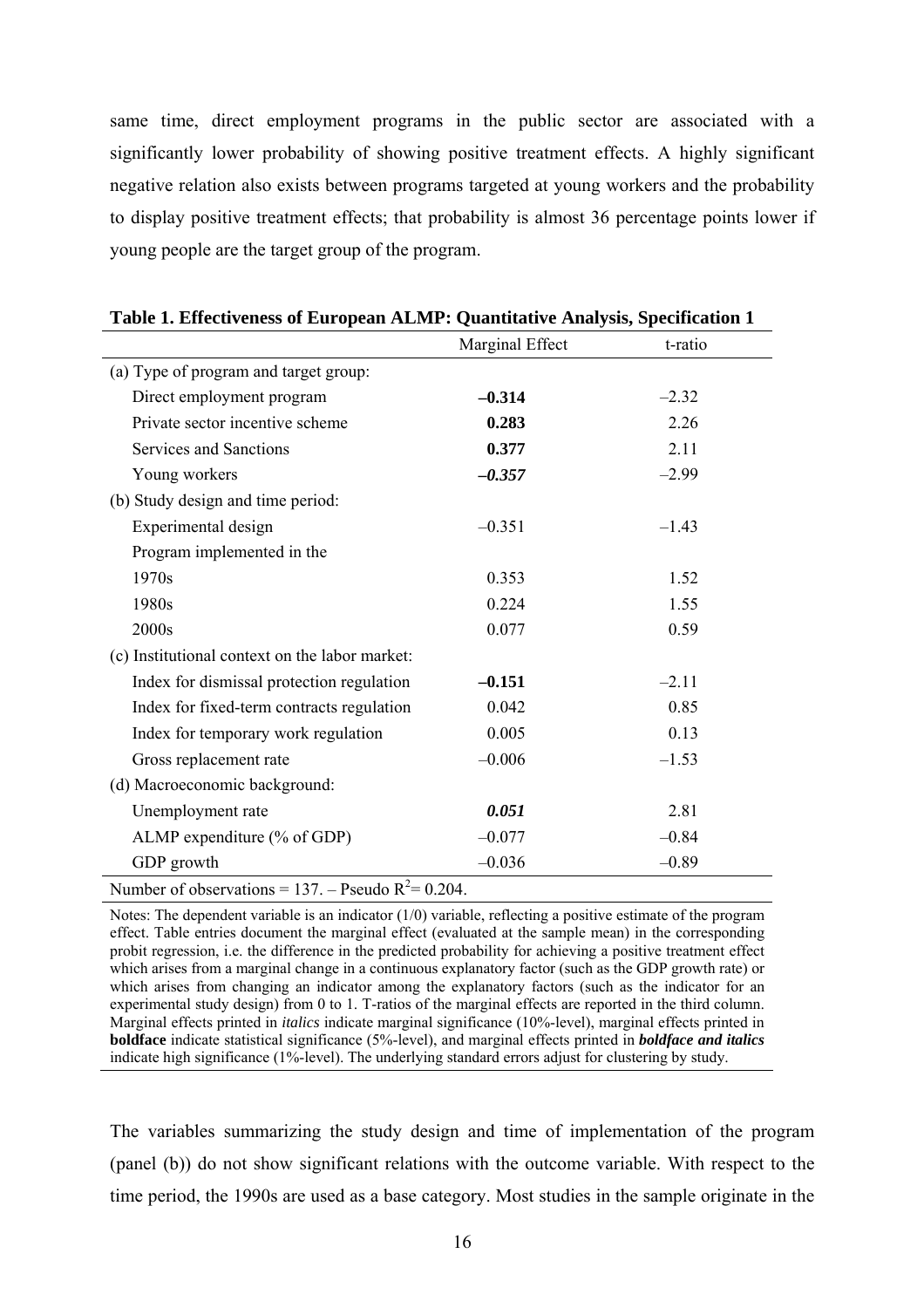1990s, and since that time it can be assumed that the main methodological challenges of program evaluation along with a set of feasible solutions are widely recognized.

 The institutional background controls (panel (c)) show a statistically significant negative correlation between the degree of strictness of dismissal protection regulation and the probability of estimating positive treatment effects on employment probability. This result is consistent with the notion that regulatory barriers to job dismissal generate a barrier to new hiring, making firms reluctant to hire new workers if these cannot be dismissed again. Such behavior would then affect unemployed workers, decreasing their employment chances even after participation in ALMP. The other institutional features do not significantly affect the likelihood of finding a positive program impact.

 Finally, the covariates on the macroeconomic context (panel (d)) seem to indicate that a higher unemployment rate is highly significantly associated with a higher probability of estimating positive treatment effects, although the size of the marginal effect is small (indicating a 5 percentage points higher probability). One possible explanation of this phenomenon is that in times of high unemployment the share of better qualified individuals in the unemployment pool will be higher, so that the estimate might result from "cream skimming" of the potentially more successful program participants. The remaining economic variables on ALMP expenditure and GDP growth do not play a significant role. It is interesting to note that spending more money on active measures at the aggregate level does not necessarily seem to relate to increasing individual participants' employment probability.

 Table 2 reports empirical results for a second specification, which includes country dummies. Again, the outcome variable is a binomial indicator of positive treatment effects or not. The advantage of this specification is that it controls for any permanent features of different countries that may influence the relative success of ALMPs. We use Sweden as the omitted country in the base category, i.e. the country effects are judged relative to Sweden. Sweden is the European country with the longest tradition of ALMP. It also has a tradition of extensive data collection and thorough evaluation of the active labor market programs. A total of 23 observations in the data originate in Swedish evaluation studies, 9 of which find a positive impact. Note that the last country dummy in Table 2 is labeled "Small country". This category collects those countries from which only one or two program evaluations exist in the data, leading to perfectly predicted outcomes in the estimation. Also, regarding the time period, all decades other than the 1990s are used as a base category.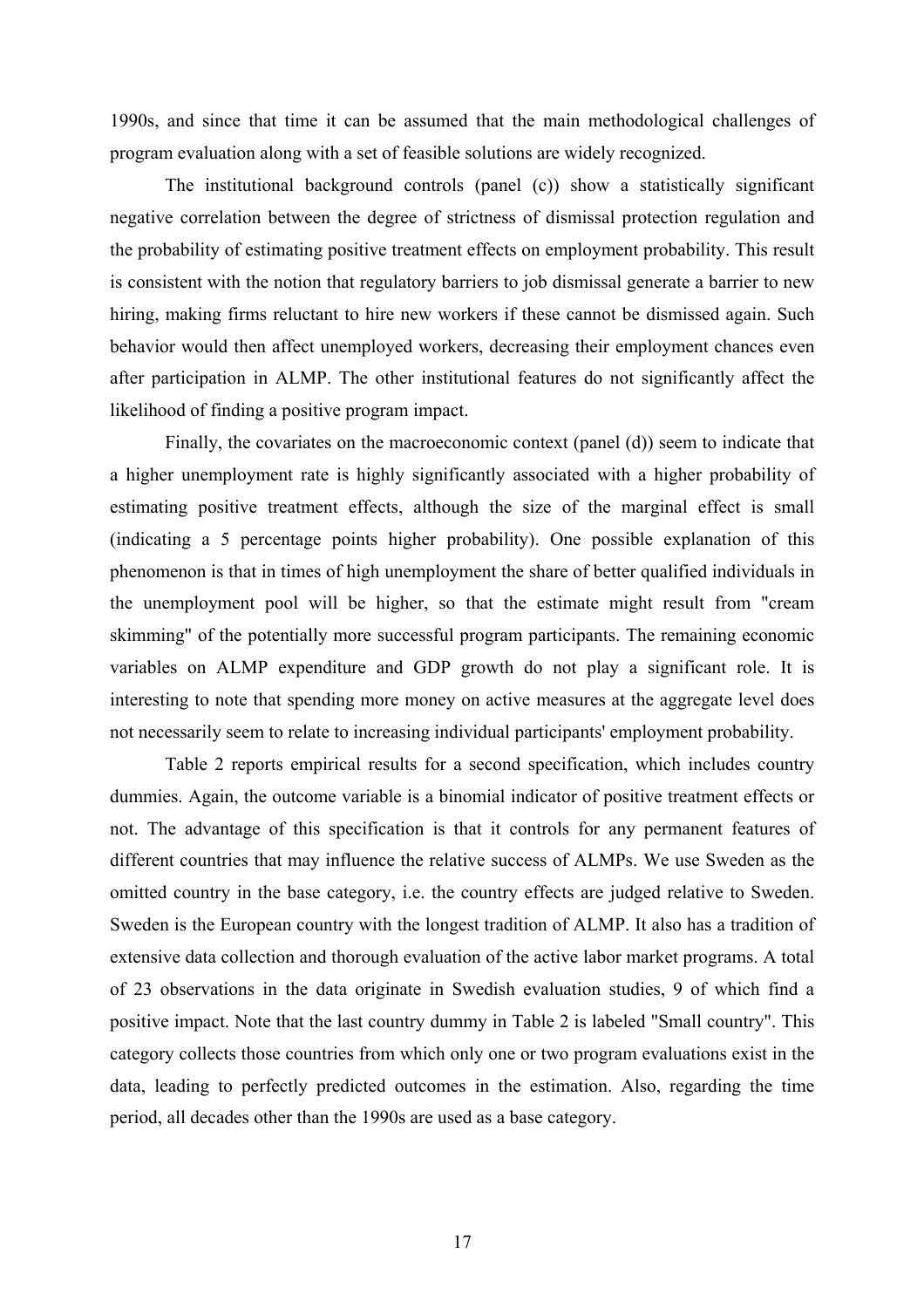|                                                | Marginal Effect | t-ratio |
|------------------------------------------------|-----------------|---------|
| (a) Type of program and target group:          |                 |         |
| Direct employment program                      | $-0.338$        | $-2.33$ |
| Private sector incentive scheme                | 0.309           | 2.34    |
| Services and Sanctions                         | 0.346           | 1.70    |
| Young workers                                  | $-0.519$        | $-3.90$ |
| (b) Study design and time period:              |                 |         |
| Experimental design                            | $-0.462$        | $-1.93$ |
| Program implemented in the 1990s               | $-0.211$        | $-1.46$ |
| (c) Institutional context on the labor market: |                 |         |
| Index for dismissal protection regulation      | $-0.326$        | $-1.64$ |
| Index for fixed-term contracts regulation      | $-0.166$        | $-1.40$ |
| Index for temporary work regulation            | 0.085           | 1.43    |
| Gross replacement rate                         | 0.004           | 0.34    |
| (d) Macroeconomic background:                  |                 |         |
| Unemployment rate                              | 0.013           | 0.38    |
| ALMP expenditure (% of GDP)                    | 0.036           | 0.15    |
| GDP growth                                     | $-0.030$        | $-0.60$ |
| (e) Country dummies:                           |                 |         |
| Austria                                        | 0.299           | 0.69    |
| Denmark                                        | $-0.308$        | $-0.59$ |
| France                                         | 0.481           | 1.57    |
| Germany                                        | 0.226           | 0.84    |
| Ireland                                        | 0.367           | 1.04    |
| Netherland                                     | $-0.087$        | $-0.18$ |
| Norway                                         | 0.257           | 0.72    |
| <b>United Kingdom</b>                          | $-0.062$        | $-0.09$ |
| Switzerland                                    | $-0.422$        | $-0.79$ |
| Finland                                        | 0.469           | 1.71    |
| Small country<br>$\sqrt{2}$                    | 0.256           | 0.57    |

**Table 2. Effectiveness of European ALMP: Quantitative Analysis, Specification 2**

Number of observations =  $137.$  – Pseudo R<sup>2</sup> = 0.246.

Notes: The dependent variable is an indicator (1/0) variable, reflecting a positive estimate of the program effect. Table entries document the marginal effect (evaluated at the sample mean) in the corresponding probit regression, i.e. the difference in the predicted probability for achieving a positive treatment effect which arises from a marginal change in a continuous explanatory factor (such as the GDP growth rate) or which arises from changing an indicator among the explanatory factors (such as the indicator for an experimental study design) from 0 to 1. T-ratios of the marginal effects are reported in the third column. Marginal effects printed in *italics* indicate marginal significance (10%-level), marginal effects printed in **boldface** indicate statistical significance (5%-level), and marginal effects printed in *boldface and italics* indicate high significance (1%-level). The underlying standard errors adjust for clustering by study.

The results presented in Table 2 are generally consistent with the findings from our first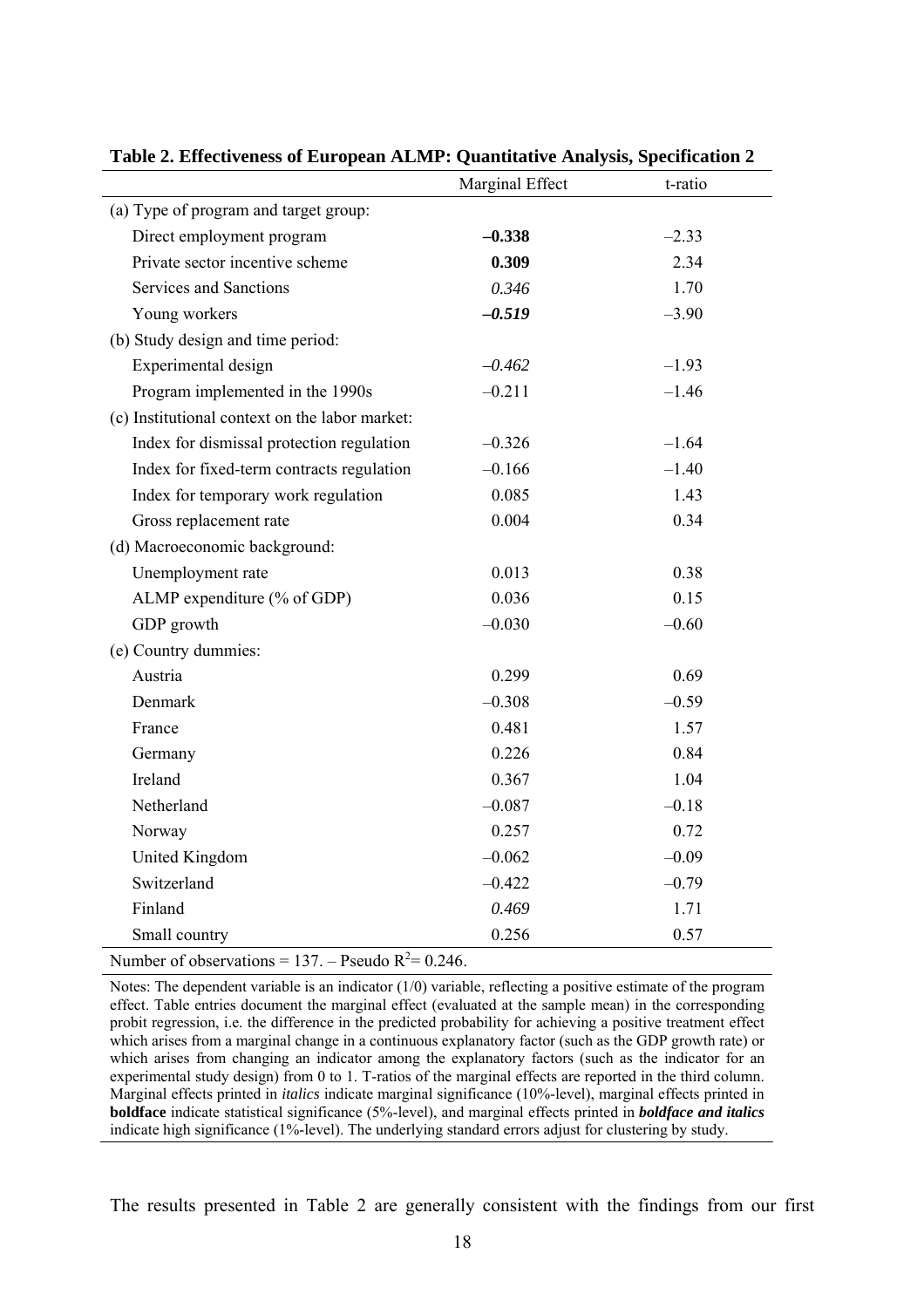specification. Direct employment programs in the public sector are associated with a significantly lower probability of displaying positive treatment effects (-33.8 percentage points), relative to training, while the opposite is the case for private sector incentive schemes (+30.9 percentage points). Services and sanctions also show a positive and marginally significant effect. As in Table 1, programs for young workers are particularly unlikely to yield positive employment impacts. It is worth emphasizing that these relative program effects are identified by comparing the relative impacts of different types of programs *in the same country*, and are therefore unaffected by unobserved country-specific factors that are correlated with the relative use of different types of ALMPs. For this reason, the findings on program type are particularly credible.

 There is some indication from the model in Table 2 that experimental evaluations are less likely to produce positive treatment effect estimates. Regarding both the institutional and the economic context, no significant correlations are found. Interestingly, the marginal effect of the unemployment rate is insignificant, and almost zero in size. This implies that the significant positive coefficient found in specification 1 is largely driven by cross-country differences in unemployment rates that happen to be correlated with the relative impact of ALMPs, rather than by temporal variation in unemployment and the estimated program impacts. Looking at the country dummies themselves, only studies from Finland seem to have a slightly higher probability of finding positive effects.

 In a final specification using the binary outcome, we restrict the sample to evaluations of programs that were implemented in 1990 or later. One reason for considering the later programs is that more recent evaluations presumably use more sophisticated evaluation methods, and may be more reliable. This restriction slightly reduces the sample to 109 observations. We continue to include indicators for the size of the sample used in the evaluation study (for the classification cf. above). The estimates are reported in Table 3.

The results regarding program type and target group are even more pronounced in this specification. The marginal effects on both private sector incentive programs and Services and Sanctions are highly significant and fairly large, amounting to 43.9 percentage points and 55.7 percentage points, respectively, relative to the base category. Public sector employment programs again show a statistically significant negative correlation with the probability of positive treatment effects. Programs targeted at young workers also are markedly less likely to display positive effects, with a probability 62.6 percentage points lower than that of adult workers.

19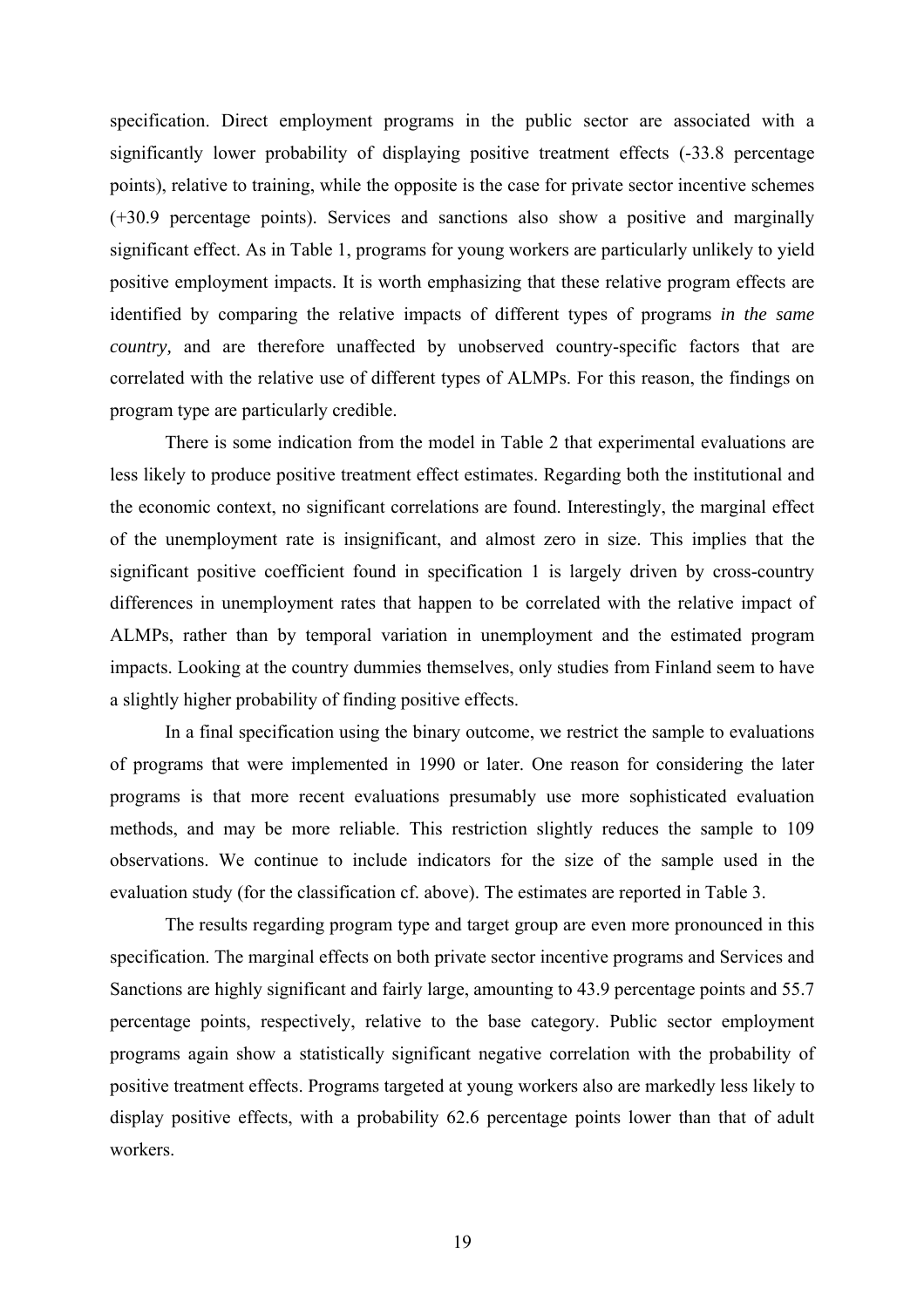|                                                | Marginal Effect | t-ratio |
|------------------------------------------------|-----------------|---------|
| (a) Type of program and target group:          |                 |         |
| Direct employment program                      | $-0.336$        | $-2.20$ |
| Private sector incentive scheme                | 0.439           | 2.68    |
| Services and Sanctions                         | 0.557           | 3.70    |
| Young workers                                  | $-0.626$        | $-3.31$ |
| (b) Study design, timing, and sample size:     |                 |         |
| Experimental design                            | $-0.632$        | $-3.23$ |
| Program implemented in the 1990s               | $-0.229$        | $-1.20$ |
| Small                                          | $-0.115$        | $-0.65$ |
| Large                                          | 0.033           | 0.15    |
| (c) Institutional context on the labor market: |                 |         |
| Index for dismissal protection regulation      | $-0.485$        | $-2.04$ |
| Index for fixed-term contracts regulation      | $-0.093$        | $-0.74$ |
| Index for temporary work regulation            | 0.122           | 1.74    |
| Gross replacement rate                         | 0.019           | 1.18    |
| (d) Macroeconomic background:                  |                 |         |
| Unemployment rate                              | 0.066           | 1.33    |
| ALMP expenditure (% of GDP)                    | $-0.315$        | $-1.08$ |
| GDP growth                                     | $-0.000$        | $-0.00$ |
| (e) Country dummies:                           |                 |         |
| Austria                                        | $-0.373$        | $-0.65$ |
| Denmark                                        | $-0.713$        | $-1.85$ |
| France                                         | $-0.205$        | $-0.34$ |
| Germany                                        | $-0.267$        | $-0.77$ |
| Ireland                                        | $-0.087$        | $-0.14$ |
| Netherland                                     | $-0.580$        | $-1.53$ |
| Norway                                         | $-0.487$        | $-1.05$ |
| United Kingdom                                 | $-0.538$        | $-0.82$ |
| Switzerland                                    | $-0.622$        | $-1.87$ |
| Finland                                        | 0.121           | 0.26    |
| Small country                                  | $-0.638$        | $-1.42$ |

**Table 3. Effectiveness of European ALMP: Quantitative Analysis, Specification 3**

Number of observations =  $109$ . – Pseudo R<sup>2</sup>= 0.339.

Notes: The dependent variable is an indicator (1/0) variable, reflecting a positive estimate of the program effect. Table entries document the marginal effect (evaluated at the sample mean) in the corresponding probit regression, i.e. the difference in the predicted probability for achieving a positive treatment effect which arises from a marginal change in a continuous explanatory factor (such as the GDP growth rate) or which arises from changing an indicator among the explanatory factors (such as the indicator for an experimental study design) from 0 to 1. T-ratios of the marginal effects are reported in the third column. Marginal effects printed in *italics* indicate marginal significance (10%-level), marginal effects printed in **boldface** indicate statistical significance (5%-level), and marginal effects printed in *boldface and italics* indicate high significance (1%-level). The underlying standard errors adjust for clustering by study.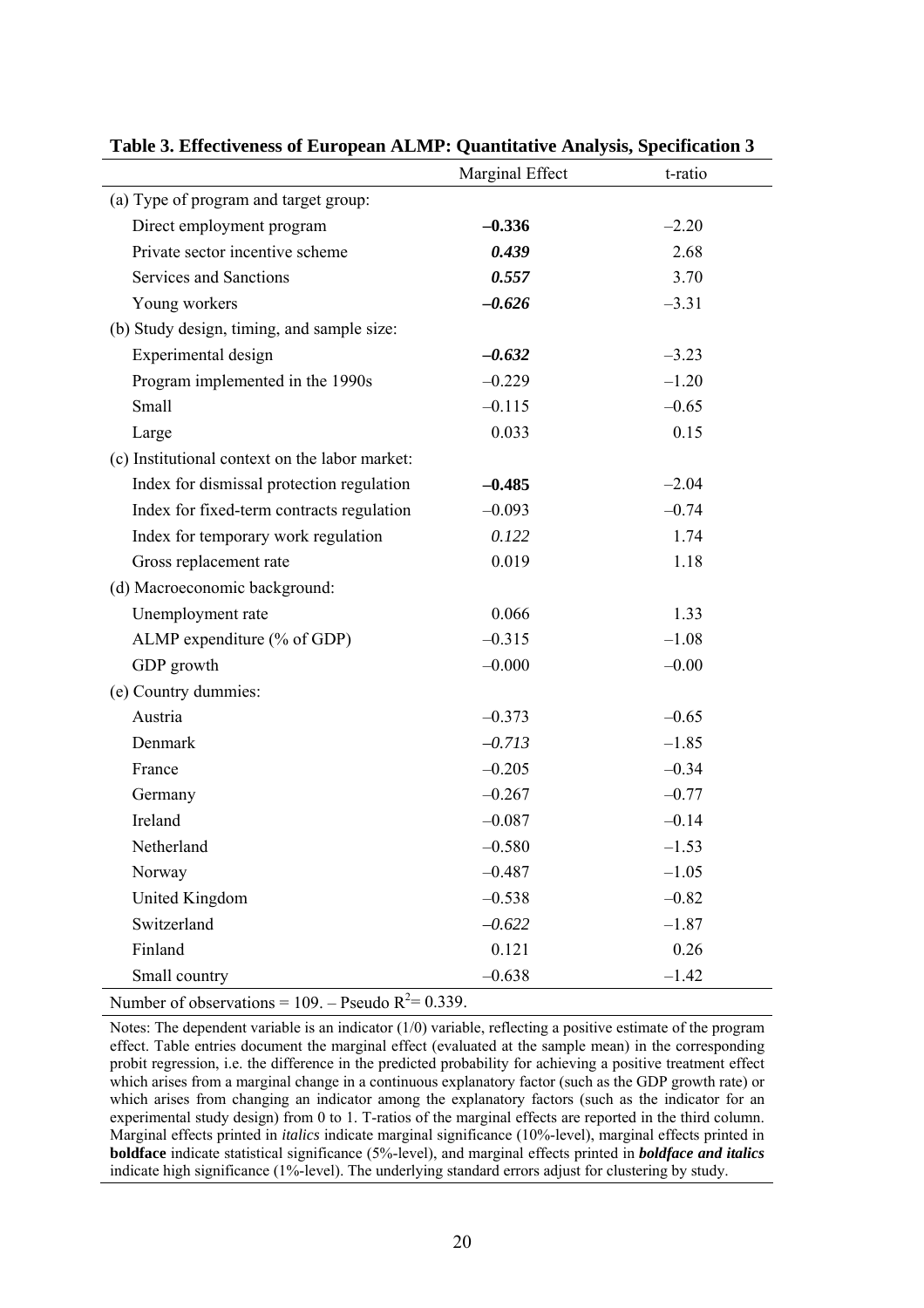The covariates in Panel (b) do not show any relation between the sample size of a study and the corresponding treatment effect estimate. Experimental study design, however, is significantly negatively associated with the likelihood of finding a positive effect. This finding is potentially worrisome, since the vast majority of evaluations are non-experimental, and the negative coefficient in Panel (b) suggests that there may be a tendency toward "overly optimistic" results in the non-experimental evaluations. Another possible interpretation is that experimental designs have been used selectively to evaluate programs that are somewhat less successful than average.

 Panel (c) shows a significant negative correlation between the strictness of dismissal protection legislation and program effectiveness among evaluations in the 1990s. This parallels the finding in specification 1. It is also worth noting that even in the broader sample used in Table 2, the impact of dismissal legislation is marginally significant  $(t=1.64)$ . Taken as a whole, the series of specifications therefore provide relatively consistent evidence on the impact of this form of labor market regulation on the measured effectiveness of ALMPs. By comparison, in all three specifications none of the other institutional factors are found to affect the measured impact of the programs. The country dummies display weak associations only for Denmark and Switzerland, whose program evaluations appear to be less likely to estimate positive treatment effects, relative to Sweden.

 As we noted earlier we have access to a much larger set of evaluation studies than was used in Kluve and Schmidt (2002). The larger sample size has an important payoff, allowing us to fit more richly specified models (including the models in Tables 2 and 3 that include country dummies), and better identify some of the key patterns in the data. In the second main step of our analysis, we extend the specification to distinguish not only between positive and non-positive outcomes, but also between evaluation studies that report negative versus zero impacts. That is, we complement the previous analysis by considering a trinomial dependent variable taking on the values –1 for a negative treatment effect estimate, 0 for an estimate of zero, and +1 for a positive estimate. The following tables 4 through 6 present the results for the corresponding ordered probit regressions. In these regressions the same three specifications for the set of covariates as in the binomial case are used.

Table 4 presents estimates of the marginal effects for obtaining a negative (column 2) and positive outcome (column 4), respectively, for the entire sample without the country dummies. In interpreting these estimates it is useful to compare the sign and magnitude of the coefficients for each independent variable on two margins: the margin between a negative versus a zero effect (coefficients reported in column 1); and the margin between a positive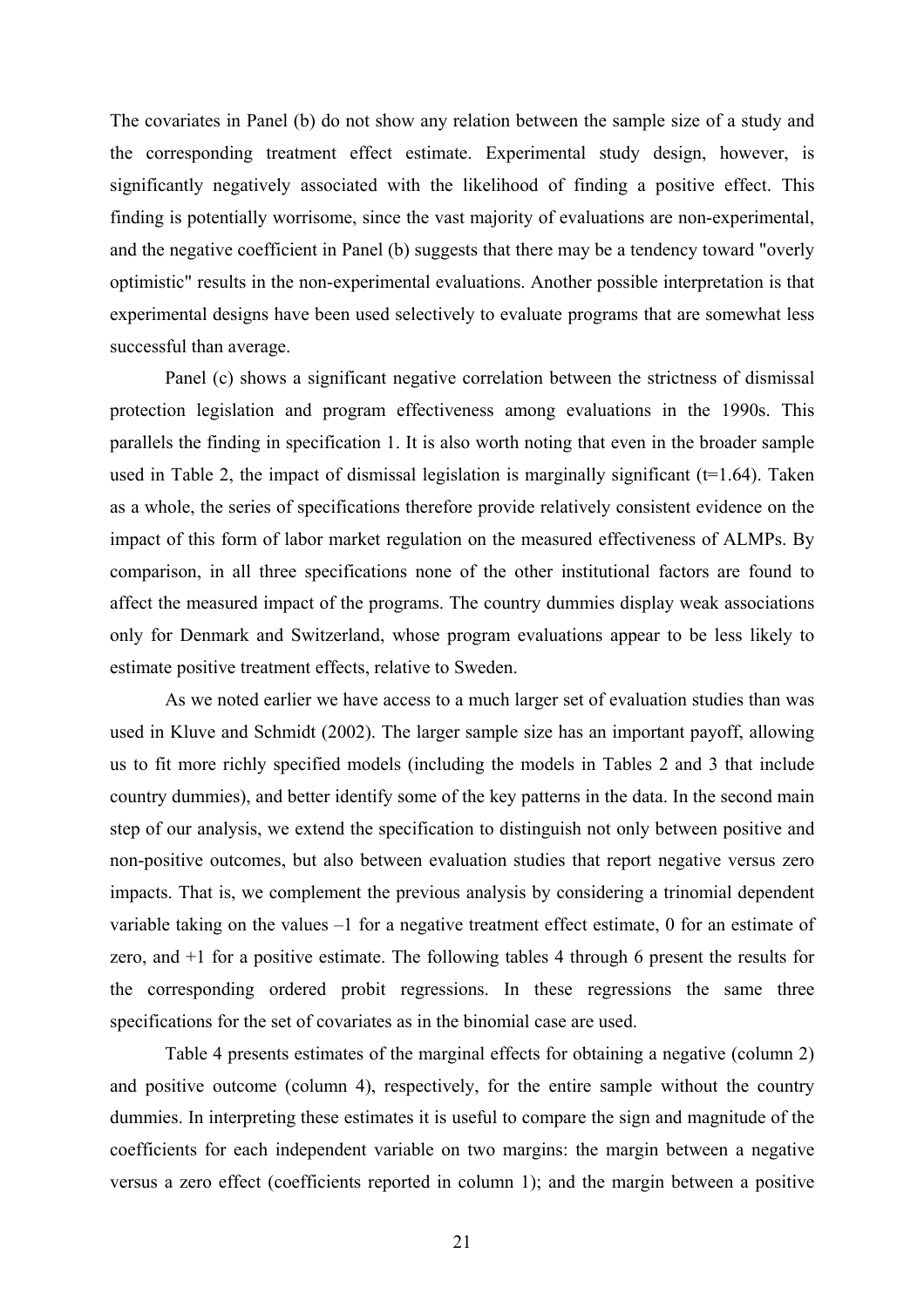versus a zero effect (coefficients reported in column 3). Note that one would generally expect these coefficients to be opposite in sign: a covariate that is associated with a higher likelihood of a positive versus a zero effect will tend to be associated with a lower likelihood of a negative versus a zero effect.

|                                                       | Negative treatment effect |         | Positive treatment effect |         |  |
|-------------------------------------------------------|---------------------------|---------|---------------------------|---------|--|
|                                                       | Marginal<br>Effect        | t-ratio | Marginal<br>Effect        | t-ratio |  |
| (a) Type of program and target group:                 |                           |         |                           |         |  |
| Direct employment program                             | 0.165                     | 2.06    | $-0.227$                  | $-2.30$ |  |
| Private sector incentive scheme                       | $-0.141$                  | $-3.39$ | 0.270                     | 2,76    |  |
| Services and Sanctions                                | $-0.203$                  | $-3.82$ | 0.427                     | 4.45    |  |
| Young workers                                         | 0.135                     | 1.78    | $-0.195$                  | $-1.92$ |  |
| (b) Study design and time period:                     |                           |         |                           |         |  |
| Experimental design                                   | 0.263                     | 1.25    | $-0.312$                  | $-1.67$ |  |
| Program implemented in the                            |                           |         |                           |         |  |
| 1970s                                                 | $-0.120$                  | $-1.40$ | 0.248                     | 1.05    |  |
| 1980s                                                 | $-0.116$                  | $-1.59$ | 0.205                     | 1.61    |  |
| 2000s                                                 | 0.036                     | 0.41    | $-0.056$                  | $-0.43$ |  |
| (c) Institutional context on the labor market:        |                           |         |                           |         |  |
| Index for dismissal protection regulation             | 0.072                     | 1.83    | $-0.115$                  | $-1.84$ |  |
| Index for fixed-term contracts regulation             | $-0.023$                  | $-0.79$ | 0.037                     | 0.80    |  |
| Index for temporary work regulation                   | $-0.001$                  | $-0.04$ | 0.001                     | 0.04    |  |
| Gross replacement rate                                | 0.003                     | 1.52    | $-0.006$                  | $-1.55$ |  |
| (d) Macroeconomic background:                         |                           |         |                           |         |  |
| Unemployment rate                                     | $-0.022$                  | $-2.07$ | 0.035                     | 1.86    |  |
| ALMP expenditure (% of GDP)                           | 0.059                     | 1.07    | $-0.094$                  | $-1.08$ |  |
| GDP growth                                            | 0.010                     | 0.37    | $-0.016$                  | $-0.37$ |  |
| Number of observations = 137. – Pseudo $R^2$ = 0.133. |                           |         |                           |         |  |

**Table 4. Effectiveness of European ALMP: Quantitative Analysis, Specification 4**

Notes: The dependent variable is a categorical variable indicating whether the estimate of the program effect is negative  $(-1)$ , zero  $(0)$ , or positive  $(+1)$ . Table entries document the marginal effects (evaluated at the sample mean) from the corresponding ordered probit regression for the negative and positive outcomes, respectively. I.e. the difference in the predicted probability for achieving a negative (positive) treatment effect which arises from a marginal change in a continuous explanatory factor (such as the GDP growth rate) or which arises from changing an indicator among the explanatory factors (such as the indicator for an experimental study design) from 0 to 1. T-ratios of the marginal effects are reported in the third and fifth column, respectively. Marginal effects printed in *italics* indicate marginal significance (10%-level), marginal effects printed in **boldface** indicate statistical significance (5%-level), and marginal effects printed in *boldface and italics* indicate high significance (1%-level). The underlying standard errors adjust for clustering by study.

The results in Table 4 tend to reinforce our findings from Table 1. In particular, we find that ALMPs based on private sector incentive schemes and Services and Sanctions are significantly more likely to yield a *higher* probability of positive treatment effects and a *lower*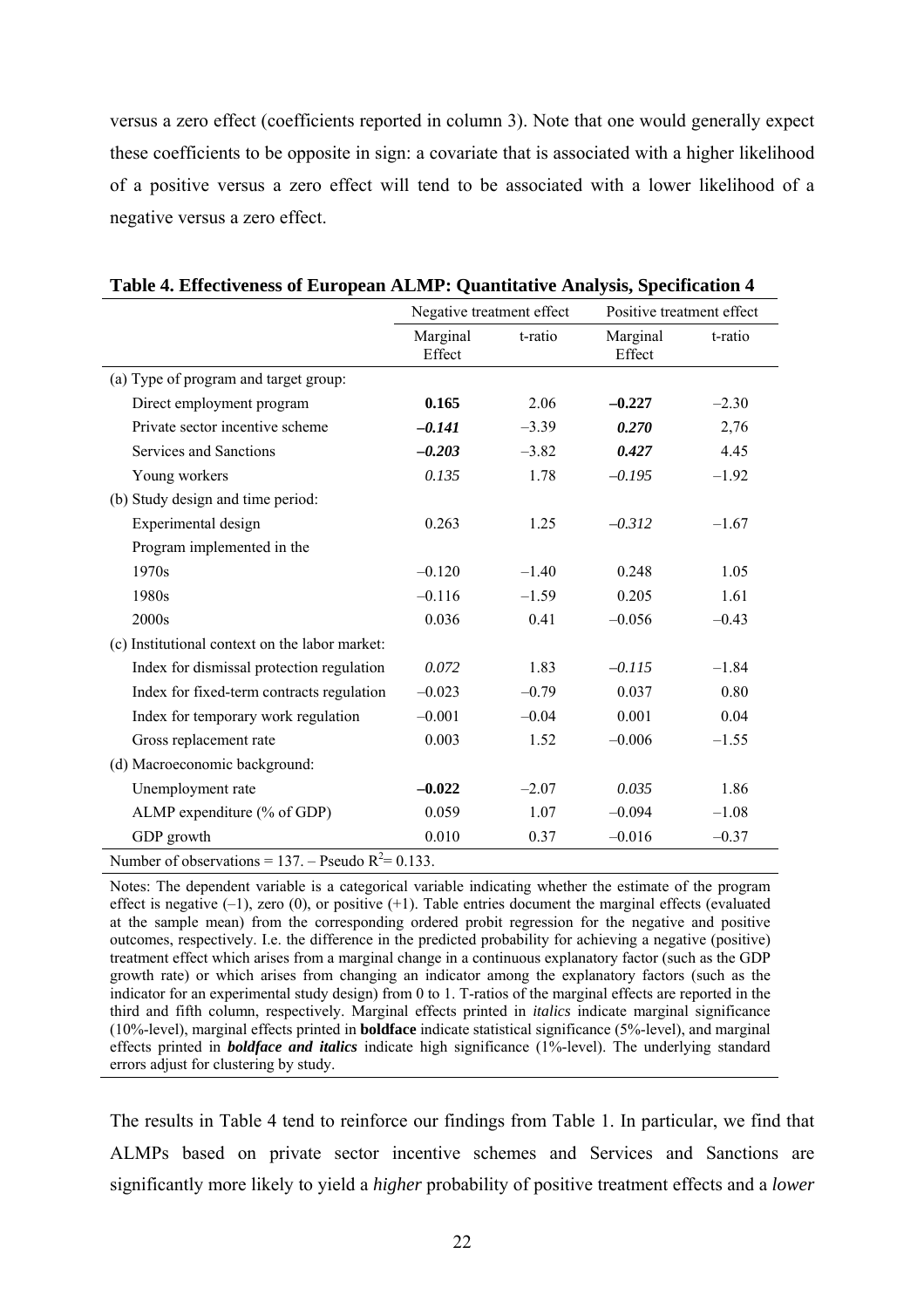probability of negative treatment effects, relative to ALMPs based on conventional training programs. On the other hand, direct public sector employment programs are associated with a significantly higher probability of negative treatment effects and a significantly lower probability of positive treatment effects. For youths, the same pattern holds, though the effects are a little less pronounced. There is also some indication that experimental studies have a lower probability of yielding positive effects, that strict dismissal protection is associated with both a higher probability of negative impacts and a lower probability of positive impacts, and that higher unemployment lowers the probability of a negative estimated program impact while raising (slightly) the likelihood of a positive impact. Other factors, including the variables representing the time period and the institutional and economic background do not seem to play a role.

 The model in Table 5 parallels the specification in Table 2, and includes the same variables as in Table 4, along with country dummies. As we found using a binary outcome variable, the addition of the country dummies has little impact on the size or significance of the coefficients representing the different program types, but does lead to a reduction in the estimated effect of unemployment. Indeed, a striking result in Table 5 is that – with the sole exception of the variable indicating whether the evaluation used an experimental design – not a single variable describing the time period (Panel b), the institutional setting (c), the macroeconomic background (d), or the country (e) displays an even marginally significant correlation with either a negative or positive treatment effect estimate. Looking at the program types in Panel (a), on the other hand, a clear and statistically significant picture emerges once again: Relative to the base category of training programs, private sector incentive schemes and Services and Sanctions have lower probabilities of negative treatment effects, and higher probability of positive treatment effects. The opposite is the case for direct employment in the public sector. The opposite is also the case for programs targeting young workers.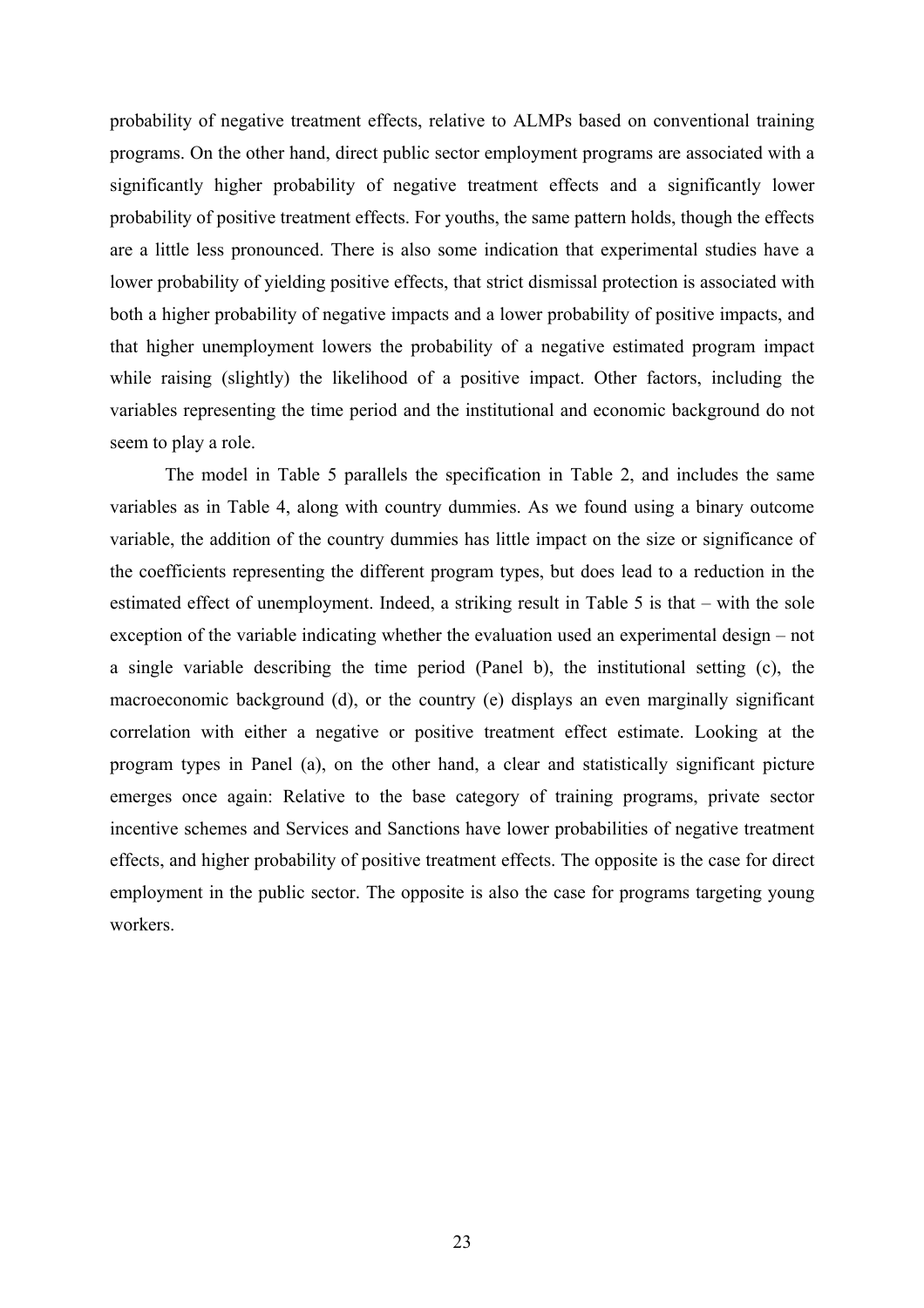|                                                       | Negative treatment effect |         | Positive treatment effect |         |
|-------------------------------------------------------|---------------------------|---------|---------------------------|---------|
|                                                       | Marginal<br>Effect        | t-ratio | Marginal<br>Effect        | t-ratio |
| (a) Type of program and target group:                 |                           |         |                           |         |
| Direct employment program                             | 0.181                     | 2.06    | $-0.250$                  | $-2.32$ |
| Private sector incentive scheme                       | $-0.145$                  | $-3.75$ | 0.291                     | 3.13    |
| Services and Sanctions                                | $-0.194$                  | $-3.56$ | 0.422                     | 3.92    |
| Young workers                                         | 0.165                     | 2.20    | $-0.239$                  | $-2.45$ |
| (b) Study design and time period:                     |                           |         |                           |         |
| Experimental design                                   | 0.358                     | 1.53    | $-0.395$                  | $-2.23$ |
| Program implemented in the 1990s                      | 0.090                     | 1.02    | $-0.152$                  | $-1.04$ |
| (c) Institutional context on the labor market:        |                           |         |                           |         |
| Index for dismissal protection regulation             | 0.106                     | 1.11    | $-0.175$                  | $-1.08$ |
| Index for fixed-term contracts regulation             | 0.028                     | 0.41    | $-0.046$                  | $-0.41$ |
| Index for temporary work regulation                   | $-0.023$                  | $-0.70$ | 0.039                     | 0.69    |
| Gross replacement rate                                | $-0.002$                  | $-0.26$ | 0.003                     | 0.26    |
| (d) Macroeconomic background:                         |                           |         |                           |         |
| Unemployment rate                                     | $-0.014$                  | $-0.78$ | 0.024                     | 0.77    |
| ALMP expenditure (% of GDP)                           | $-0.057$                  | 0.46    | $-0.095$                  | $-0.46$ |
| GDP growth                                            | 0.014                     | 0.55    | $-0.024$                  | $-0.55$ |
| (e) Country dummies:                                  |                           |         |                           |         |
| Austria                                               | $-0.035$                  | $-0.13$ | 0.061                     | 0.12    |
| Denmark                                               | 0.205                     | 0,48    | $-0.268$                  | $-0.59$ |
| France                                                | $-0.064$                  | $-0.34$ | 0.118                     | 0.30    |
| Germany                                               | $-0.045$                  | $-0.34$ | 0.080                     | 0.32    |
| Ireland                                               | $-0.136$                  | $-1.58$ | 0.308                     | 1.25    |
| Netherland                                            | 0.116                     | 0.34    | $-0.165$                  | $-0.40$ |
| Norway                                                | $-0.085$                  | $-0.63$ | 0.162                     | 0.55    |
| United Kingdom                                        | 0.012                     | 0.03    | $-0.020$                  | $-0.03$ |
| Switzerland                                           | 0.350                     | 0.65    | $-0.382$                  | $-0.96$ |
| Finland                                               | $-0.122$                  | $-1.15$ | 0.259                     | 0.89    |
| Small country                                         | 0.018                     | 0.07    | $-0.287$                  | $-0.07$ |
| Number of observations = 137. – Pseudo $R^2$ = 0.149. |                           |         |                           |         |

**Table 5. Effectiveness of European ALMP: Quantitative Analysis, Specification 5**

Notes: The dependent variable is a categorical variable indicating whether the estimate of the program effect is negative  $(-1)$ , zero  $(0)$ , or positive  $(+1)$ . Table entries document the marginal effects (evaluated at the sample mean) from the corresponding ordered probit regression for the negative and positive outcomes, respectively. I.e. the difference in the predicted probability for achieving a negative (positive) treatment effect which arises from a marginal change in a continuous explanatory factor (such as the GDP growth rate) or which arises from changing an indicator among the explanatory factors (such as the indicator for an experimental study design) from 0 to 1. T-ratios of the marginal effects are reported in the third and fifth column, respectively. Marginal effects printed in *italics* indicate marginal significance (10%-level), marginal effects printed in **boldface** indicate statistical significance (5%-level), and marginal effects printed in *boldface and italics* indicate high significance (1%-level). The underlying standard errors adjust for clustering by study.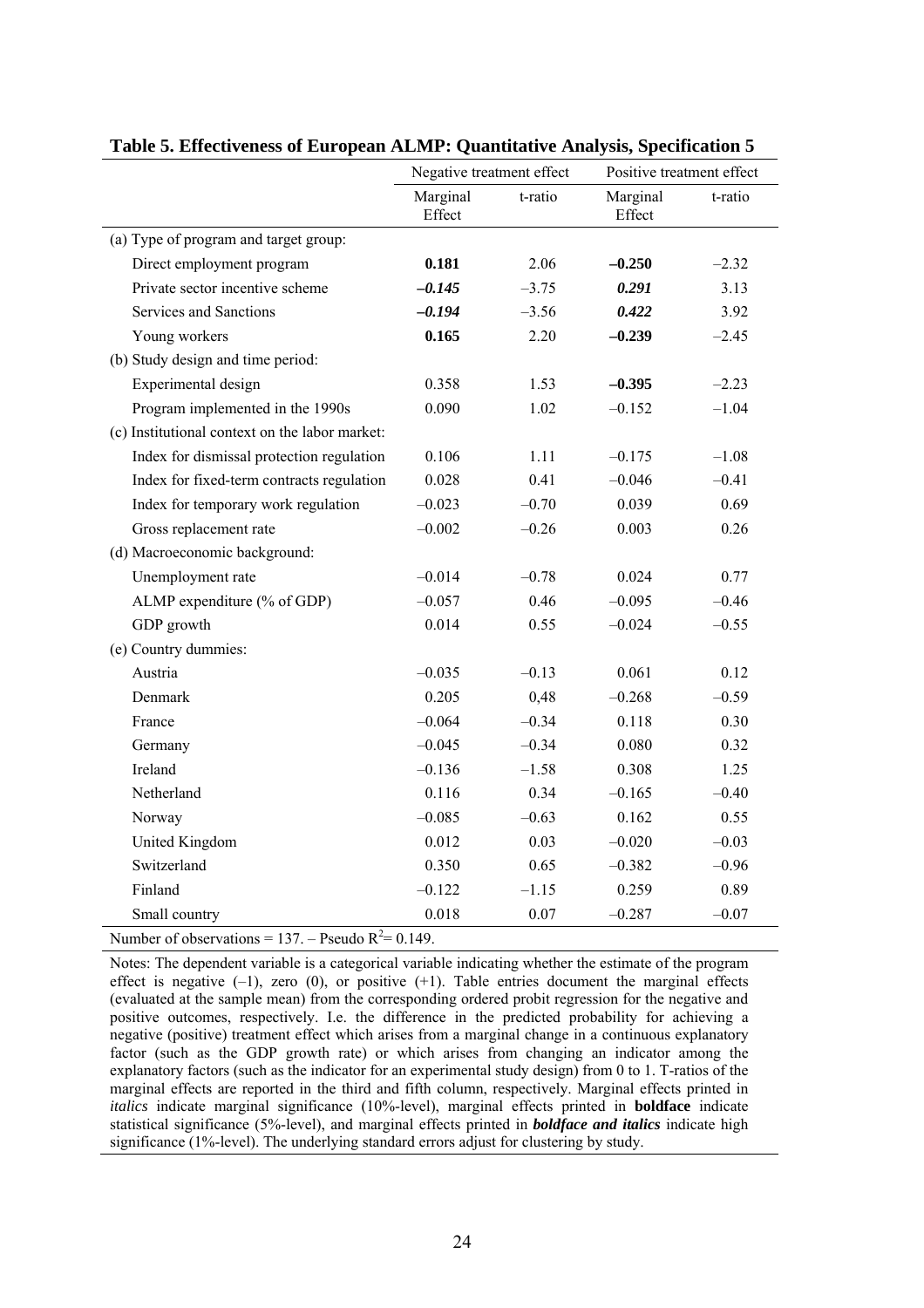|                                                                   | Negative treatment effect |         | Positive treatment effect |         |  |
|-------------------------------------------------------------------|---------------------------|---------|---------------------------|---------|--|
|                                                                   | Marginal<br>Effect        | t-ratio | Marginal<br>Effect        | t-ratio |  |
| (a) Type of program and target group:                             |                           |         |                           |         |  |
| Direct employment program                                         | 0.195                     | 2.11    | $-0.275$                  | $-2.36$ |  |
| Private sector incentive scheme                                   | $-0.181$                  | $-4.18$ | 0.391                     | 3.60    |  |
| Services and Sanctions                                            | $-0.230$                  | $-3.98$ | 0.535                     | 9.06    |  |
| Young workers                                                     | 0.166                     | 1.93    | $-0.244$                  | $-2.15$ |  |
| (b) Study design, timing, and sample size:                        |                           |         |                           |         |  |
| Experimental design                                               | 0.736                     | 5.17    | $-0.586$                  | $-9.16$ |  |
| Program implemented in the 1990s                                  | 0.079                     | 0.79    | $-0.142$                  | $-0.77$ |  |
| Small                                                             | 0.079                     | 0.85    | $-0.131$                  | $-0.90$ |  |
| Large                                                             | 0.119                     | 0.83    | $-0.176$                  | $-0.95$ |  |
| (c) Institutional context on the labor market:                    |                           |         |                           |         |  |
| Index for dismissal protection regulation                         | 0.116                     | 1.08    | $-0.198$                  | $-1.08$ |  |
| Index for fixed-term contracts regulation                         | $-0.012$                  | $-0.17$ | 0.020                     | 0.17    |  |
| Index for temporary work regulation                               | $-0.045$                  | $-1.33$ | 0.076                     | 1.32    |  |
| Gross replacement rate                                            | $-0.006$                  | $-0.89$ | 0.011                     | 0.88    |  |
| (d) Macroeconomic environment:                                    |                           |         |                           |         |  |
| Unemployment rate                                                 | $-0.032$                  | $-1.40$ | 0.055                     | 1.34    |  |
| ALMP expenditure (% of GDP)                                       | 0.195                     | 1.24    | $-0.331$                  | $-1.34$ |  |
| GDP growth                                                        | 0.005                     | 0.15    | $-0.008$                  | $-0.15$ |  |
| (e) Country dummies:                                              |                           |         |                           |         |  |
| Austria                                                           | 0.472                     | 0.76    | $-0.457$                  | $-1.38$ |  |
| Denmark                                                           | 0.630                     | 1.40    | $-0.584$                  | $-2.51$ |  |
| France                                                            | 0.488                     | 1.07    | $-0.496$                  | $-1.83$ |  |
| Germany                                                           | 0.185                     | 0.68    | $-0.255$                  | $-0.87$ |  |
| Ireland                                                           | $-0.062$                  | $-0.30$ | 0.118                     | 0.27    |  |
| Netherland                                                        | 0.294                     | 0.63    | $-0.341$                  | $-0.91$ |  |
| Norway                                                            | 0.207                     | 0.52    | $-0.273$                  | $-0.67$ |  |
| United Kingdom                                                    | 0.414                     | 0.51    | $-0.427$                  | $-0.84$ |  |
| Switzerland                                                       | 0.718                     | 1.71    | $-0.574$                  | $-3.99$ |  |
| Finland                                                           | 0.071                     | 0.25    | $-0.109$                  | $-0.28$ |  |
| Small country                                                     | 0.606                     | 1.58    | $-0.577$                  | $-2.86$ |  |
| Number of observations = $109$ . – Pseudo R <sup>2</sup> = 0.202. |                           |         |                           |         |  |

**Table 6. Effectiveness of European ALMP: Quantitative Analysis, Specification 6**

Notes: The dependent variable is a categorical variable indicating whether the estimate of the program effect is negative  $(-1)$ , zero  $(0)$ , or positive  $(+1)$ . Table entries document the marginal effects (evaluated at the sample mean) from the corresponding ordered probit regression for the negative and positive outcomes, respectively. I.e. the difference in the predicted probability for achieving a negative (positive) treatment effect which arises from a marginal change in a continuous explanatory factor (such as the GDP growth rate) or which arises from changing an indicator among the explanatory factors (such as the indicator for an experimental study design) from 0 to 1. T-ratios of the marginal effects are reported in the third and fifth column, respectively. Marginal effects printed in *italics* indicate marginal significance (10%-level), marginal effects printed in **boldface** indicate statistical significance (5%-level), and marginal effects printed in *boldface and italics* indicate high significance (1%-level). The underlying standard errors adjust for clustering by study.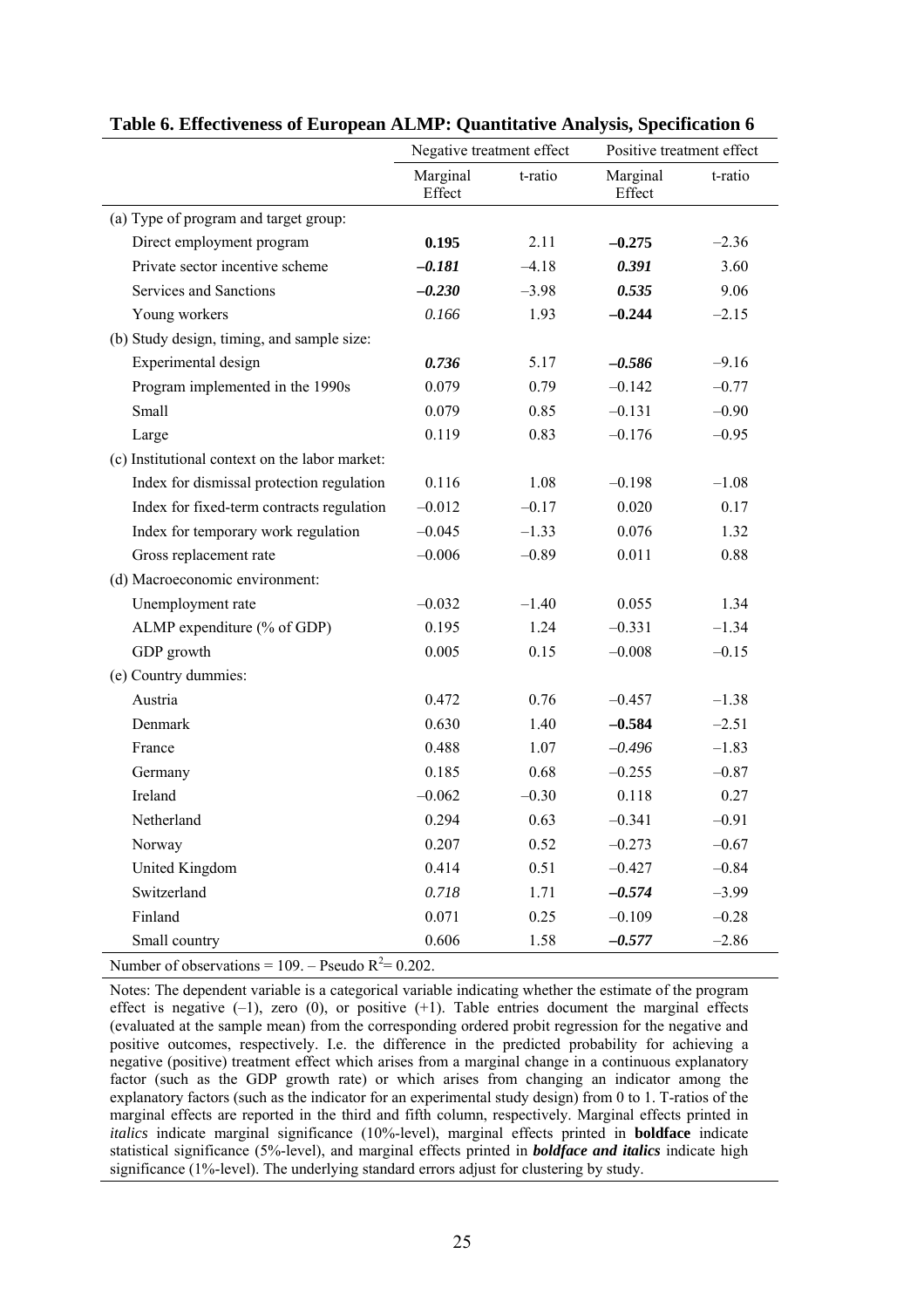The results from our final specification are presented in Table 6. This model is fit to the subset of evaluations for programs conducted in the 1990s, and includes controls for the sample size used in the evaluation. In general, the results are very similar to the findings in Table 5. In the 1990s subsample the country dummies for Denmark, Switzerland, and for the group of small countries all show a more pronounced negative effect on the likelihood of a positive program impact, relative to the baseline country (Sweden). In this subsample there is also a stronger tendency for experimental studies to yield more negative impact estimates. But apart from these small differences, the results confirm our earlier conclusions from the model in Table 5. In particular, none of the variables representing the timing, institutional setting or economic situation appears to have an important effect on program effectiveness. Rather, the likelihood of a positive program impact seems to be largely determined by the type of ALMP program. The base category, training, has a reasonably large share of positive effects. For the 70 evaluations of training programs, 38 yield a positive impact, 14 are zero, and 18 are negative. Relative to this baseline, Private Sector incentive schemes and Services and Sanctions perform significantly better, while public sector employment programs and programs targeted at young workers perform significantly worse.

#### **5. Conclusions and Policy Recommendations**

This paper provides a review of the extensive set of recent evaluation studies on the effectiveness of European ALMPs. In summary, assessing the available evidence in a merely descriptive manner, it is difficult to detect consistent patterns, even though some tentative findings emerge: Services and Sanctions may be a promising measure, direct job creation in the public sector often seems to produce negative employment effects, and training measures show mixed and modestly positive effects.

On the basis of these tentative findings, it has been the objective of the meta analysis to draw systematic lessons from the more than 100 evaluations that have been conducted on ALMPs in Europe, to complement the descriptive review. Most of the evaluation studies considered have been conducted on programs that were in operation in the period after 1990. This reflects the fact that the past 15 years have seen an increasing use of ALMPs in EU member states, and some improvement in the methodologies used to evaluate these programs. Thus, we believe that lessons drawn from our meta-analysis are highly relevant to the current policy discussions throughout Europe on the appropriate design of ALMPs.

The picture that emerges from the quantitative analysis is surprisingly clear-cut. Once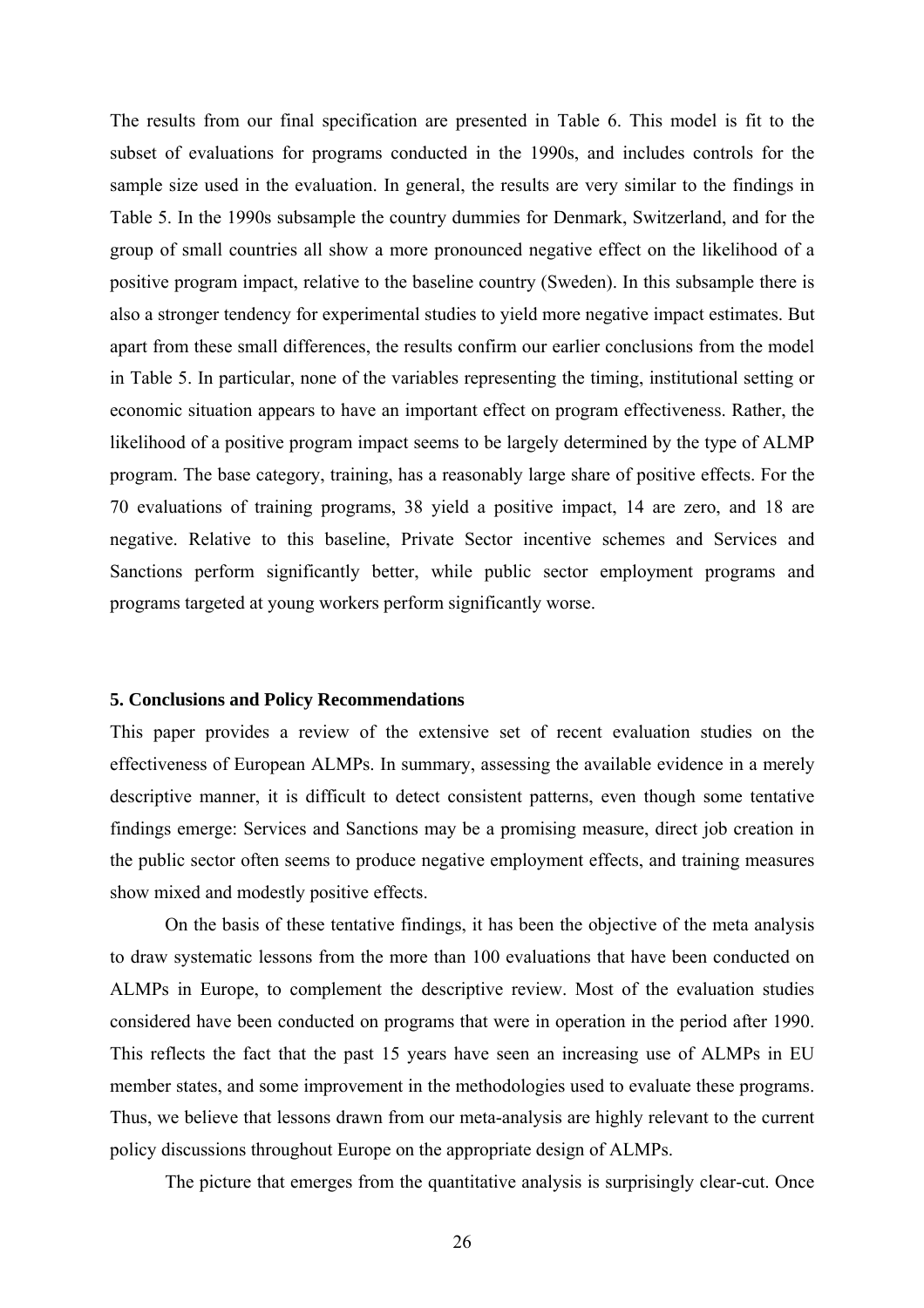the type of the program is taken into account, the analysis shows that there is little systematic relationship between program effectiveness and a host of other contextual factors, including the country or time period when it was implemented, the macroeconomic environment, and a variety of indicators for institutional features of the labor market. The only institutional factor that appears to have an important systematic effect on program effectiveness is the presence of more restrictive dismissal regulations. But even this effect is small relative to the effect of the program type.

Traditional training programs are found to have a modest likelihood of recording a positive impact on post-program employment rates. Relative to these programs, private sector incentive programs and Services and Sanctions show a significantly better performance. Indeed, we find that evaluations of these types of programs are 40-50 percent more likely to report a positive impact than traditional training programs. By comparison, evaluations of ALMPs that are based on direct employment in the public sector are 30-40 percent less likely to show a positive impact on post-program employment outcomes. Also the target group seems to matter, as programs aimed specifically at young workers fare significantly worse than programs targeted at adults, displaying a 40-60 percentage points lower probability of reporting a positive effect.

The general policy implications that follow from these findings are rather straightforward. Decision makers should clearly focus on the type of program in developing their ALMP portfolio: Training programs should be continued, and private sector incentive schemes should be fostered. Particular attention should be paid to Services and Sanctions, which turns out to be a particularly promising and, due to its rather inexpensive nature, costeffective type of measure. A well-balanced design of basic services such as job search assistance and counseling and monitoring, along with appropriate sanctions for noncompliance, seems to be able to go a long way in enhancing job search effectiveness. If further combined with other active measures such as training and employment subsidies, this effectiveness could be increased, even for youths, as promising results from the UK's "New Deal" show.

Direct employment programs in the public sector, on the other hand, are rarely effective and frequently detrimental regarding participants' employment prospects. On this account they should be discontinued, unless other justifications such as equity reasons can be found. Some countries have already resorted to redefining the objective of direct employment programs such that they should increase "employability" rather than actual employment, an outcome that is notoriously difficult to assess empirically.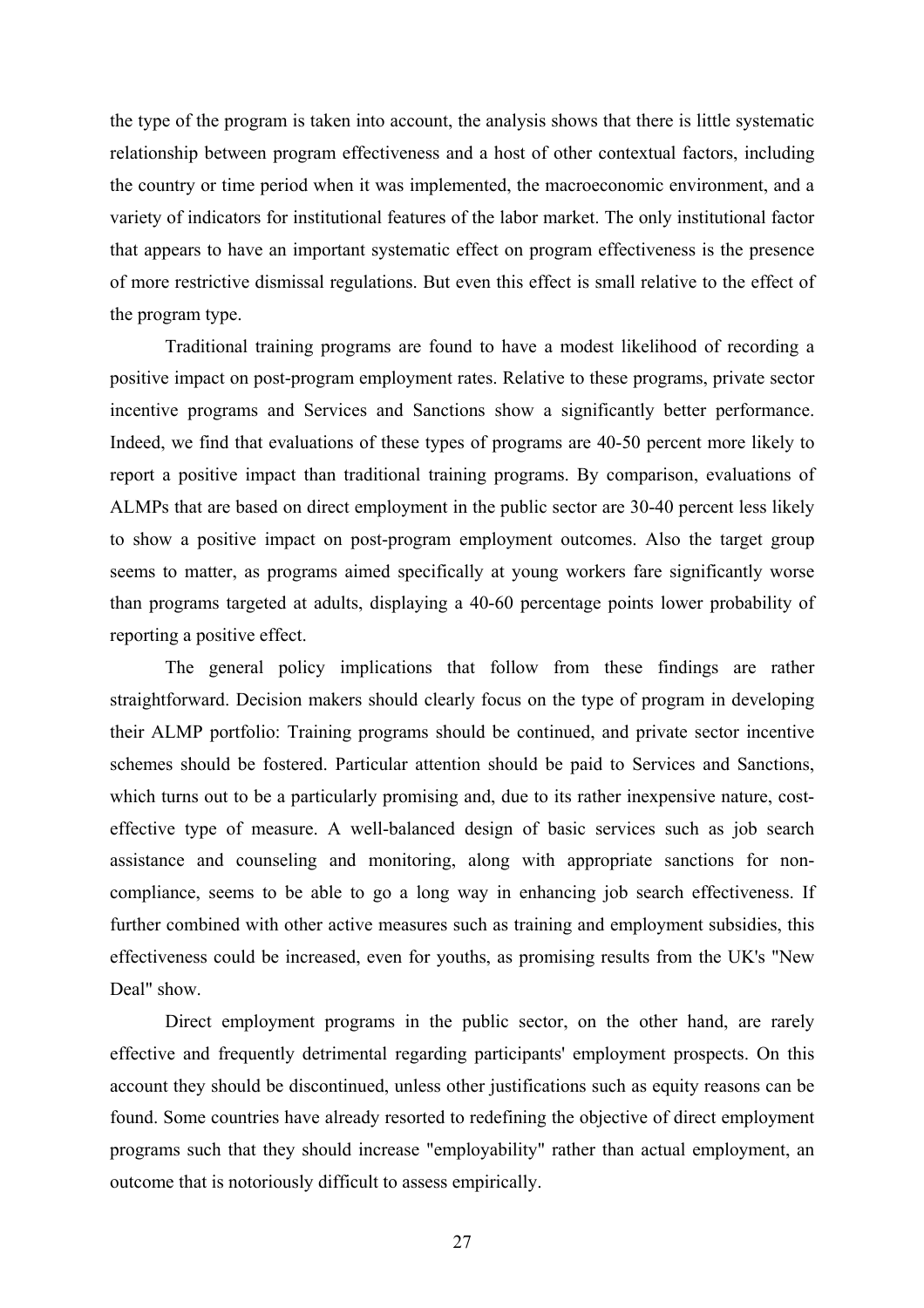Young people appear to be particularly hard to assist. It is not clear if it follows from this disappointing result that youth programs should be abolished, or rather that such programs should be re-designed and given particular attention. It might also be the case that active labor market policies are not at all the appropriate policy for this group, and public policy should therefore focus on measures that prevent the very young from becoming disadvantaged on the labor market in the first place.

The development of a proper "evaluation culture" has been positive across European countries, though different countries clearly find themselves at different stages of that development. One evident conclusion of this study is that evaluation efforts should be continued and extended. An ever-refined meta-analysis of an ever-extended set of European evaluation studies would continue to produce important insight into the effectiveness of ALMPs, in particular as data quality and methodology will likely continue to improve. The substantial advances in non-experimental program evaluation notwithstanding, more European governments interested in the effectiveness of their policies should consider implementing randomized experiments, in light of the strength of the evidence they produce.

### **References**

- Aakvik, A. (2003), "Estimating the employment effects of education for disabled workers in Norway", *Empirical Economics* 28(3), 515-533.
- Aakvik, A. and S.Å. Dahl (2006), "Transitions to Employment from Labour Market Enterprises in Norway", *International Journal of Social Welfare*, forthcoming.
- Abbring, J.H., G.J. van den Berg and J.C. van Ours (2005), "The effect of unemployment insurance sanctions on the transition rate from unemployment to employment", *Economic Journal* 115, 602-630.
- Albrecht, J., G.J. van den Berg and S. Vroman (2005), "The Knowledge Lift: The Swedish Adult Education Program That Aimed to Eliminate Low Worker Skill Levels", *IZA Discussion Paper* 1503, Bonn.
- Andrén, D. and T. Andrén (2002), "Assessing the Employment Effects of Labor Market Training Programs in Sweden", *Working Papers in Economics* 70, Göteborg.
- Andrén, T. and B. Gustafsson (2004), "Income Effects from Labor Market Training Programs in Sweden During the 80's and 90's", *International Journal of Manpower* 25, no. 8.
- Arellano, F.A. (2005), "Do training programmes get the unemployed back to work? A look at the Spanish experience", *Working Paper 05-25, Economics Series* 15, Departamento de Economía, Universidad Carlos III de Madrid.
- Bergemann, A. (2005), "Do Job Creation Schemes Initiate Positive Dynamic Employment Effects?", Department of Economics*,* Free University Amsterdam, *mimeo*.
- Bergemann, A., B. Fitzenberger, B. Schultz and S. Speckesser (2000), "Multiple Active Labor Market Policy Participation in East Germany: An Assessment of Outcomes", *Konjunkturpolitik*, Beiheft Nr. 1, S. 195-243.
- Blundell, R. and M. Costas-Dias (2000), "Evaluation Methods for Non-experimental Data", *Fiscal Studies* 21, 427-468.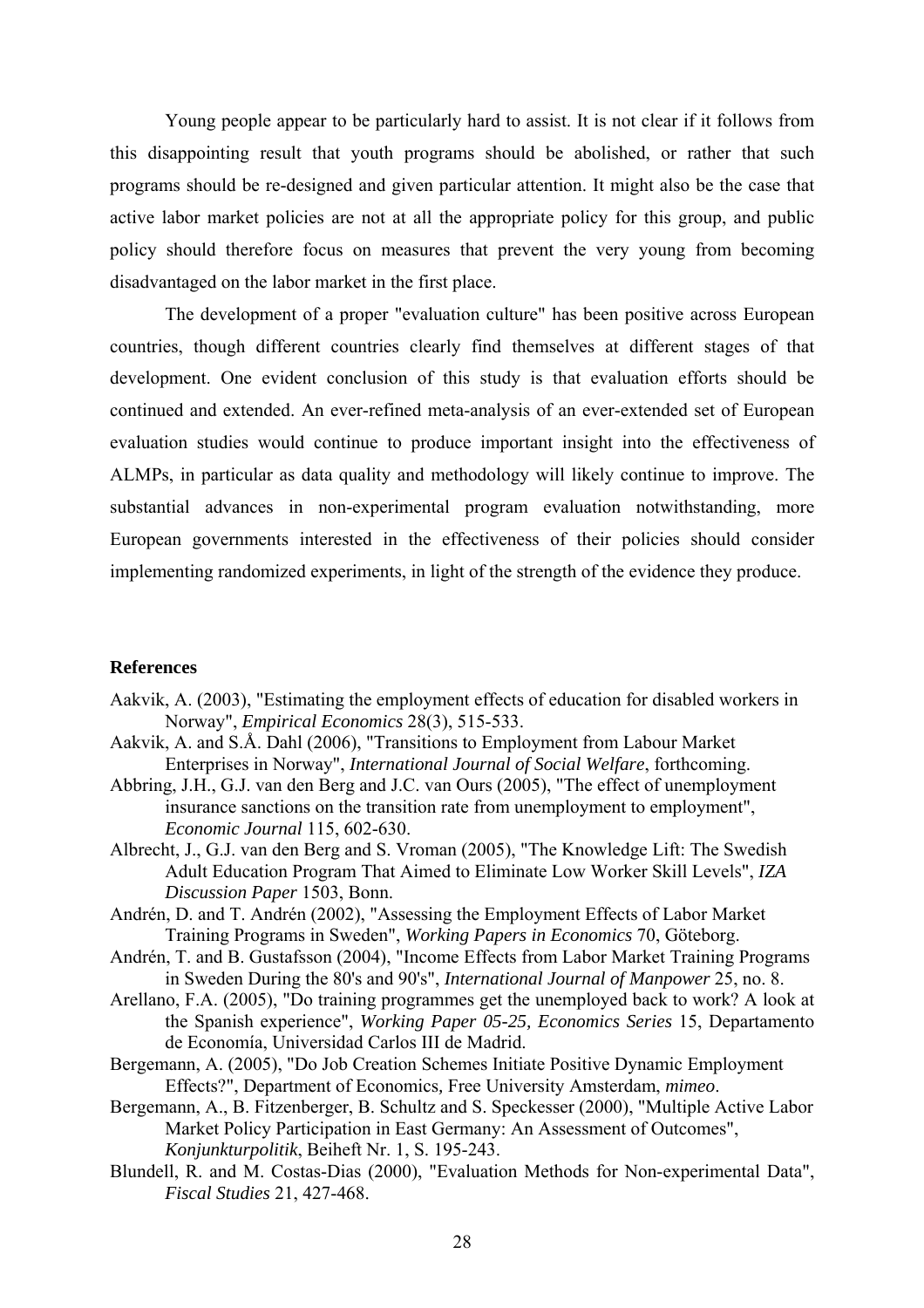- Blundell, R., M. Costas Dias, C. Meghir, and J. Van Reenen (2004), "Evaluating the Employment Impact of a Mandatory Job Search Program", *Journal of the European Economic Association*, 2, 569-606.
- Bolvig, I., P. Jensen and M. Rosholm (2003), "The employment effects of active social policy", *IZA Discussion Paper* 736, Bonn.
- Brodaty, T., B. Crepon and D. Fougere (2002), "Do Long-Term Unemployed Workers Benefit from Active Labor Market Programs? Evidence from France, 1986-1998", *mimeo*.
- Caliendo, M., R. Hujer and S.L. Thomsen (2005a), "The Employment Effects of Job Creation Schemes in Germany: A Microeconometric Evaluation", *IZA DP* 1512.
- Caliendo, M., R. Hujer and S.L. Thomsen (2005b), "Identifying Effect Heterogeneity to Improve the Efficiency of Job Creation Schemes in Germany", *IAB discussion paper* 8/2005.
- Caliendo, M., R. Hujer and S.L. Thomsen (2005c), "Indiviudal Employment Effects of Job Creation Schemes in Germany with Respect to Sectoral Heterogeneity", *mimeo*, Department of Economics*,* Goethe-University Frankfurt.
- Calmfors, L., A. Forslund and M. Hemström (2002), "Does Active Labour Market Policy work? Lessons from the Swedish Experiences", *CESifo Working Paper* 675 (4), Munich.
- Carling, K. and L. Gustafson (1999), "Self-employment grants vs. subsidized employment: Is there a difference in the re-unemployment risk?" *IFAU Working Paper* 1999:6, Uppsala.
- Caroleo, E. and F. Pastore (2001), "How fine targeted is ALMP to the youth long term unemployed in Italy", *CELPE Discussion Papers* 62.
- Cavaco, S., D. Fougère and J. Pouget (2005), "Estimating the Effect of a Retraining Program for Displaced Workers on Their Transition to Permanent Jobs", *IZA Discussion Paper* 1513, Bonn.
- Centeno, L., M. Centeno and A.A. Novo (2005), "Evaluating the impact of a mandatory job search program: evidence from a large longitudinal data set", *mimeo*.
- Cockx, B. (2003), "Vocational Training of Unemployed Workers in Belgium", *IZA Discussion Paper* 682, Bonn.
- Cockx, B. and C. Göbel (2004), "Subsidized employment for young long-term unemployed workers – an evaluation", *mimeo*.
- Crépon, B., M. Dejemeppe and M. Gurgand (2005), "Counseling the unemployed: does it lower unemployment duration and recurrence?", *mimeo.*
- De Jong, Ph., M. Lindeboom and B. van der Klaauw (2005), "Stricter screening of disability insurance applications", *mimeo*, Tinbergen Institute, Amsterdam.
- Dolton, P. and D. O'Neill (2002), "The Long-Run Effects of Unemployment Monitoring and Work Search Programmes", *The Journal of Labor Economics* 20.
- Eichler, M. and M. Lechner (2002), "An Evaluation of Public Employment Programs in the East German State of Sachsen-Anhalt", *Labour Economics* 9, 143-186.
- Eurostat (2005), *European Social Statistics: Labour Market Policy Expenditure and participants - Data 2003*, Office for Official Publications of the European Commission, Luxembourg.
- Fitzenberger B. and S. Speckesser (2005), "Employment Effects of the Provision of Specific Professional Skills and Techniques in Germany", *mimeo*, Department of Economics, Goethe-University Frankfurt.
- Forslund, A., P. Johansson and L. Lindqvist (2004), "Employment subsidies A fast lane from unemployment to work?", *IFAU Working Paper* 2004:18, Uppsala.
- Fougère, D., J. Pradel and M. Roger (2005), "Does Job Search Assistance Affect Search Effort and Outcomes? – A Microeconometric Analysis of Public versus Private Search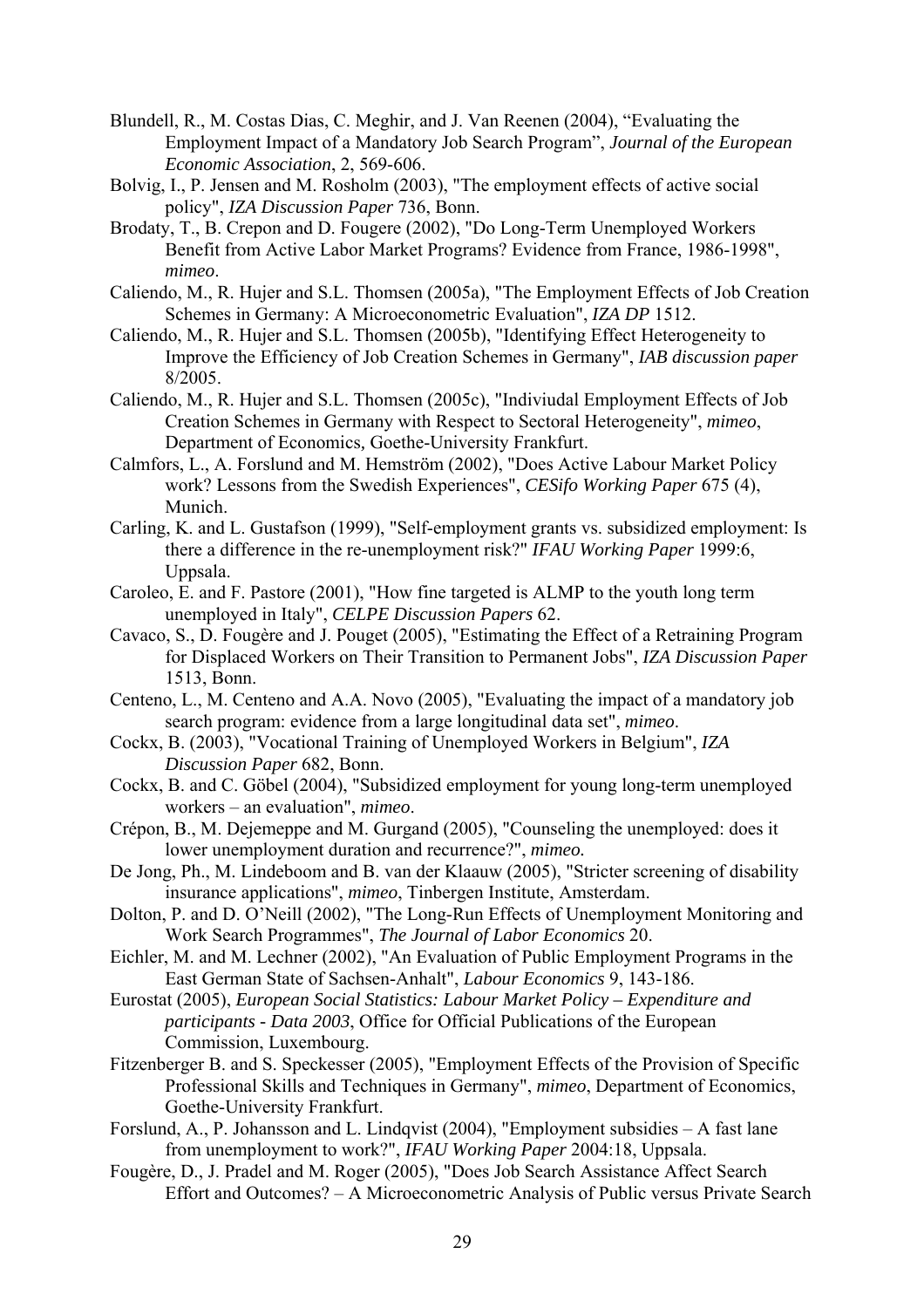Methods", *IZA Discussion Paper* 1825, Bonn.

- Frederiksson, P. and P. Johansson (2003), "Employment, mobility, and active labor market programs", *IFAU Working Paper* 2003:3, Uppsala.
- Geerdsen, L. and A. Holm (2004), "Job-search Incentives From Labor Market Programs an Empirical Analysis", *Working Paper 2004-03*, Centre for Applied Microeconometrics, University of Copenhagen.
- Geerdsen, L.P. (2003), "Marginalisation processes in the Danish labor market", PhD thesis, *The Danish National Institute of Social Research Report* 03:24.
- Gorter, C. and G.R.J. Kalb (1996), "Estimating the effect of counseling and monitoring the unemployed using a job search model", *Journal of Human Resources* 31, 590-610.
- Graversen, B. (2004), *Employment effects of active labor market programs: Do the programs help welfare benefit recipients to find jobs?*, PhD thesis 2004-2, Department of Economics, University of Aarhus.
- Graversen, B. and P. Jensen (2004), "A reappraisal of the virtues of private sector employment programs", Chapter 3 in *Graversen (2004).*
- Hämäläinen, K. (2002), "The Effectiveness of Labour Market Training in Different Eras of Unemployment", in S. Ilmakunnas and E. Koskela (eds), *Towards Higher Employment. The Role of Labour Market Institutions*, VATT Publication 32.
- Hämäläinen, K. and V. Ollikainen (2004), "Differential Effects of Active Labour Market Programmes in the Early Stages of Young People's Unemployment", *VATT Research Reports* 115, Helsinki.
- Hardoy, I. (2001), "Impact of Multiple Labour Market Programmes on Multiple Outcomes: The Case of Norwegian Youth Programmes", *mimeo*.
- Harkman, A., F. Jansson and A. Tamás (1996), "Effects, defects and prospects An evaluation of Labour Market Training in Sweden", *Arbetsmarknadsstyrelsen (Swedish National Labour Market Board: Research Unit), Working Paper* 1996:5.
- Heckman, J.J., R.J. LaLonde and J.A. Smith (1999), "The economics and econometrics of active labour market programs", in O. Ashenfelter and D. Card (eds.), *Handbook of Labor Economics* 3, Elsevier, Amsterdam.
- Higgins, J.P.T. and S. Green, eds., (2005), *Cochrane Handbook for Systematic Reviews of Interventions 4.2.5* [updated May 2005], in: The Cochrane Library, Issue 3, John Wiley & Sons: Chichester, UK.
- Høgelund, J. and Holm, A. (2005), "Returning the Long-Term Sick-Listed to Work: The Effects of Educational Measures and Employer Separations in Denmark", in Saunders, P. (ed): *Welfare to Work in Practice. Social Security and Participation in Economic and Social Life*. International Studies on Social Security, Vol. 10, Aldershot: Ashgate.
- Hujer, R., M. Caliendo and D. Radi (2004), "Estimating the effects of wage subsidies on the labor demand in West Germany using the IAB establishment panel", in: Statistisches Bundesamt (ed), *MIKAS – Mikroanalysen und amtliche Statistik*, Wiesbaden, 249-283.
- Hujer, R., M. Caliendo, and S. Thomsen (2004), "New evidence on the effects of job creation schemes in Germany – a matching approach with threefold heterogeneity", *Research in economics: an international review of economics* 58, 257-302.
- Hujer, R., M. Caliendo and S. Thomsen (2005), "Mikroökonometrische Evaluation des Integrationserfolges", in Schaade, P. (ed) Evaluation des hessischen Modells der Stellenmarktoffensive, *Beiträge zur Arbeitsmarkt- und Berufsforschung (BeitrAB)* 291, Nürnberg.
- Hujer, R., S. Thomsen and C. Zeiss (2004), "The Effects of Vocational Training Programs on the Duration of Unemployment in Germany", *IZA DP* No. 1117, Bonn.
- Hujer, R. and M. Wellner (2000), "Berufliche Weiterbildung und individuelle Arbeitslosigkeitsdauer in West- und Ostdeutschland: Eine mikroökonometrische Analyse", *Mitteilungen aus der Arbeitsmarkt- und Berufsforschung* 33, 405-420.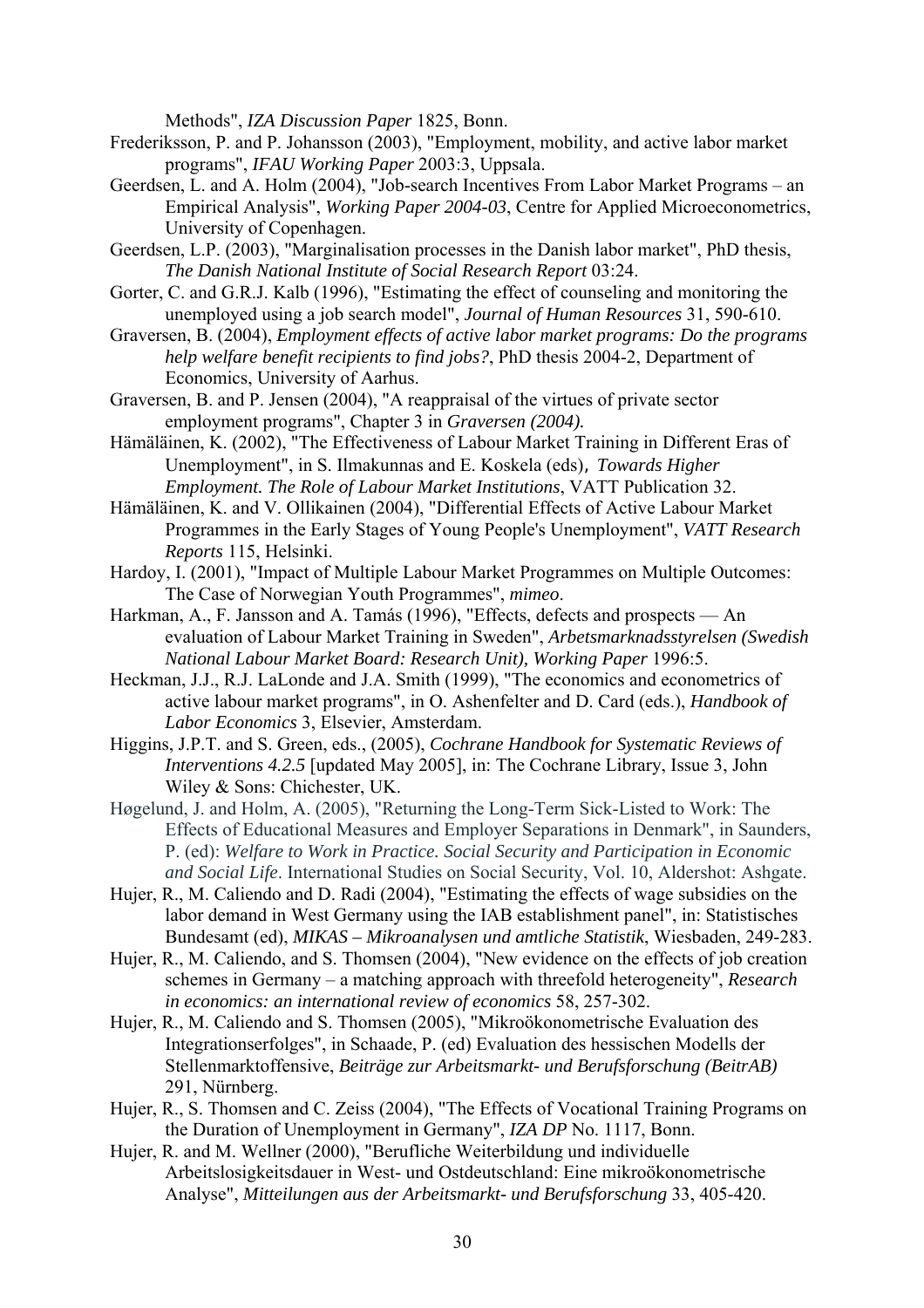- Jaenichen, Ursula (2002), "Lohnkostenzuschüsse und individuelle Arbeitslosigkeit. Analysen auf der Grundlage kombinierter Erhebungs- und Prozessdaten unter Anwendung von Prospensity Score Matching", *Mitteilungen aus der Arbeitsmarkt- und Berufsforschung* 35, 327-351.
- Jensen, P., M. Rosholm and M. Svarer (2003), "The response of youth unemployment to benefits, incentives, and sanctions", *European Journal of Political Economy* 19, 301- 316.
- Klose, C. and S. Bender (2000), "Berufliche Weiterbildung für Arbeitslose- Ein Weg zurück in Beschäftigung? Analyse einer Abgängerkohorte des Jahres 1986 aus Maßnahmen zur Fortbildung und Umschulung mit einer ergänzten IAB-Beschäftigungsstichprobe 1975-1990", *Mitteilungen aus der Arbeitsmarkt- und Berufsforschung* 24, 421-444.
- Kluve, J., D. Card, M. Fertig, M. Góra, L. Jacobi, P. Jensen, R. Leetmaa, L. Nima, E. Patacchini, S. Schaffner, C.M. Schmidt, B. van der Klaauw and A. Weber (2005), *Study on the effectiveness of ALMPs*, report prepared for the European Commission, DG Employment, Social Affairs and Equal Opportunities, Essen.
- Kluve, J., H. Lehmann and Ch. Schmidt (2005), "Disentangling Treatment Effects of Active Labor Market Policies: The role of labor force status sequences", *mimeo, revised version of IZA Discussion Paper*, No.355.
- Kluve, J. and C.M. Schmidt (2002), "Can training and employment subsidies combat European unemployment?", *Economic Policy* 35, 409-448.
- Kyhl, T. (2001), "Does the right and obligation to participate in 'activation programs' motivate the unemployed to look for work?" (in Danish), *Nationaløkonomisk tidsskrift* 139:3.
- Lalive, R., J.C. Van Ours and J. Zweimüller (2005), "The Effect of Benefit Sanctions on the Duration of Unemployment", *Journal of the European Economic Association,* forthcoming.
- Larsson, L. (2002), "Evaluating social programs: active labor market policies and social insurance", *IFAU Dissertation Series* 2002:1, Uppsala.
- Lechner, M. (2000), "An Evaluation of Public Sector Sponsored Continuous Vocational Training Programs in East Germany", *Journal of Human Ressources*, 35, 347-375.
- Lechner, M., R. Miquel and C. Wunsch (2004), "Long-Run Effects of Public Sector Sponsored Training in West Germany", *IZA DP* No. 1443.
- Lechner, M., R. Miquel and C. Wunsch (2005), "The Curse and Blessing of Training the Unemployed in a Changing Economy – The Case of East Germany After Unification", *IAB Discussion Paper* 14/2005.
- Leetmaa, R. and A. Võrk (2004), "Evaluation of Active Labour Market Programmes in Estonia", *mimeo*.
- Lorentzen, T. and E. Dahl (2005), "Active labour market programmes in Norway: are they helpful for social assistance recipients?", *International Journal of Social Welfare* 14, 86-98.
- Malmberg-Heimonen, I. and J. Vuori (2004), "Activation or Discouragement -Enforced Participation Modifying the Success of Job-search Training", *European Journal of Social Work* 8.
- Martin, J. (2000), *What Works among Labor Market Policies: Evidence from OECD Countries' Experiences*, OECD Economic Studies, No.30.
- Martin, J.P. and D. Grubb (2001), "What works and for whom: a review of OECD countries' experiences with active labour market policies", *IFAU Working Paper* 2001:14.
- Micklewright, J. and G. Nagy (2005), "Job search monitoring and unemployment duration in Hungary: evidence from a randomised control trial", *mimeo*, University of Southampton.
- Munch, J. and L. Skipper (2004), "The consequences of active labor market program participation in Denmark", *Working Paper*, University of Aarhus.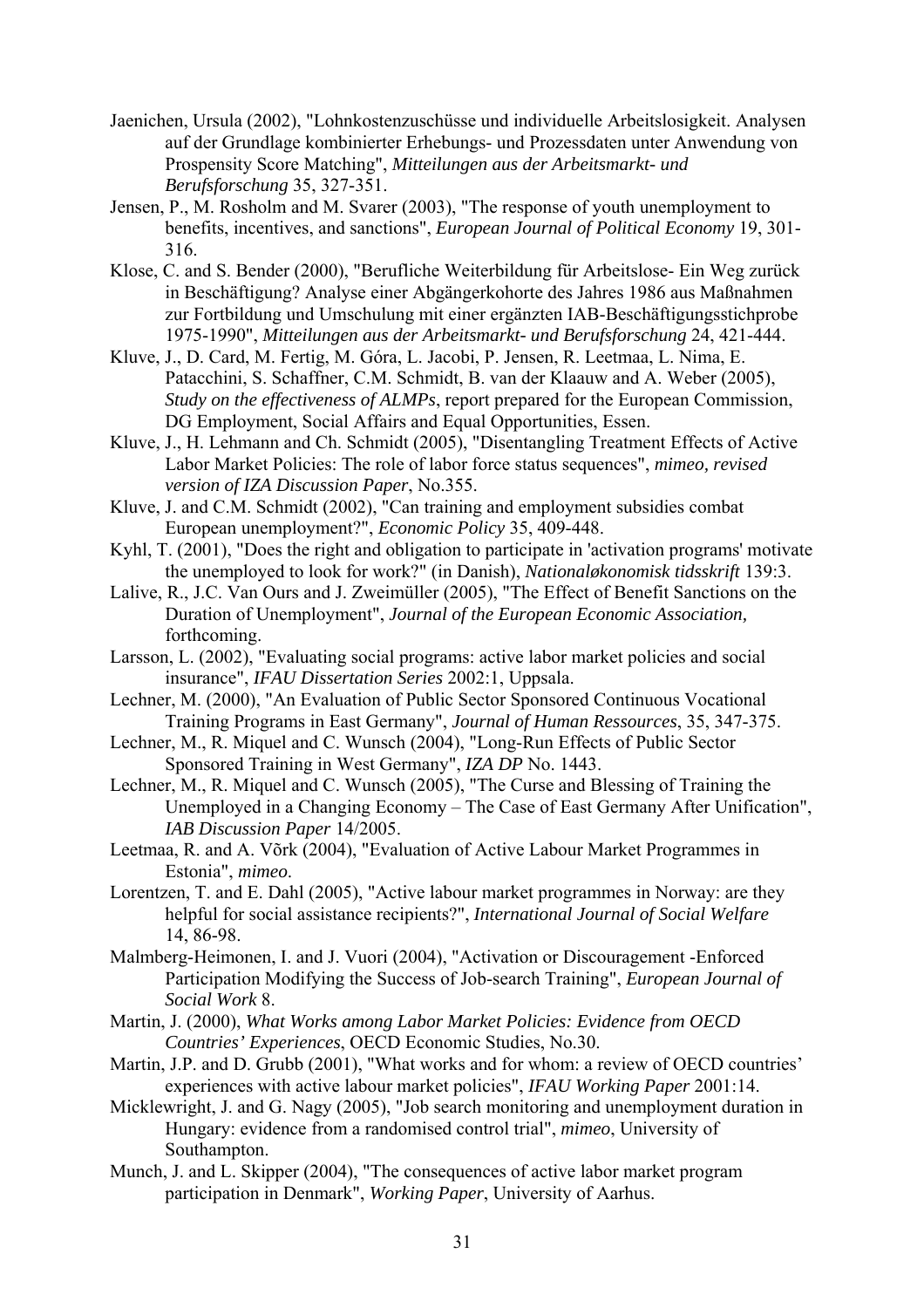- Nätti, J., S. Aho and J. Halme (2000), "Does labour markt training and subsidised employment reduce unemployment? An evaluation of the employment effects of labour market training and subsidised employment in Finland 1990-95", prepared for the Nordic workshop on labour market research with register data, University of Tampere.
- OECD (2004), *Employment Outlook*, OECD: Paris.
- Paggiaro A., E. Rettore and U. Trivellato (2005), "The impact of the Italian 'Mobility List' on employment chances: new evidence from linked administrative archives", *mimeo*.
- Raaum, O., H. Torp and T. Zhang (2002), "Do individual programme effects exceed the costs? Norwegian evidence on long run effects of labour market training", *Memorandum* 15, Department of Economics, University of Oslo.
- Richardson, K. and G.J. van den Berg (2001), "The effect of vocational employment training on the individual transition rate from unemployment to work", *Swedish Economic Policy Review* 8, 175-213.
- Røed, K. and O. Raaum (2003), "The Effect of Programme Participation on the Transition Rate from Unemployment to Employment", *Memorandum* 13, Department of Economics, University of Oslo.
- Rosholm, M. and M. Svarer (2004), "Estimating the Threat Effect of Active Labor Market Programs", *Working Paper* 2004-06, Department of Economics, University of Aarhus.
- Sacklén, H. (2002), "An evaluation of the Swedish trainee replacement schemes", *IFAU Working Paper* 2002:7.
- Steiger, H. (2005), "Is less more? A look at nonparticipation in Swiss active labour market programmes", *mimeo*, University of St. Gallen.
- Stenberg, A. (2003), "The Adult Education Initiative in Sweden Second year Effects on Wage Earnings and the Influence on Branch Mobility", *Umeå Economics Studies* 593, Umeå.
- Stenberg, A. (2005), "Comprehensive Education for the Unemployed Evaluating the Effects on Unemployment of the Adult Education Initiative in Sweden", *Labour* 19, 123-146.
- Van den Berg, G.J. and B. van der Klaauw (2006), "Counseling and monitoring of unemployed workers: theory and evidence from a controlled social experiment", *International Economic Review*, forthcoming.
- Van den Berg, G.J., B. van der Klaauw and J.C. van Ours (2004), "Punitive sanctions and the transition rate from welfare to work", *Journal of Labor Economics* 22, 211-241.
- Weber, A. and H. Hofer (2003), "Active job-search programs a promising tool? A microeconometric evaluation for Austria", *IHS working paper*, Economic Series 131, Vienna.
- Weber, A. and H. Hofer (2004), "Employment effects of early interventions on job search programs", *IZA Discussion Paper* 1076, Bonn.
- Winter-Ebmer, R. (2001), "Evaluating an Innovative Redundancy-Retraining Project: The Austrian Steel Foundation", *IZA Discussion paper* 277, Bonn.
- Zhang, T. (2003), "Identifying treatment effects of active labour market programmes for Norwegian adults", *Memorandum* 26, Department of Economics, University of Oslo.
- Zweimüller, J. and R. Winter-Ebmer (1996), "Manpower training programs and employment stability", *Economica* 63, 113-130.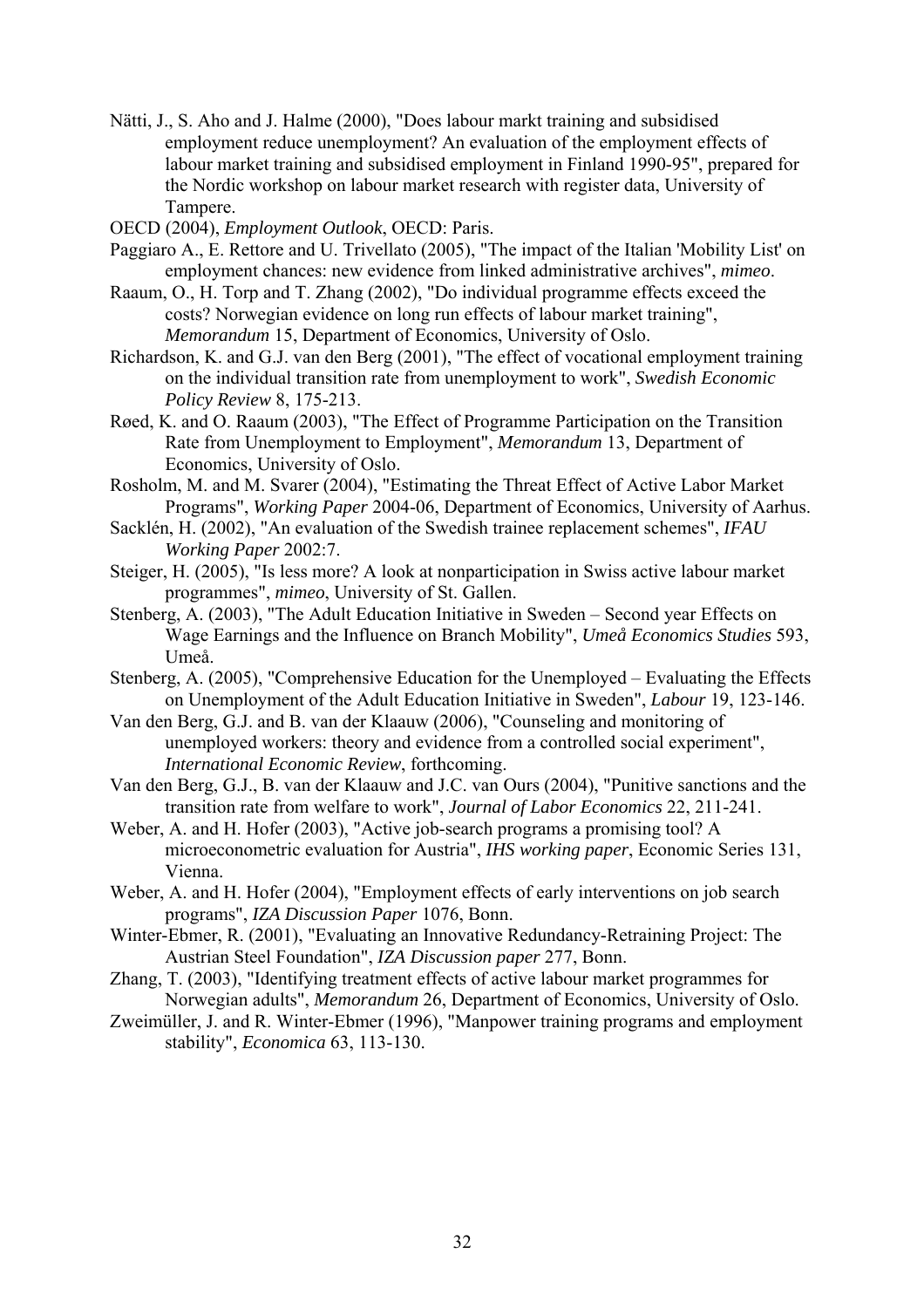| Study                                 | Type of program                                     | <b>Target group</b>                      | Design               | <b>Observation</b><br>period | Outcome(s)                                                                                                                                    | <b>Identification strategy</b>                                                                                                                               | <b>Results</b>                                                                                                                                                                                         | <b>Notes / Comments</b><br>[# observations for meta-data]                                                                                                                                    |
|---------------------------------------|-----------------------------------------------------|------------------------------------------|----------------------|------------------------------|-----------------------------------------------------------------------------------------------------------------------------------------------|--------------------------------------------------------------------------------------------------------------------------------------------------------------|--------------------------------------------------------------------------------------------------------------------------------------------------------------------------------------------------------|----------------------------------------------------------------------------------------------------------------------------------------------------------------------------------------------|
| Austria                               |                                                     |                                          |                      |                              |                                                                                                                                               |                                                                                                                                                              |                                                                                                                                                                                                        |                                                                                                                                                                                              |
| Zweimüller,<br>Winter-Ebmer<br>(1996) | Training programs                                   | Unemployed<br>adults                     | Non-<br>experimental | 1986-1987                    | Employment stability:<br>occurrence of<br>repeated<br>unemployment spells<br>12 months after<br>individual leaves<br>unemployment<br>register | Bivariate probit model<br>for repeated<br>unemployment and<br>selection into training.<br>Earnings replacement<br>ratio of UI benefits used<br>as instrument | + Positive effects for men.<br>Disadvantaged and less motivated<br>unemployed are given priority in program<br>enrollment.<br>Programs improve employment stability.                                   | [1]                                                                                                                                                                                          |
| Winter-Ebmer<br>(2001)                | Training programs<br>with job search<br>counseling  | Workers laid<br>off in steel<br>industry | Non-<br>experimental | 1987                         | Employment stability, IV<br>wage growth                                                                                                       |                                                                                                                                                              | + Positive effects for men and overall.<br>Wage gains for a period of 5 years,<br>Improved employment prospects.<br>0 no effect for women.                                                             | Favorable factors: long term<br>orientation of occupational<br>reorientation, interaction of training<br>and job-counseling, cooperative<br>and financial structure of the<br>foundation [1] |
| Weber, Hofer<br>(2003)                | 1)Training<br>programs<br>2) Job search<br>programs | Unemployed<br>adults                     | Non-<br>experimental | 1999, 2000                   | Unemployment<br>durations                                                                                                                     | Multivariate hazard<br>model, timing-of-events<br>method                                                                                                     | Training programs increase unemployment<br>durations: $-$ for men, $-$ overall, 0 for women.<br>Job search programs shorten unemployment,<br>$+$ for men, $+$ for women, $+$ overall.                  | $\lceil 2 \rceil$                                                                                                                                                                            |
| Weber, Hofer<br>(2004)                | Job search<br>programs                              | Unemployed<br>adults                     | Non-<br>experimental | 1999, 2000                   | Unemployment<br>durations: effects<br>depending on timing<br>of program entry                                                                 | Multivariate hazard<br>model, timing-of-events<br>method                                                                                                     | + Men and women: Positive program effects<br>for entry into job search during first 12<br>months of unemployment, no effects for<br>long-term unemployed.                                              | [0; results contained in Weber and<br>Hofer 2003]                                                                                                                                            |
| <b>Belgium</b>                        |                                                     |                                          |                      |                              |                                                                                                                                               |                                                                                                                                                              |                                                                                                                                                                                                        |                                                                                                                                                                                              |
| Cockx, Göbel<br>(2004)                | Subsidized<br>employment                            | Young<br>unemployed                      | Non-<br>experimental | 1998-2000                    | Transition rate from<br>employment to<br>unemployment                                                                                         | Mixed proportional<br>hazard (MPH) model                                                                                                                     | + Positive effects for women<br>- Positive effects for men only in the first<br>year, negative in the second.<br>Simulated increase of employment duration<br>for women 8.7 months, for men 3.1 months | [1]                                                                                                                                                                                          |
| Cockx (2003)                          | Vocational training Unemployed                      |                                          | Non-<br>experimental | 1989-1993                    | Transition rate from<br>unemployment                                                                                                          | Control function<br>estimator                                                                                                                                | + Positive effect on the transition rate<br>Simulated decrease of unemployment<br>duration 4 to 6 month                                                                                                | $[1]$                                                                                                                                                                                        |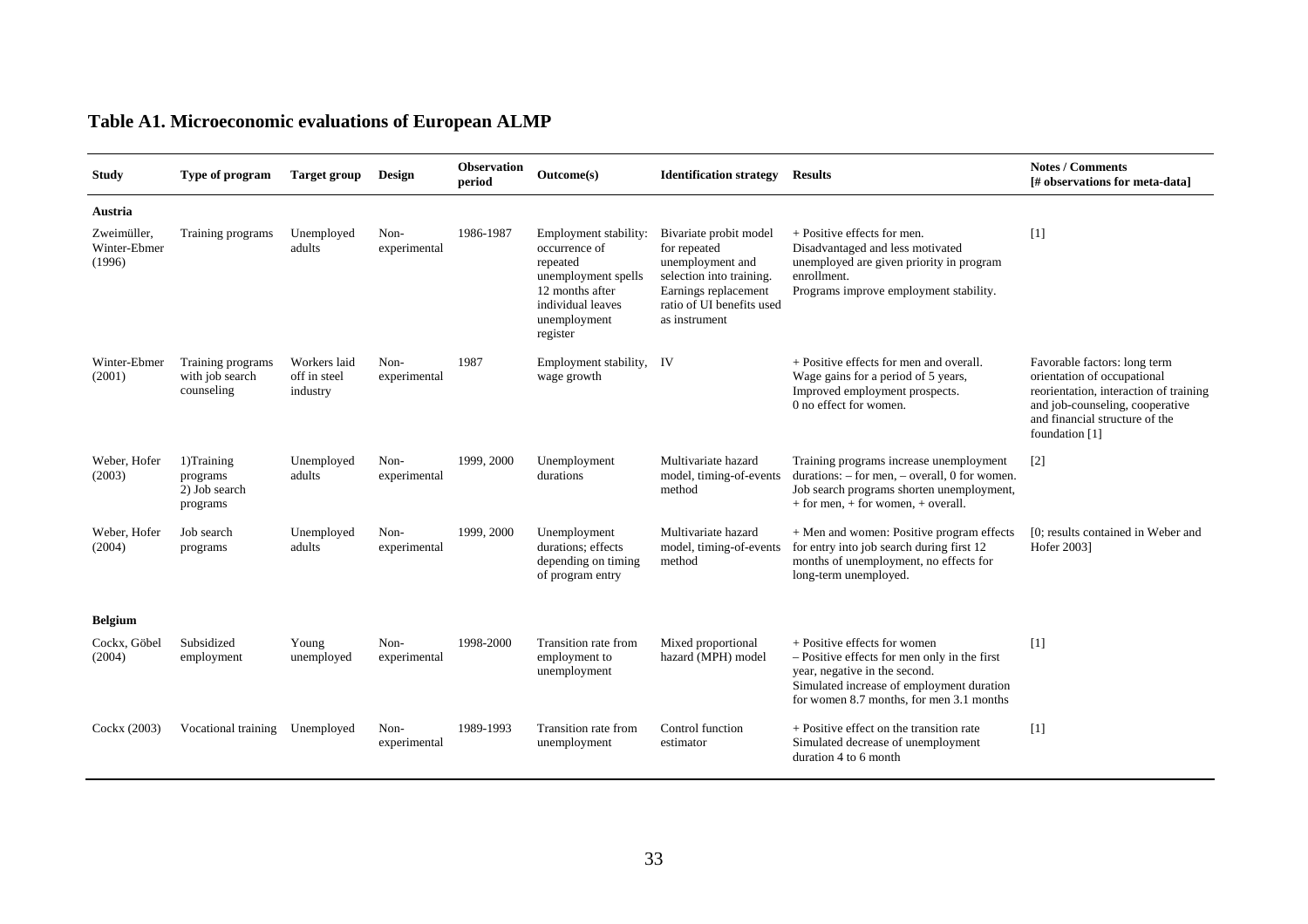| <b>Study</b>                            | Type of program                                                                                                           | <b>Target group</b>                                                                                                | <b>Design</b>           | <b>Observation</b><br>period | Outcome(s)               | <b>Identification strategy</b>                                                                                                                        | <b>Results</b>                                                                                                                                                       | <b>Notes / Comments</b><br>[# observations for meta-data]                                                                                                                                                       |
|-----------------------------------------|---------------------------------------------------------------------------------------------------------------------------|--------------------------------------------------------------------------------------------------------------------|-------------------------|------------------------------|--------------------------|-------------------------------------------------------------------------------------------------------------------------------------------------------|----------------------------------------------------------------------------------------------------------------------------------------------------------------------|-----------------------------------------------------------------------------------------------------------------------------------------------------------------------------------------------------------------|
| <b>Denmark</b>                          |                                                                                                                           |                                                                                                                    |                         |                              |                          |                                                                                                                                                       |                                                                                                                                                                      |                                                                                                                                                                                                                 |
| Kyhl (2001)                             | Several programs<br>pooled, i.e.<br>program type not<br>explicitly included<br>in the analysis                            | UI benefit<br>recipients, 25-<br>59 years of age                                                                   | Non-<br>experimental    | 1995-1998                    | Unemployment<br>duration | Comparison of results<br>for different years with<br>different timing of<br><b>ALMP</b>                                                               | + Evidence of threat effects                                                                                                                                         | Results not directly generalizable,<br>but adds to evidence on threat<br>effects [0; specific program type<br>not identifiable]                                                                                 |
| Geerdsen<br>(2003)                      | Several programs<br>pooled, i.e.<br>program type not<br>explicitly included<br>in the analysis                            | UI benefit<br>recipients, 17-<br>67 years of age                                                                   | Ouasi-<br>experimental  | 1994-1998                    | Unemployment<br>duration | Legislative changes in<br>time limit for<br>participation in ALMP                                                                                     | + Evidence of threat effects                                                                                                                                         | Results not directly generalizable,<br>but adds to evidence on threat<br>effects [0; specific program type<br>not identifiable]                                                                                 |
| Geerdsen and<br>Holm (2004)             | Several programs<br>pooled, i.e.<br>program type not<br>explicitly included<br>in the analysis                            | UI benefit<br>recipients<br>(analysis only<br>on males, 25-<br>47 years of age<br>in 1994)                         | Ouasi-<br>experimental  | 1995-1998                    | Unemployment<br>duration | Legislative changes in<br>time limit for<br>participation in ALMP,<br>combined with<br>modeling individual<br>probability of<br>participation in ALMP | + Evidence of threat effects                                                                                                                                         | Results not directly generalizable,<br>but adds to evidence on threat<br>effects [0; specific program type<br>not identifiable]                                                                                 |
| Rosholm and<br>Svarer (2004)            | Private sector<br>employment<br>programs, public<br>sector employment<br>program, training<br>programs, other<br>programs | UI benefit<br>recipients<br>(analysis only<br>on males, 25-<br>59 years of<br>age)                                 | Non-<br>experimental    | 1998-2002                    | Unemployment<br>duration | Timing-of-events and<br>functional form<br>specification of hazard<br>rate out of<br>unemployment                                                     | $+$ Strong threat effects, $+$ private sector<br>employment programs reduce unemployment<br>duration.<br>- all other program types increase<br>unemployment duration | Informative about different types of<br>effects of ALMPs, attempts to<br>estimate the effects of an active<br>labor market policy regime<br>compared to the counterfactual<br>situation of a passive regime [4] |
| Jensen.<br>Rosholm and<br>Svarer (2003) | Specially designed<br>vocational<br>education programs                                                                    | Unemployed<br>youths<br>(receiving UI<br>benefits, $<$ 25<br>years, no<br>formal educ.<br>beyond 2ndary<br>school) | Experimental<br>(quasi) | 1996                         | Unemployment<br>duration | Random assignment<br>due to capacity<br>constraints                                                                                                   | 0 No significant threat effect,<br>+ increased transition rate to schooling,<br>0 weaker effect on transition rate to<br>employment                                  | The findings regarding the<br>combination of benefits, incentives<br>and sanctions could be relevant for<br>other countries (as part of labor<br>market reform) [1]                                             |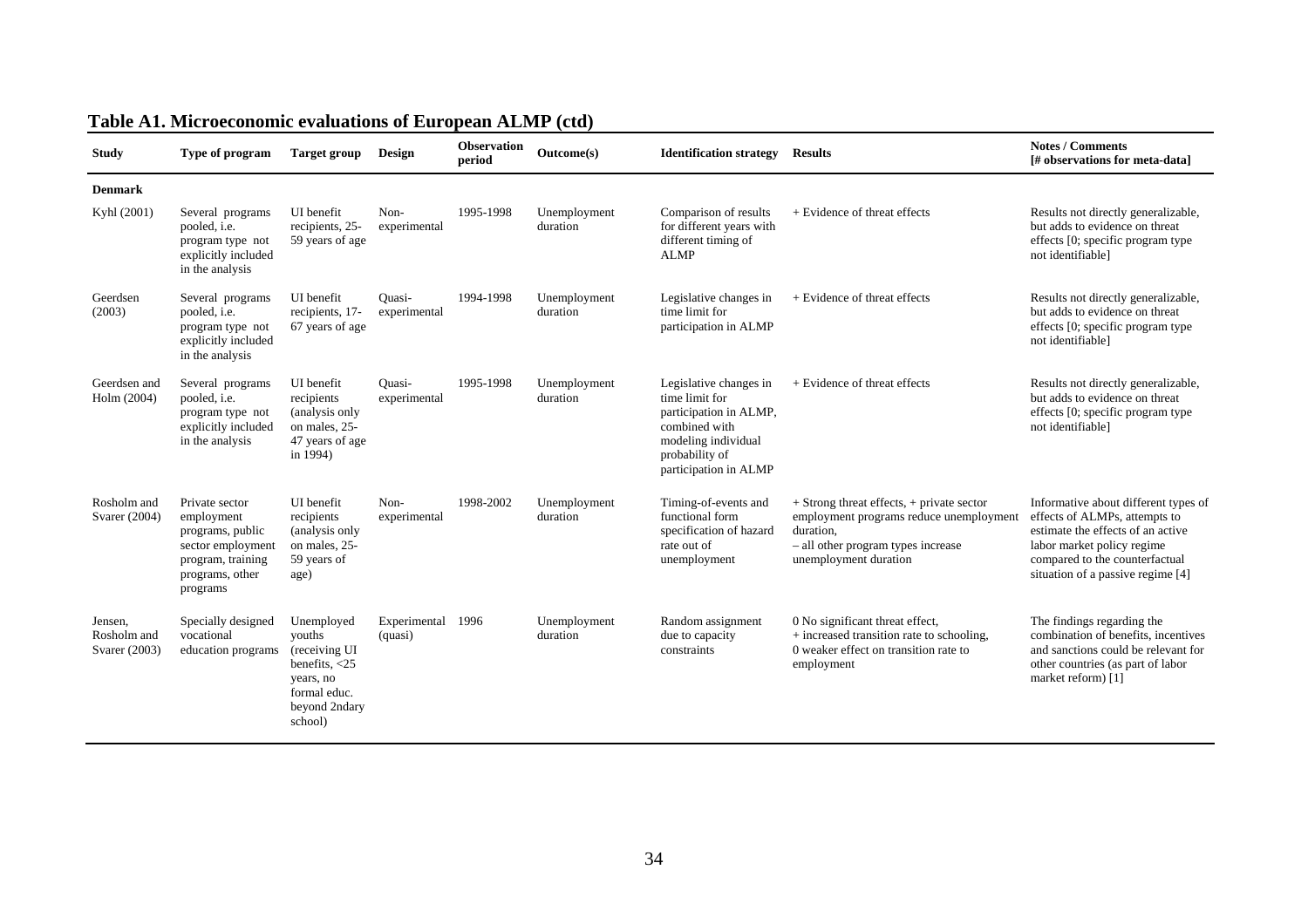| Study                                   | Type of program                                                                                                           | <b>Target group</b>                                                                          | <b>Design</b>        | <b>Observation</b><br>period | Outcome(s)                                                  | <b>Identification strategy</b>                                   | <b>Results</b>                                                                                                                                                   | <b>Notes / Comments</b><br>[# observations for meta-data]                                                                                                                                                                                |
|-----------------------------------------|---------------------------------------------------------------------------------------------------------------------------|----------------------------------------------------------------------------------------------|----------------------|------------------------------|-------------------------------------------------------------|------------------------------------------------------------------|------------------------------------------------------------------------------------------------------------------------------------------------------------------|------------------------------------------------------------------------------------------------------------------------------------------------------------------------------------------------------------------------------------------|
| Denmark (ctd)                           |                                                                                                                           |                                                                                              |                      |                              |                                                             |                                                                  |                                                                                                                                                                  |                                                                                                                                                                                                                                          |
| Bolvig, Jensen<br>and Rosholm<br>(2003) | Employment<br>programs, training<br>programs, other<br>programs                                                           | Welfare<br>benefit<br>recipients                                                             | Non-<br>experimental | 1997-1999                    | Unemployment<br>duration, subsequent<br>employment duration | Timing-of-events                                                 | + Employment programs have positive<br>effects.<br>- training and other programs have negative<br>effects                                                        | $[2]$                                                                                                                                                                                                                                    |
| Graversen<br>(2004)                     | Private sector<br>employment<br>programs, public<br>sector employment<br>program, training<br>programs, other<br>programs | Welfare<br>benefit<br>recipients<br>(analysis only<br>on males.<br>above 25 years<br>of age) | Non-<br>experimental | 1994-1998                    | Unemployment<br>duration                                    | Timing-of-events and<br>intended timing by<br>municipalities     | + Modest threat effects,<br>+ private sector employment programs<br>reduce unemployment duration,<br>- all other program types increase<br>unemployment duration | Informative about different types of<br>effects of ALMPs [3]                                                                                                                                                                             |
| Graversen and<br>Jensen $(2004)$        | Private sector<br>employment<br>programs, public<br>sector employment<br>program, training<br>programs, other<br>programs | Welfare<br>benefit<br>recipients<br>(analysis only<br>on males, 18-<br>59 years of<br>age)   | Non-<br>experimental | 1994-1998                    | Employment rates 12<br>months after<br>participation        | Common factor<br>structure (plus<br>instrument for<br>selection) | 0 No significant mean effects of private<br>sector employment programs compared to all<br>other program types                                                    | Authors suggest improvement in<br>allocation to programs [0; results<br>contained in Graversen 2004]                                                                                                                                     |
| Hogelund and<br>Holm (2005)             | Vocational<br>education                                                                                                   | Disabled: long-<br>term "sick-<br>listed" workers                                            | Non-<br>experimental | 1995-1999                    | Re-employment rates                                         | Competing risk<br>duration model                                 | 0 No significant effect of educational<br>measures on the return to work of the sick-<br>listed                                                                  | [1]                                                                                                                                                                                                                                      |
| Estonia                                 |                                                                                                                           |                                                                                              |                      |                              |                                                             |                                                                  |                                                                                                                                                                  |                                                                                                                                                                                                                                          |
| Leetmaa, Võrk Training<br>(2004)        |                                                                                                                           | Unemployed<br>adults                                                                         | Non-<br>experimental | 2000-2002                    | <b>Employment</b> rates                                     | Propensity Score<br>Matching                                     | + Training has positive effects                                                                                                                                  | Evidence of cream skimming: case<br>workers seem to select more<br>promising candidates to labor<br>market training. Training programs<br>could be expanded, but this should<br>be done hand in hand with careful<br>evaluations.<br>[1] |
| <b>Finland</b>                          |                                                                                                                           |                                                                                              |                      |                              |                                                             |                                                                  |                                                                                                                                                                  |                                                                                                                                                                                                                                          |
| Nätti, Aho,<br>Halme (2000)             | 1) Labor market<br>training, 2) Start-up<br>grants, 3) Public<br>sector subsidized<br>employment                          | Registered<br>unemployed                                                                     | Non-<br>experimental | 1990-1995                    | <b>Employment</b> rates                                     | Regression (Cross-<br>section)                                   | + Labor market training<br>$+$ Start-up grants<br>- Subsidized employment in municipal and<br>state sector                                                       | $[3]$                                                                                                                                                                                                                                    |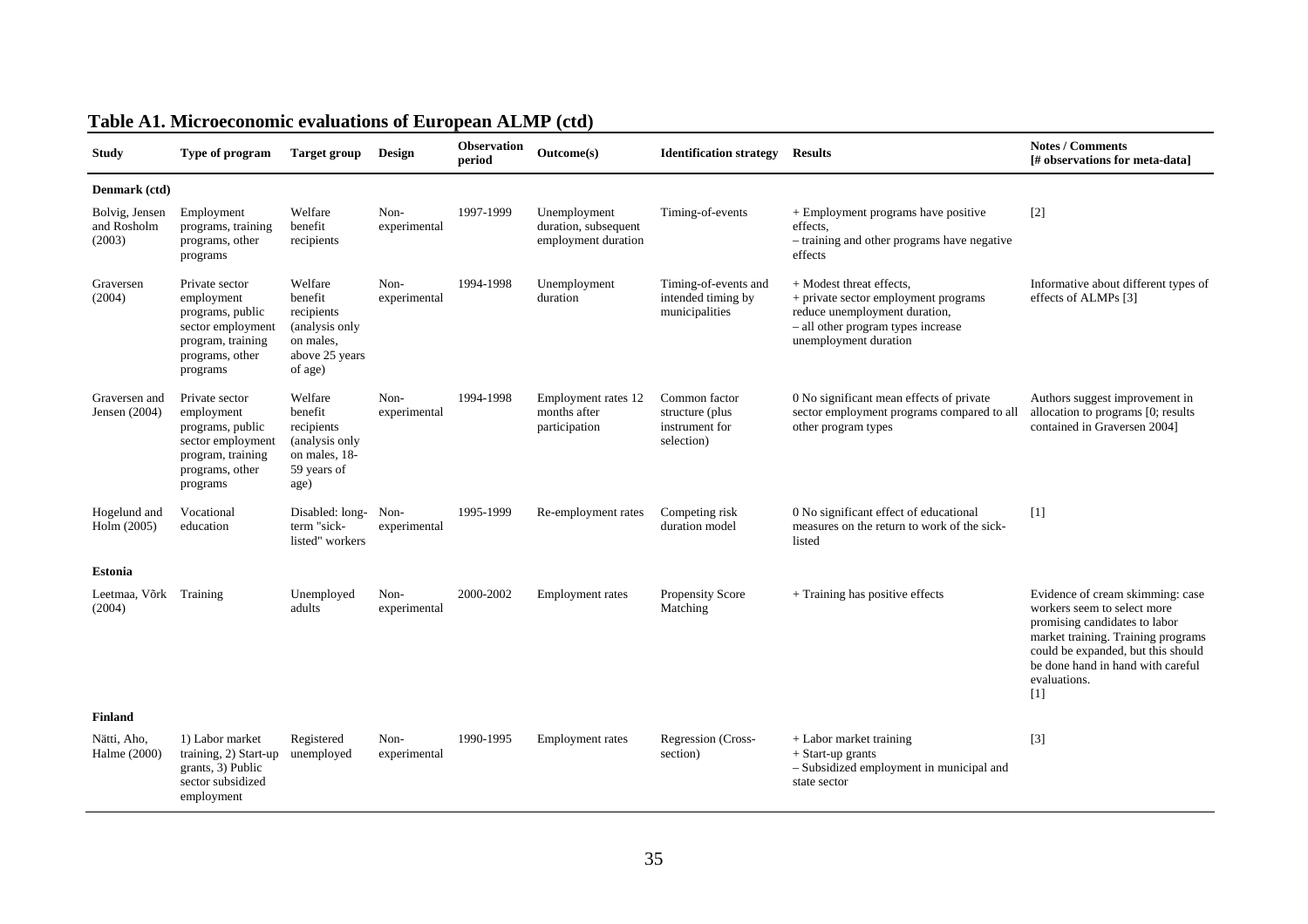| Study                                      | Type of program                                                                                                                      | <b>Target group</b>   | <b>Design</b>          | <b>Observation</b><br>period | Outcome(s)                                                    | <b>Identification strategy</b>                    | <b>Results</b>                                                                                                                                                                                                                                                           | <b>Notes / Comments</b><br>[# observations for meta-data] |
|--------------------------------------------|--------------------------------------------------------------------------------------------------------------------------------------|-----------------------|------------------------|------------------------------|---------------------------------------------------------------|---------------------------------------------------|--------------------------------------------------------------------------------------------------------------------------------------------------------------------------------------------------------------------------------------------------------------------------|-----------------------------------------------------------|
| <b>Finland</b>                             |                                                                                                                                      |                       |                        |                              |                                                               |                                                   |                                                                                                                                                                                                                                                                          |                                                           |
| Malmberg-<br>Heimonen,<br>Vuori (2005)     | Financial<br>incentives and job-<br>search training                                                                                  | Unemployed            | Experimental 1998-2000 |                              | Re-employment                                                 |                                                   | 0 No significant overall impact<br>+ Positive for individuals with financial<br>incentives<br>- No positive effects for more disadvantaged                                                                                                                               | $[1]$                                                     |
| Hämäläinen,<br>Ollikainen<br>(2004)        | Labor market<br>training (LMT),<br>empl. subsidy in<br>private and public<br>sector (SEM),<br>youth practical<br>training (YPT)      | Young<br>unemployed   | Non-<br>experimental   | 1988-2000                    | Six different<br>outcomes                                     | Propensity score<br>matching                      | + Increased employment and earnings for<br><b>LMT</b><br>+ Increased employment and earnings for<br><b>SEM</b><br>- Slightly negative impact on all outcomes<br>for YPT                                                                                                  | $\lceil 3 \rceil$                                         |
| Hämäläinen<br>(2002)                       | Labor market<br>training                                                                                                             | Unemployed            | Non-<br>experimental   | 1989-1994                    | Employment<br>probability                                     | Bivariate probit model                            | $+$ Positive impact, which is negatively related [1]<br>to overall unemployment                                                                                                                                                                                          |                                                           |
| <b>France</b>                              |                                                                                                                                      |                       |                        |                              |                                                               |                                                   |                                                                                                                                                                                                                                                                          |                                                           |
| Cavaco,<br>Fougère,<br>Pouget (2005)       | Retraining for<br>displaced workers                                                                                                  | Unemployed            | Non-<br>experimental   | 1995-1998                    | Unemployment<br>duration and<br>employment<br>probability     | Dependent competing<br>risks duration model       | + Positive effect, increased employment<br>probability by 8 points<br>Higher benefits for high skilled and high<br>educated workers                                                                                                                                      | [1]                                                       |
| Crépon,<br>Dejemeppe,<br>Gurgand<br>(2005) | Counseling and<br>job-assistance<br>schemes                                                                                          | Unemployed            | Non-<br>experimental   | 2001-2004                    | Transition to<br>employment and<br>unemployment<br>recurrence | Duration models                                   | + Positive and significant impact on<br>transition to employment (increase 1<br>percentage point) and on unemployment<br>recurrence (decrease more than 6 percentage<br>points)                                                                                          | $[1]$                                                     |
| Fougere,<br>Pradel, Roger<br>(2005)        | Public Job Search<br>Assistance                                                                                                      | Unemployed<br>workers | Non-<br>experimental   | 1986-1988                    | Exit rate from<br>unemployment                                | Structural partial<br>equilibrium search<br>model | + Increased exit rate from unemployment<br>through public employment services,<br>especially for low-educated and unskilled<br>workers                                                                                                                                   | $[1]$                                                     |
| Brodaty,<br>Crepon,<br>Fougere (2002)      | Workplace training<br>programs (private<br>sector), workfare<br>programs (public<br>sector) and other<br>programs (e.g.<br>training) | Young<br>unemployed   | Non-<br>experimental   | 1986-1988,<br>1995-1998      | Transition to<br>employment                                   | Propensity score<br>matching                      | + Positive effects for all programs in the first<br>cohort, higher effects for workplace training<br>programs (for short-term unemployed), 'other<br>programs' more effective for long-term<br>unemployed<br>- Negative effects for all programs for the<br>cohort 95-98 | [5; 2 for first cohort, 3 for second<br>cohort]           |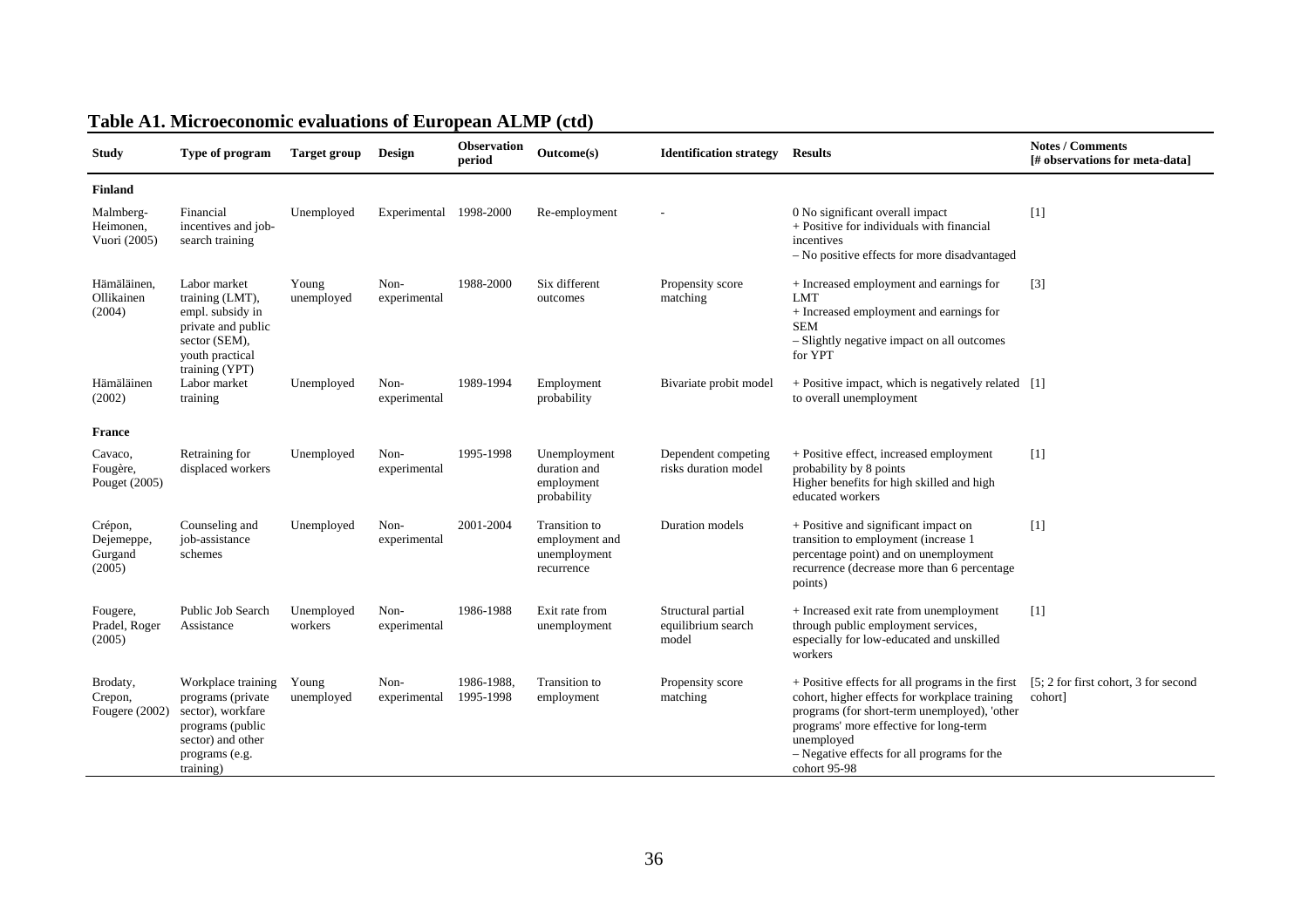| Study                                                           | Type of program                          | Target group                                                     | <b>Design</b>        | <b>Observation</b><br>period | Outcome(s)                                                                                                                                                        | <b>Identification strategy</b>                                                             | <b>Results</b>                                                                                                                                                                                                                                                                                                                                                                                                                                                                                                                                                                        | <b>Notes / Comments</b><br>[# observations for meta-data]                                                                                                                                           |
|-----------------------------------------------------------------|------------------------------------------|------------------------------------------------------------------|----------------------|------------------------------|-------------------------------------------------------------------------------------------------------------------------------------------------------------------|--------------------------------------------------------------------------------------------|---------------------------------------------------------------------------------------------------------------------------------------------------------------------------------------------------------------------------------------------------------------------------------------------------------------------------------------------------------------------------------------------------------------------------------------------------------------------------------------------------------------------------------------------------------------------------------------|-----------------------------------------------------------------------------------------------------------------------------------------------------------------------------------------------------|
| Germany                                                         |                                          |                                                                  |                      |                              |                                                                                                                                                                   |                                                                                            |                                                                                                                                                                                                                                                                                                                                                                                                                                                                                                                                                                                       |                                                                                                                                                                                                     |
| Eichler,<br>Lechner $(2002)$                                    | <b>Job Creation</b><br>Scheme            | Long-term<br>unemployed<br>and other hard<br>to place<br>persons | Non-<br>experimental | 1992-1997                    | i) Unemployment<br>rates<br>ii) Employment rates,<br>both observed up to<br>ca. 5 years after<br>participation started                                            | Partial propensity score<br>matching (with nearest)<br>neighbor) combined<br>with DiD      | + Significant and substantial reduction in<br>unemployment rate; for men this is due to<br>higher employment rate;<br>0 for women this is due to higher non-<br>participation rates                                                                                                                                                                                                                                                                                                                                                                                                   | Location: Federal state of Sachsen-<br>Anhalt, East Germany. Rather<br>small sample sizes. [1]                                                                                                      |
| Bergemann<br>(2005)                                             | <b>Job Creation</b><br>Scheme            | Long-term<br>unemployed<br>and other hard<br>to place<br>persons | Non-<br>experimental | 1990-1999                    | i) reemployment<br>probabilities (hazard)<br>ii) probability to<br>remain employed<br>(hazard), observed up<br>to three years after<br>participation started      | Propensity score<br>matching combined<br>with CDiDHR                                       | 0 No significant effect for men;<br>+ significantly positive effects on women's<br>reemployment probability<br>+ Significantly positive effects on men's and<br>women's probability to remain employed                                                                                                                                                                                                                                                                                                                                                                                | Location: East Germany.<br>$\lceil 1 \rceil$                                                                                                                                                        |
| Bergemann,<br>Fitzenberger,<br>Schultz,<br>Speckesser<br>(2000) | 1) Job Creation<br>Scheme<br>2) Training | Long-term<br>unemployed<br>and other hard<br>to place<br>persons | Non-<br>experimental | 1990-1998                    | <b>Employment</b> rates                                                                                                                                           | Propensity score<br>matching combined<br>with DiD in a repeated<br>participation framework | $-\prime$ 0 First treatment: significant negative<br>effect on employment; 2nd treatment: no<br>significant effect<br>$-\prime$ 0 First treatment: sign. negative effect on<br>employment; 2nd treatment: no significant<br>effect, except for women (+ sign. positive)                                                                                                                                                                                                                                                                                                               | Location: Federal state of Sachsen-<br>Anhalt, East Germany. Small<br>sample size (min. treatment group<br>$n=146$ ). Study covers period after<br>unification, therefore not<br>generalizable. [2] |
| Caliendo,<br>Hujer,<br>Thomsen<br>(2005a, b, c)                 | Job Creation<br>Scheme                   | Long-term<br>unemployed<br>and other hard<br>to place<br>persons | Non-<br>experimental | 2000-2002                    | employment rates<br>i) of socio-<br>demographic groups<br>observed for up to 3<br>years after treatment<br>started<br>ii) in specific sectors,<br>iii) in regions | Propensity score<br>matching (Nearest<br>neighbor)                                         | I1) Locking-in effects in all subgroups<br>i2) 0 West Germany: no sign. effects for<br>men; $+$ positive mid-term effects for women;<br>$i3$ ) – East: negative medium-term effects; $i4$ )<br>Evidence for effect heterogeneity: + Positive<br>effects in West for women over 50, long-<br>term unemployed, hard-to-place women; in<br>East: - female long-term unemployed<br>ii) $-$ /0 Negative or insignificant effects in all<br>sectors<br>iii) - Sign. negative effects in all regions;<br>negative effects stronger in regions with<br>above average labor market performance | i) Policy implication: labor<br>agencies should target JCS better<br>iii) might be interpreted as<br>evidence for stigma effects of JC<br>$\lceil 1 \rceil$                                         |
| Fitzenberger,<br>Speckesser<br>(2005)                           | Training                                 | Unemployed<br>and those<br>threatened by<br>unemployment         | Non-<br>experimental | 1993-1997                    | <b>Employment</b> rates<br>observed up to three<br>years after<br>participation started                                                                           | Propensity score<br>matching (stratification)                                              | + West Germany: Lock-in effect in the short<br>run and sign. positive effect on employment<br>rates in the long run,<br>0 East Germany: lock-in effect in the short<br>run and less significantly positive effect                                                                                                                                                                                                                                                                                                                                                                     | $\lceil 1 \rceil$                                                                                                                                                                                   |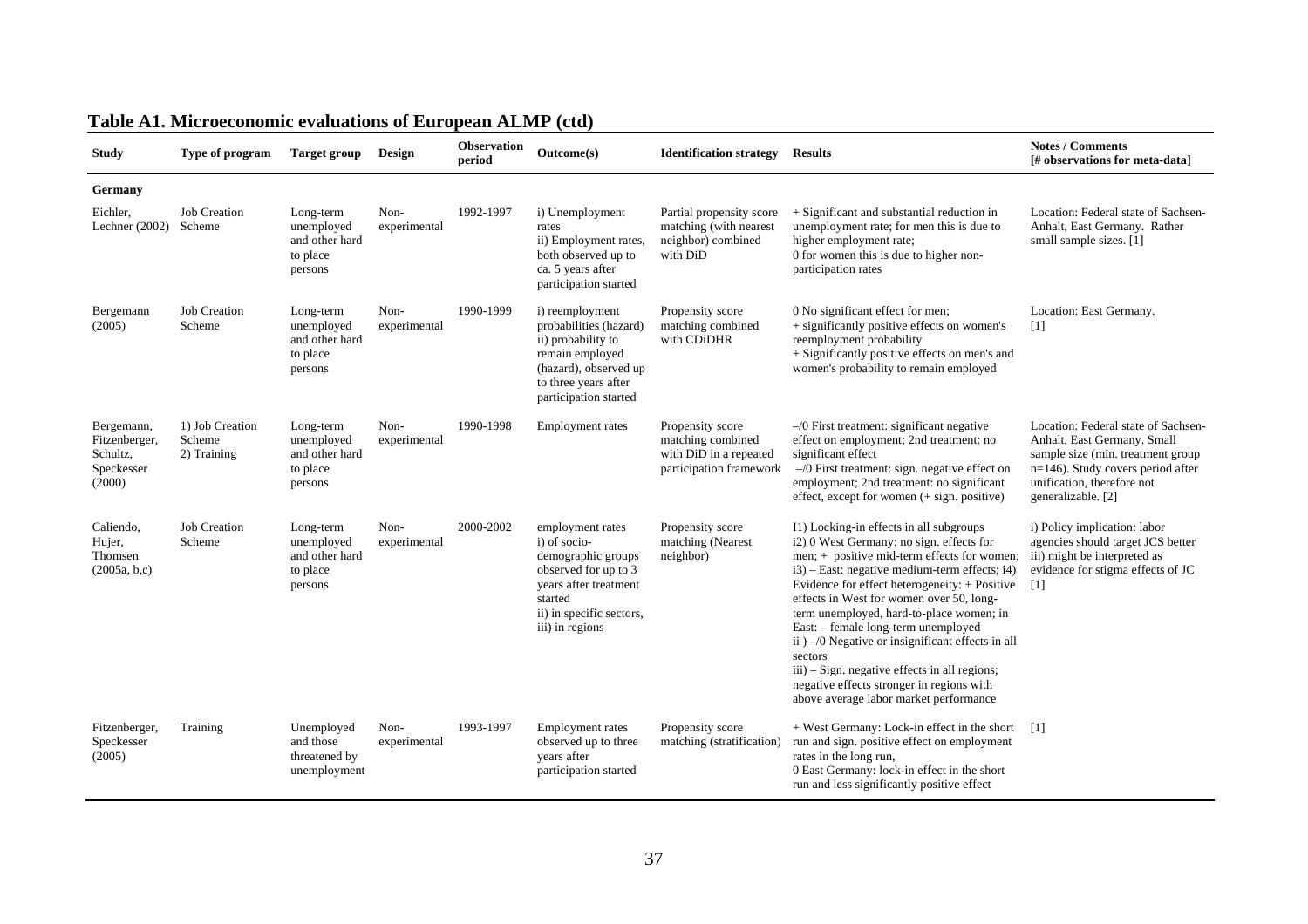| Study                              | Type of program                                                                                                   | Target group                                             | Design               | <b>Observation</b><br>period           | Outcome(s)                                                                                                                   | <b>Identification strategy</b>                                                                                                            | <b>Results</b>                                                                                                                                                                                                                   | <b>Notes / Comments</b><br>[# observations for meta-data]                                                                                                                                                                                                                  |
|------------------------------------|-------------------------------------------------------------------------------------------------------------------|----------------------------------------------------------|----------------------|----------------------------------------|------------------------------------------------------------------------------------------------------------------------------|-------------------------------------------------------------------------------------------------------------------------------------------|----------------------------------------------------------------------------------------------------------------------------------------------------------------------------------------------------------------------------------|----------------------------------------------------------------------------------------------------------------------------------------------------------------------------------------------------------------------------------------------------------------------------|
| Germany (ctd)                      |                                                                                                                   |                                                          |                      |                                        |                                                                                                                              |                                                                                                                                           |                                                                                                                                                                                                                                  |                                                                                                                                                                                                                                                                            |
| Hujer,<br>Thomsen,<br>Zeiss (2004) | Training,<br>$i)$ short-term $(1-3)$<br>months)<br>ii) medium term (6<br>months)<br>iii) long-term (12<br>months) | Unemployed<br>and those<br>threatened by<br>unemployment | Non-<br>experimental | 1999-2002                              | Duration of<br>unemployment and<br>locking-in effect                                                                         | Multivariate duration<br>model (simultaneous<br>model of duration until<br>treatment and duration<br>until transition into<br>employment) | 0 No significant evidence, neither on<br>locking-in nor on effect on unemployment<br>duration<br>0 significant locking-in, no significant effect<br>on U duration<br>- significant locking-in, significantly rises U<br>duration | Location: East Germany. Evidence<br>of locking-in effects for programs<br>of 6 and 12 months. Acc. to the<br>authors, one has to take severe<br>shortage of labor demand in East<br>Germany into account when<br>interpreting the results. [1]                             |
| Hujer, Wellner<br>(2000)           | Training                                                                                                          | Unemployed<br>and those<br>threatened by<br>unemployment | Non-<br>experimental | 1985-1992<br>West<br>1990-1992<br>East | duration of<br>unemployment after<br>treatment (hazard rate<br>of transition from U<br>to $E$ )                              | Propensity score<br>matching (West:<br>oversampling)                                                                                      | + West: treatment significantly reduces<br>unemployment duration,<br>0 East: no significant effect;<br>Short-term programs perform better than<br>long-term programs                                                             | Rather small sample size (treatment<br>group West Germany: n=87).<br>Moreover, results for East<br>Germany refer to peculiar period<br>shortly after unification. [1]                                                                                                      |
| Klose, Bender<br>(2000)            | Training                                                                                                          | Unemployed<br>and those<br>threatened by<br>unemployment | Non-<br>experimental | 1986-1990                              | i) Unemployment<br>duration<br>ii) employment<br>stability<br>both observed up to 3<br>years after completing<br>the measure | Hierarchical covariate<br>matching                                                                                                        | 0 No significant effect of training on<br>unemployment duration<br>- training significantly reduces job stability                                                                                                                | Location: West Germany. [1]                                                                                                                                                                                                                                                |
| Lechner (2000) Training            |                                                                                                                   | Unemployed<br>and those<br>threatened by<br>unemployment | Non-<br>experimental | 1990-1994                              | Unemployment rate<br>observed up to 3 years<br>after completing the<br>training measure                                      | Partial propensity score<br>matching (with varying<br>caliper)                                                                            | $-\prime$ 0 In the short run, training significantly<br>increases unemployment rates;<br>in the long run (3 years), no significant<br>effects                                                                                    | Location: East Germany. Negative<br>results might be due to short period<br>of observation (see<br>Lechner/Miquel/Wunsch (2005).<br>Rather small sample size (max n=<br>116). Study covers period shortly<br>after unification, therefore rather<br>not generalizable. [1] |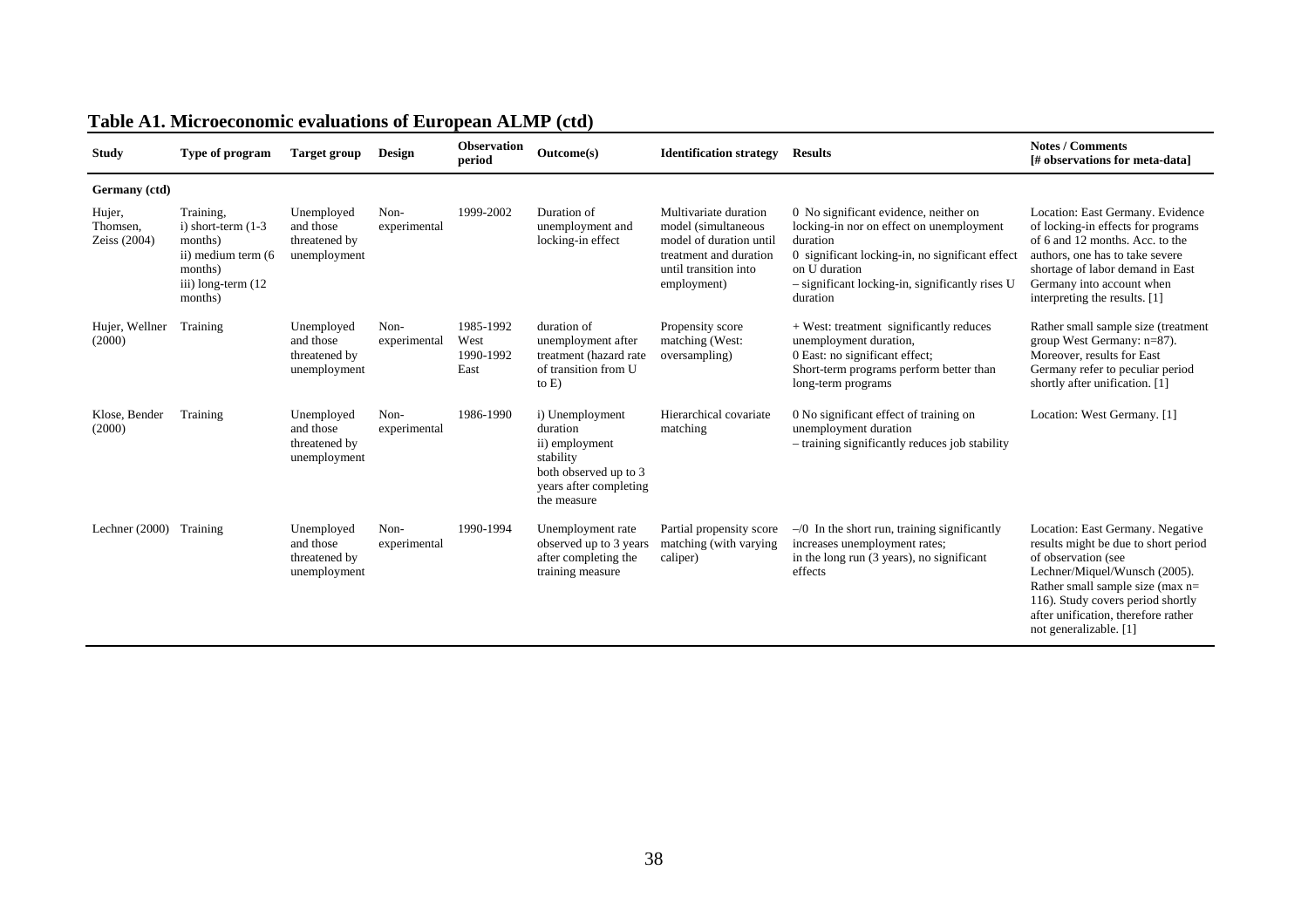| <b>Study</b>                                | Type of program                                   | <b>Target group</b>                                      | Design               | <b>Observation</b><br>period | Outcome(s)                                                                                                                              | <b>Identification strategy</b>                                                                                                        | <b>Results</b>                                                                                                                                                                                                                                                                                                                                                                                                                                                                                                                                    | <b>Notes / Comments</b><br>[# observations for meta-data]                                                                                                                                                                                                                                                                                                                                                                                                                                                             |
|---------------------------------------------|---------------------------------------------------|----------------------------------------------------------|----------------------|------------------------------|-----------------------------------------------------------------------------------------------------------------------------------------|---------------------------------------------------------------------------------------------------------------------------------------|---------------------------------------------------------------------------------------------------------------------------------------------------------------------------------------------------------------------------------------------------------------------------------------------------------------------------------------------------------------------------------------------------------------------------------------------------------------------------------------------------------------------------------------------------|-----------------------------------------------------------------------------------------------------------------------------------------------------------------------------------------------------------------------------------------------------------------------------------------------------------------------------------------------------------------------------------------------------------------------------------------------------------------------------------------------------------------------|
| Germany (ctd)                               |                                                   |                                                          |                      |                              |                                                                                                                                         |                                                                                                                                       |                                                                                                                                                                                                                                                                                                                                                                                                                                                                                                                                                   |                                                                                                                                                                                                                                                                                                                                                                                                                                                                                                                       |
| Lechner,<br>Miquel,<br><b>Wunsch (2004)</b> | Training in West<br>Germany                       | Unemployed<br>and those<br>threatened by<br>unemployment | Non-<br>experimental | 1993-2002                    | i) Employment<br>ii) unemployment<br>iii) monthly earnings<br>all outcomes observed<br>up to seven years after<br>participation started | Propensity score<br>matching (Nearest<br>neighbour matching<br>with weighted<br>oversampling) in a<br>multiple treatment<br>framework | $i$ ) + Short training: significantly positive<br>effect on employment in short and long run<br>$+/0$ Long training: significantly positive<br>effect on employment in short run, no<br>significant effect in the long run<br>$+$ Retraining: sign. negative effect in the<br>short run, sign. positive effect in the long run<br>0 Practice firm: no significant effects<br>ii) 0 No significant positive effect on<br>unemployment for all programs<br>iii) + Significantly positive effects on<br>monthly earnings for short and long training | Examination of compensation of<br>locking-in effects after 7 years in<br>terms of total time in employment:<br>- positive gain in total time<br>employed for short training (6)<br>months) and long training (3)<br>months)<br>- no sign. result for practice firms<br>- loss in total time employed for<br>retraining; similar results for time<br>of benefit receipt.<br>Study gives insights on long-term<br>effects of training programs $\&$<br>stresses need for long-term<br>perspective.<br>$\lceil 1 \rceil$ |
| Lechner,<br>Miquel,<br>Wunsch (2005)        | Training in East<br>Germany                       | Unemployed<br>and those<br>threatened by<br>unemployment | Non-<br>experimental | 1993-2002                    | i) Employment<br>ii) unemployment<br>iii) monthly earnings<br>all outcomes observed<br>up to eight years after<br>participation started | propensity score<br>matching (Nearest<br>neighbour matching<br>with weighted<br>oversampling) in a<br>multiple treatment<br>framework | i) + Short training: sign. negative effect in<br>the very short run and positive effect in the<br>long run on employment<br>0 Long training: sign. negative effect in the<br>short run and insignificant effect in the long<br>run on employment<br>+ Retraining: sign. negative effect in the<br>short run and sign. positive effect on the long<br>run on employment<br>ii) in the short run vice versa to i) and in the<br>long run zero<br>$iii) +$ increase in 100 to 200 EUR in the long<br>run for all programs, except practice firms     | Locking-in effects are over<br>compensated in the long run (after<br>one to three years). Some<br>peculiarities in the allocation of<br>training measures after unification<br>need special attention, especially<br>men being extensively re-trained in<br>the construction sector before the<br>sector collapsed. The study stresses<br>the need for a long-term<br>perspective when effects of training<br>measures are examined.<br>[1]                                                                           |
| Hujer,<br>Caliendo,<br>Thomsen,<br>(2005)   | Placement<br>Assistance, Job<br>Search Assistance | Unemployed                                               | Non-<br>experimental | 2001-2002                    | <b>Employment</b> rates<br>observed up to 21<br>months after<br>participation started                                                   | Propensity score<br>matching (nearest<br>neighbour without<br>replacement)                                                            | + Significant positive effect of placement<br>assistance for men and women; significant<br>positive effect of job search assistance for<br>women in southern region;<br>- significant negative effect of job search<br>assistance for men                                                                                                                                                                                                                                                                                                         | Location: Federal state of Hessen,<br>West Germany.<br>[1]                                                                                                                                                                                                                                                                                                                                                                                                                                                            |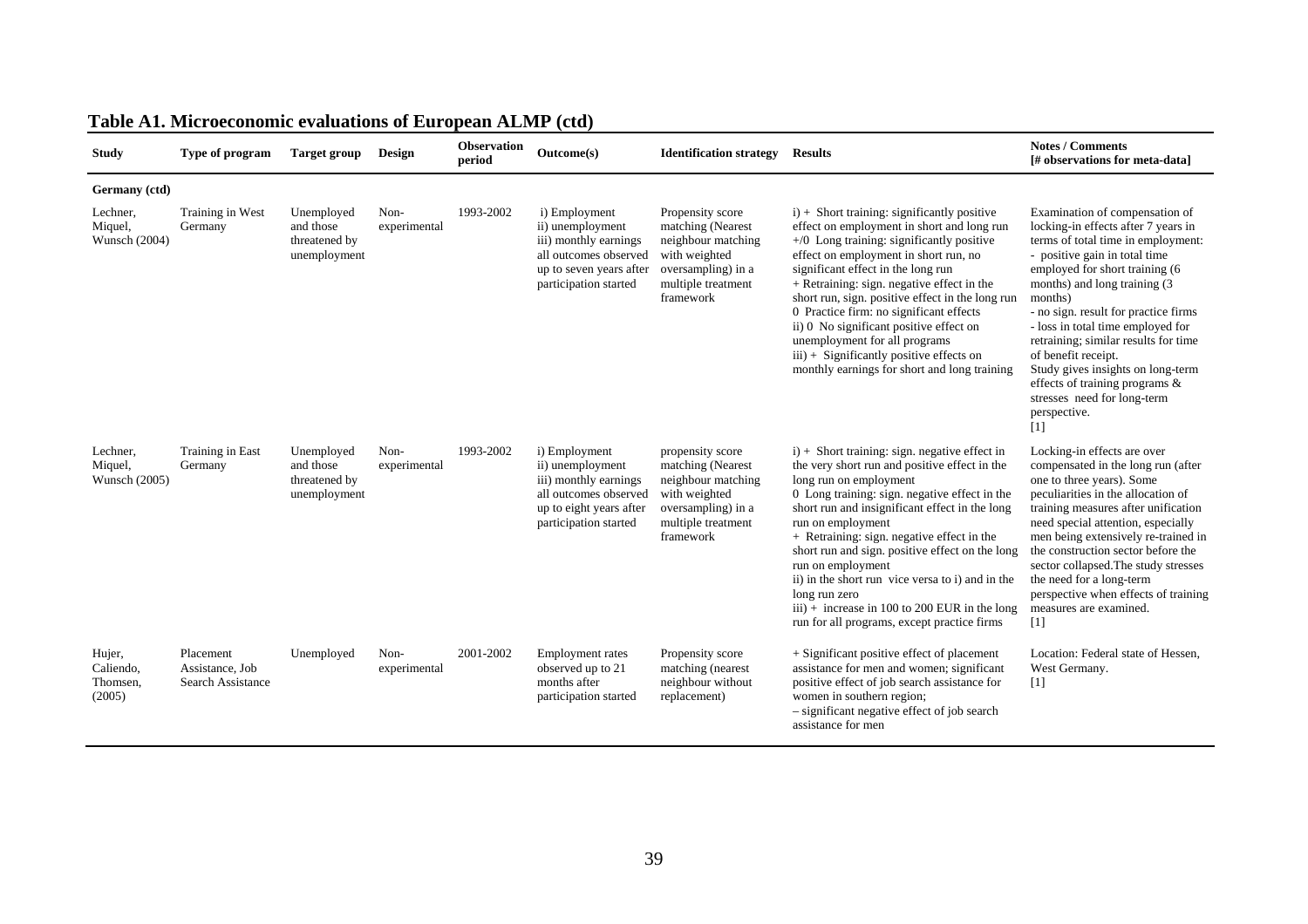| <b>Study</b>                                  | Type of program                                                      | <b>Target group</b>                      | Design               | $\sum_{i=1}^{n}$<br><b>Observation</b><br>period | Outcome(s)                                                                                                                                         | <b>Identification strategy</b>                     | <b>Results</b>                                                                                               | <b>Notes / Comments</b><br>[# observations for meta-data]                                                           |
|-----------------------------------------------|----------------------------------------------------------------------|------------------------------------------|----------------------|--------------------------------------------------|----------------------------------------------------------------------------------------------------------------------------------------------------|----------------------------------------------------|--------------------------------------------------------------------------------------------------------------|---------------------------------------------------------------------------------------------------------------------|
| Germany (ctd)                                 |                                                                      |                                          |                      |                                                  |                                                                                                                                                    |                                                    |                                                                                                              |                                                                                                                     |
| Hujer,<br>Caliendo, Radi<br>(2004)            | Wage subsidies<br>(EGZ, ABM,<br>SAM)                                 | Unemployed<br>(hard-to-place)            | Non-<br>experimental | 1995-1999                                        | Firm's employment<br>development                                                                                                                   | Propensity score<br>matching combined<br>with CDiD | 0 No significant employment effect                                                                           | Location: West Germany. Unit of<br>observation is firm; Degree of<br>homogeneity of pooled measures<br>unclear. [1] |
| Jaenichen<br>(2002)                           | Wage subsidies<br>(EGZ)                                              | Unemployed,<br>hard-to-place             | Non-<br>experimental | 1999-2001                                        | Being registered as<br>unemployed observed<br>up to 23 months after<br>participation started                                                       | Propensity score<br>matching (nearest<br>neighbor) | + Treatment significantly reduces<br>unemployment rates                                                      | $[1]$                                                                                                               |
| <b>Hungary</b>                                |                                                                      |                                          |                      |                                                  |                                                                                                                                                    |                                                    |                                                                                                              |                                                                                                                     |
| Micklewright<br>and Nagy<br>(2003)            | Monitoring                                                           | Unemploy-<br>ment benefits<br>recipients | Experimental         | 2003                                             | Re-employment rates                                                                                                                                | Duration model                                     | 0 overall<br>+ Only positive and significant effect on<br>women over age 30                                  | Results modestly generalizable due<br>to special character of the<br>Hungarian unemployment benefit<br>system. [1]  |
| <b>Italy</b>                                  |                                                                      |                                          |                      |                                                  |                                                                                                                                                    |                                                    |                                                                                                              |                                                                                                                     |
| Paggiaro,<br>Rettore,<br>Trivellato<br>(2005) | <b>Italian Mobility</b><br>List                                      | Workers in the<br>List                   | Non-<br>experimental | 1995-1999                                        | Probability of<br>transition to a new job                                                                                                          | Propensity score<br>matching                       | + positive impact for men eligible for the<br>active component only.<br>0 no significant effect for females. | $[1]$                                                                                                               |
| Caroleo,<br>Pastore (2002)                    | The various ALMP<br>targeted to<br>the youth long term<br>unemployed | Young<br>unemployed                      | Non-<br>experimental | March to<br><b>June 2000</b>                     | Probability of<br>transition to a<br>different labor market<br>status (unemployed,<br>formal, informal<br>sector, apprenticeship<br>contract, etc) | Multinomial logit<br>model                         | 0 no significant impact of the policy<br>variables.                                                          | [1]                                                                                                                 |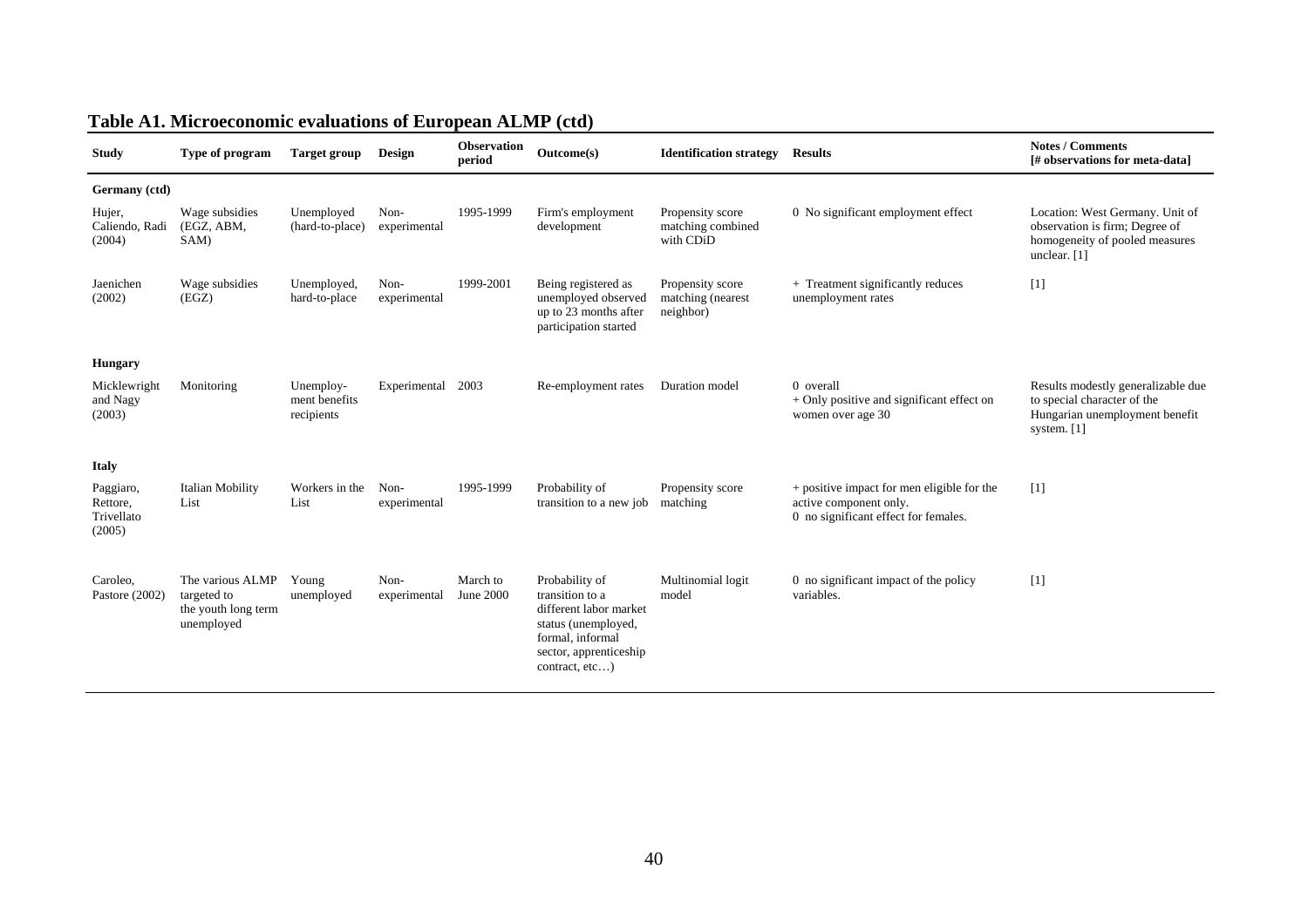| <b>Study</b>                                                  | Type of program                                                                                      | Target group                                                                                   | Design                 | <b>Observation</b><br>period | Outcome(s)                                                       | <b>Identification strategy</b>      | <b>Results</b>                                                                                                                                                                  | <b>Notes / Comments</b><br>[# observations for meta-data]                                                                                         |
|---------------------------------------------------------------|------------------------------------------------------------------------------------------------------|------------------------------------------------------------------------------------------------|------------------------|------------------------------|------------------------------------------------------------------|-------------------------------------|---------------------------------------------------------------------------------------------------------------------------------------------------------------------------------|---------------------------------------------------------------------------------------------------------------------------------------------------|
| <b>Netherlands</b>                                            |                                                                                                      |                                                                                                |                        |                              |                                                                  |                                     |                                                                                                                                                                                 |                                                                                                                                                   |
| Abbring, Van<br>den Berg, Van<br><b>Ours</b> (2005)           | Sanctions                                                                                            | Unemploy-<br>ment insurance<br>recipients                                                      | Non-<br>experimental   | 1992-1993                    | Re-employment rates                                              | Bivariate duration<br>model         | + Substantial and significant increase in re-<br>employment rates                                                                                                               | Policy in its current content is<br>successful. Results appear<br>generalizable. [1]                                                              |
| De Jong,<br>Lindeboom,<br>Van der<br>Klaauw (2005)            | Screening of<br>eligibility criteria                                                                 | Potential<br>disability<br>insurance<br>applicants                                             | Experimental 2001-2003 |                              | Sickness absenteeism<br>and disability<br>insurance inflow rates | Difference-in-<br>difference        | + Stricter screening reduces sickness<br>absenteeism and number of disability<br>insurance applications                                                                         | Screening reduces moral hazard of<br>benefits programs. Authors<br>recommend introduction of policy<br>also in control regions. [1]               |
| Gorter and<br>Kalb (1996)                                     | 1) counseling, 2)<br>monitoring                                                                      | Unemploy-<br>ment insurance<br>recipients                                                      | Experimental 1989-1990 |                              | Re-employment rates                                              | Duration model                      | 0 mixed, pointing towards an insignificant<br>effect.<br>- for temporary contract workers                                                                                       | Large agreements with<br>international literature on similar<br>policies. [1]                                                                     |
| Van den Berg,<br>Van der<br>Klaauw (2006)                     | 1) counseling, 2)<br>monitoring                                                                      | Unemploy-<br>ment insurance<br>recipients with<br>relatively good<br>labor market<br>prospects | Experimental 1998-1999 |                              | Re-employment rates                                              | Duration models                     | 0 Small and insignificant positive effect                                                                                                                                       | Large agreements with<br>international literature on similar<br>policies. Policy might be more<br>successful for other target<br>populations. [1] |
| Van den Berg,<br>Van der<br>Klaauw, Van<br><b>Ours</b> (2004) | Sanctions                                                                                            | Welfare<br>recipients                                                                          | Non-<br>experimental   | 1994-1996                    | Re-employment rates                                              | Bivariate duration<br>model         | + Substantial and significant increase in re-<br>employment rates                                                                                                               | Policy in its current content is<br>successful. Results appear<br>generalizable. [1]                                                              |
| <b>Norway</b>                                                 |                                                                                                      |                                                                                                |                        |                              |                                                                  |                                     |                                                                                                                                                                                 |                                                                                                                                                   |
| Lorentzen,<br>Dahl (2005)                                     | Employment<br>programs and<br>training programs                                                      | Social<br>assistance<br>recipients                                                             | Non-<br>experimental   | 1992-1999                    | Annual gross earnings                                            | Propensity score<br>matching        | - Negative and non-significant effects for<br>employment programs, at least positive gains<br>for individuals with medium chances<br>+ Positive but modest effects for training | $[2]$                                                                                                                                             |
| Røed, Raaum<br>(2003)                                         | 1) Training<br>2) Temporary<br>public employment<br>3) wage subsidies<br>4) work practice<br>schemes | Unemployed                                                                                     | Non-<br>experimental   | 1989-2002                    | Unemployment<br>duration and<br>transition to<br>employment      | Dependent risk hazard<br>rate model | 0 Average net effect is around zero<br>+ Substantial positive effects for individuals<br>with poor prospects<br>Benefits do not exceed the costs except for<br>male immigrants  | The various types of programs are<br>pooled together in the empirical<br>analysis. [0; program type not<br>distinguishable]                       |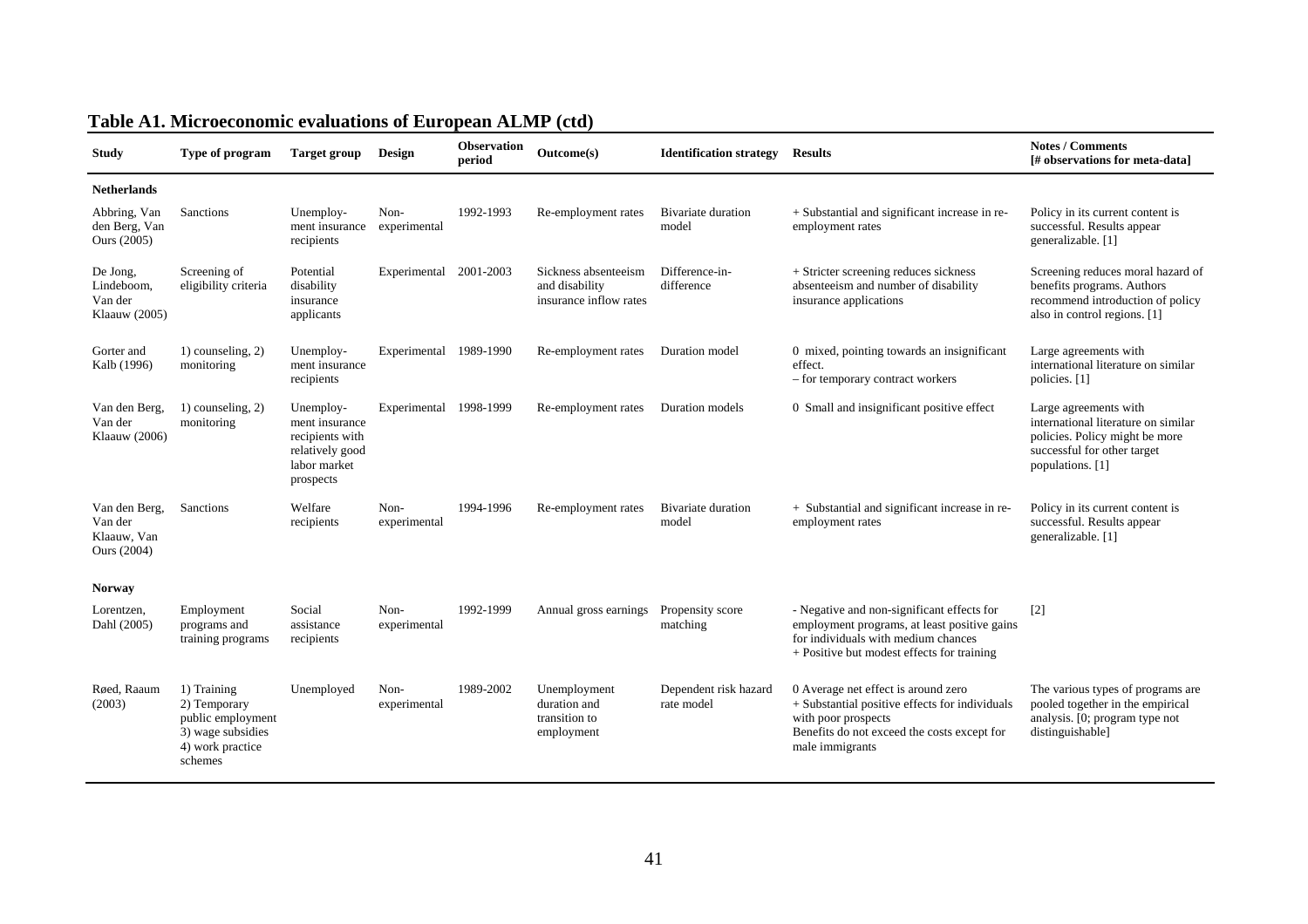| Study                                       | Type of program                                                                | Target group          | <b>Design</b>        | <b>Observation</b><br>period | Outcome(s)                                       | <b>Identification strategy</b>                                             | <b>Results</b>                                                                                                                                                                                                                                                                                 | <b>Notes / Comments</b><br>[# observations for meta-data]                                                              |
|---------------------------------------------|--------------------------------------------------------------------------------|-----------------------|----------------------|------------------------------|--------------------------------------------------|----------------------------------------------------------------------------|------------------------------------------------------------------------------------------------------------------------------------------------------------------------------------------------------------------------------------------------------------------------------------------------|------------------------------------------------------------------------------------------------------------------------|
| Norway (ctd)                                |                                                                                |                       |                      |                              |                                                  |                                                                            |                                                                                                                                                                                                                                                                                                |                                                                                                                        |
| Zhang $(2003)$                              | Training, wage<br>subsidies.<br>employment<br>programs                         | Unemployed            | Non-<br>experimental | 1990-2000                    | Transition to<br>employment                      | Mixed proportional<br>hazard rate (MPH)<br>model                           | + Positive effects for training<br>+ Positive effects for wage subsidies<br>0 No overall effects for employment<br>programs, but some benefits for youth                                                                                                                                       | [3]                                                                                                                    |
| Aakvik (2003),<br>Aakvik and<br>Dahl (2006) | Educational<br>programs                                                        | Disabled              | Non-<br>experimental | 1995-1998                    | Transition to<br>employment                      | Selection models                                                           | 0 No significant effect                                                                                                                                                                                                                                                                        | $[2]$                                                                                                                  |
| Raaum, Torp,<br>Zhang (2002)                | Training                                                                       | Unemployed            | Non-<br>experimental | 1992-1997                    | Earnings                                         | Propensity score<br>matching                                               | + Positive effects for participants with recent [1]<br>labor market experience<br>0 Lower or insignificant effects for labor<br>market entrants<br>Cost-beneficial for experienced women<br>Benefits for experienced men close to direct<br>costs and lower for labor market entrants          |                                                                                                                        |
| Hardoy (2001)                               | Employment,<br>vocational, training<br>programs and<br>combination<br>programs | Young<br>unemployed   | Non-<br>experimental | 1989-1993                    | Employment<br>probability and<br>education level | Maximum likelihood<br>method                                               | 0 Overall, no positive effects on employment [2]<br>or education<br>- Negative effects for (classroom) training<br>- Negative effects for vocational programs<br>Increased employment probability for<br>employment and combination programs for<br>women<br>No effects for men of any program |                                                                                                                        |
| Poland                                      |                                                                                |                       |                      |                              |                                                  |                                                                            |                                                                                                                                                                                                                                                                                                |                                                                                                                        |
| Kluve,<br>Lehmann,<br>Schmidt<br>(2005)     | 1) Training, 2)<br>Wage subsidies                                              | Unemployed<br>adults  | Non-<br>experimental | 1992-1996                    | <b>Employment</b> rates                          | <b>Exact Covariate</b><br>Matching                                         | + Training has positive effects,<br>- wage subsidies negative effects,<br>particularly for men                                                                                                                                                                                                 | Evidence of "benefit churning": In<br>wage subsidy scheme, individuals<br>participate to restore eligibility.<br>$[2]$ |
| Portugal                                    |                                                                                |                       |                      |                              |                                                  |                                                                            |                                                                                                                                                                                                                                                                                                |                                                                                                                        |
| Centeno,<br>Centeno, Novo<br>(2004)         | Job search<br>assistance and<br>small basic skills<br>courses                  | (Young)<br>unemployed | Non-<br>experimental | 1997-2001                    | Unemployment<br>duration and wages               | Propensity score<br>matching and<br>difference-in-difference<br>estimators | 0 Small, insignificant impact on<br>unemployment duration<br>- Negative but insignificant effect on wages,<br>large negative impact for men, no impact for<br>women                                                                                                                            | $[2]$                                                                                                                  |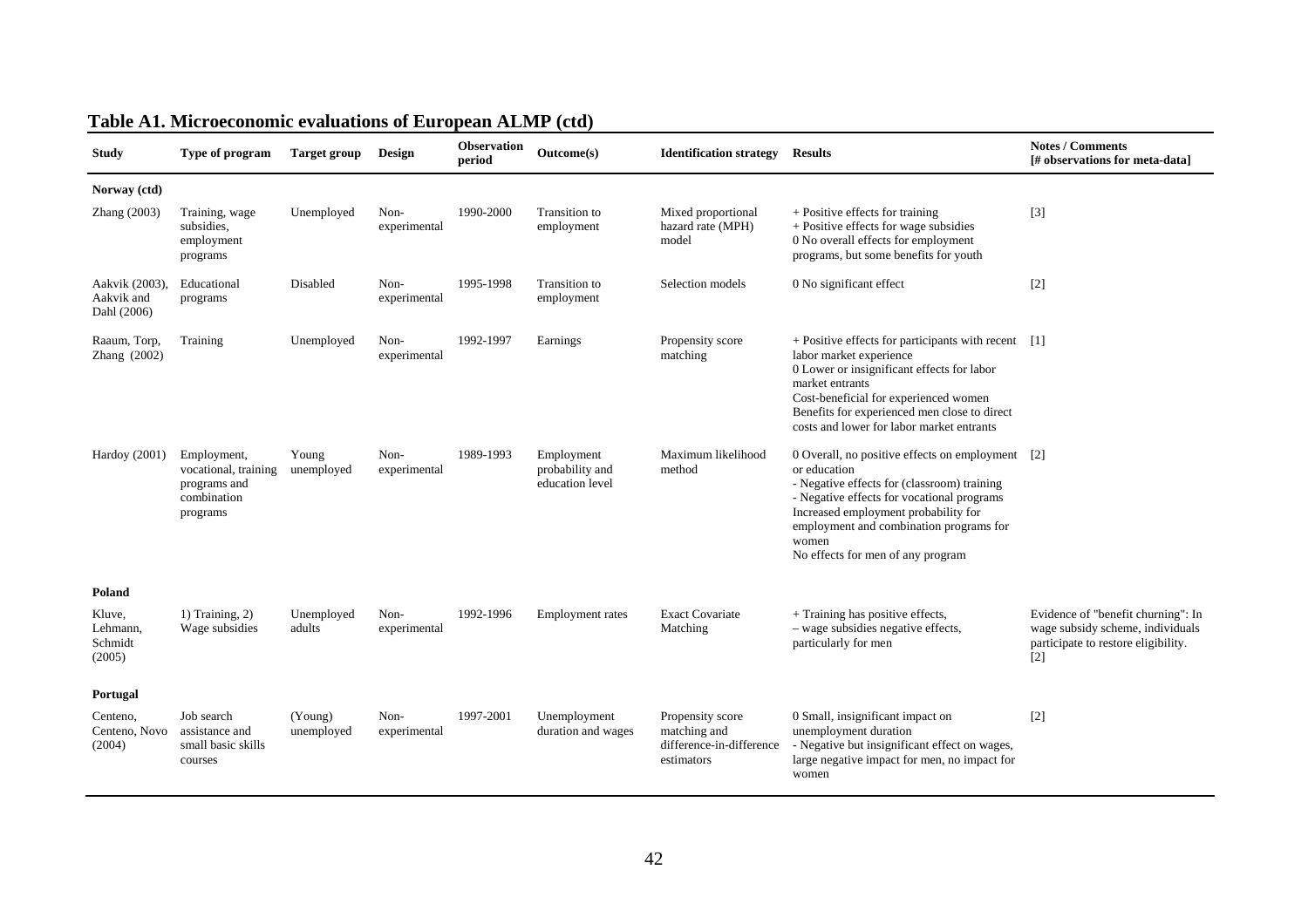| Study                                          | Type of program                                               | Target group                                             | Design               | <b>Observation</b><br>period        | Outcome(s)                                                      | <b>Identification strategy</b>                                                     | <b>Results</b>                                                                                                                                                                                                                                                                                                                   | <b>Notes / Comments</b><br>[# observations for meta-data]    |
|------------------------------------------------|---------------------------------------------------------------|----------------------------------------------------------|----------------------|-------------------------------------|-----------------------------------------------------------------|------------------------------------------------------------------------------------|----------------------------------------------------------------------------------------------------------------------------------------------------------------------------------------------------------------------------------------------------------------------------------------------------------------------------------|--------------------------------------------------------------|
| Spain                                          |                                                               |                                                          |                      |                                     |                                                                 |                                                                                    |                                                                                                                                                                                                                                                                                                                                  |                                                              |
| Arellano<br>(2005)                             | Training                                                      | Unemployed                                               | Non-<br>experimental | 2000-2001                           |                                                                 | Mixed proportional<br>hazard rate (MPH)<br>model                                   | $+$ Positive effects, higher for women than for [1]<br>men                                                                                                                                                                                                                                                                       |                                                              |
| Sweden                                         |                                                               |                                                          |                      |                                     |                                                                 |                                                                                    |                                                                                                                                                                                                                                                                                                                                  |                                                              |
| Albrecht, van<br>den Berg,<br>Vroman $(2005)$  | <b>Adult Education</b><br>Initiative                          | 25-55 old<br>unemployed<br>adults                        | Non-<br>experimental | 1990-2000                           | Earnings,<br>employment<br>probability                          | Fixed effects.<br>conditional difference-<br>in-differences.<br>conditional probit | + Positive employment effects for young<br>men,<br>0 no average income effects for men and no<br>significant effects for women at all                                                                                                                                                                                            | $\lceil 1 \rceil$                                            |
| Andrén.<br>Andrén (2002)                       | Labor market<br>training                                      | Unemployed                                               | Non-<br>experimental | 1993-1997                           | Employment<br>probability                                       | Latent index sample<br>selection model                                             | + Small positive effects for Swedish-born,<br>$-\prime$ + Negative effects for Foreign-born in the<br>first year, positive afterwards                                                                                                                                                                                            | [1]                                                          |
| Andrén.<br>Gustafsson<br>(2002)                | Labor market<br>training                                      | Unemployed                                               | Non-<br>experimental | 1984/1985<br>1987/1988<br>1990/1991 | Earnings                                                        | Switching regression<br>model                                                      | + Positive effects for Swedish-born and<br>Foreign-born for the first two cohorts;<br>$-$ / 0 Negative effects for Foreign-born and no<br>effects for Swedish-born for the last cohort;<br>$-$ /0 Negative or low pay-off for young adults<br>and individuals with primary education;<br>Better pay-off for males than for women | $\lceil 3 \rceil$                                            |
| Carling,<br>Gustafson<br>(1999)                | $1)$ Self-<br>employment grants<br>2) employment<br>subsidies | Inflow during<br>the period June<br>1995 to Dec.<br>1996 | Non-<br>experimental | 1995-1999                           | Employment duration                                             | IV, hazard regression<br>model                                                     | + Employment duration is higher for<br>participants in self-employment grants<br>relative to subsidized employment<br>participants.                                                                                                                                                                                              | [0; effectiveness relative to non-<br>participation unclear] |
| Forslund,<br>Johansson,<br>Lindqvist<br>(2004) | Employment<br>subsidies in the<br>private sector              | Unemployed                                               | Non-<br>experimental | 1998-2002                           | Unemployment<br>duration                                        | Exact matching,<br>instrumental variable<br>(IV) methods                           | + Positive effect, decreased duration by 8<br>months.<br>- indications for large dead-weight and<br>substitution effects.                                                                                                                                                                                                        | $[1]$                                                        |
| Fredriksson,<br>Johansson<br>(2003)            | Job creation<br>programs, training                            | Unemployed                                               | Non-<br>experimental | 1993-1997                           | Outflow to<br>employment                                        | Propensity score<br>matching                                                       | - Reduced outflow to employment by around [2]<br>40 percent for both programs,<br>- long-run effects more negative for job<br>creation schemes.                                                                                                                                                                                  |                                                              |
| Harkman,<br>Jansson,<br>Tamás (1996)           | Labor market<br>training                                      |                                                          | Non-<br>experimental | 1993                                | Regular employment<br>and wages after 6<br>months and 2,5 years |                                                                                    | $+/0$ Positive effect for long-term employment [1]<br>and earnings, no short-term effect for<br>employment                                                                                                                                                                                                                       |                                                              |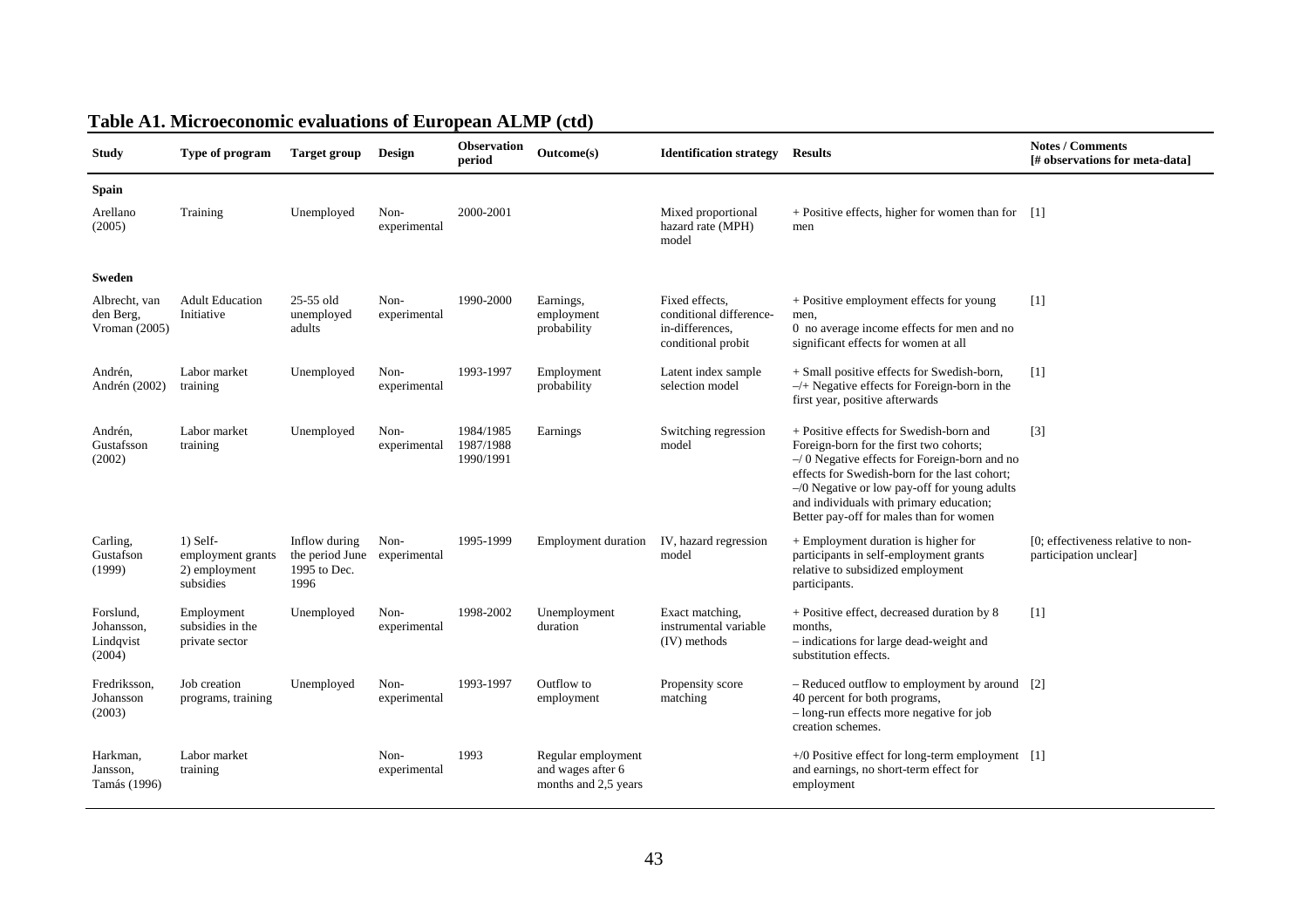| Study                                 | Type of program                                                                          | <b>Target group</b>        | <b>Design</b>        | <b>Observation</b><br>period | Outcome(s)                                                                                 | <b>Identification strategy</b>                                            | <b>Results</b>                                                                                                                                                                                                      | <b>Notes / Comments</b><br>[# observations for meta-data]    |
|---------------------------------------|------------------------------------------------------------------------------------------|----------------------------|----------------------|------------------------------|--------------------------------------------------------------------------------------------|---------------------------------------------------------------------------|---------------------------------------------------------------------------------------------------------------------------------------------------------------------------------------------------------------------|--------------------------------------------------------------|
| Sweden (ctd)                          |                                                                                          |                            |                      |                              |                                                                                            |                                                                           |                                                                                                                                                                                                                     |                                                              |
| Larsson $(2002)$                      | 1) Youth practice,<br>2) labor market<br>training                                        | $20-24$ years<br>old youth | Non-<br>experimental | 1985-1995                    | (i)Earnings,<br>(ii)employment<br>probability,<br>(iii) probability of<br>entering studies | OLS, Probit, Matching                                                     | - Negative effects on earnings and<br>employment probability.                                                                                                                                                       | $[2]$                                                        |
| Richardson.<br>van den Berg<br>(2001) | Vocational<br>employment-<br>training program                                            | Unemployed                 | Non-<br>experimental | 1993-2000                    | Transition rate from<br>unemployment to<br>employment                                      | Bivariate duration<br>models                                              | $0/+$ Net effect on unemployment duration<br>about zero (taking time spent within the<br>program in account), Significantly higher<br>transition rate from unemployment to<br>employment after participation        | $[1]$                                                        |
| Sacklén (2002)                        | Employment<br>subsidy in the<br>public sector                                            | Unemployed                 | Non-<br>experimental | 1991-1997                    | Re-employment<br>probability                                                               | Multiple equation<br>model and maximum<br>likelihood estimation<br>method | + Increased (long-term) employment<br>probability by 5 to 10 percentage points.                                                                                                                                     | $[1]$                                                        |
| Stenberg<br>(2003)                    | 1) Adult Education<br>Initiative<br>2) vocational part<br>of Labor Market<br>Training    | Unemployed                 | Non-<br>experimental | 1996-2000                    | Earnings, mobility<br>between branches                                                     | OLS, IV, Logit                                                            | - Negative effect on wage and mobility<br>compared to LMT vocational part                                                                                                                                           | [0; effectiveness relative to non-<br>participation unclear] |
| Stenberg<br>(2005)                    | 1) Adult Education<br>Initiative 2) Labor<br><b>Market Training</b>                      | Unemployed                 | Non-<br>experimental | 1997-2002                    | Incidence of<br>Unemployment,<br>Unemployment<br>duration                                  | Bivariate probit model,<br>Powell IV                                      | 0 Decreased incidence of unemployment, but<br>increased unemployment duration compared<br>to LMT                                                                                                                    | [0; effectiveness relative to non-<br>participation unclear] |
| Switzerland                           |                                                                                          |                            |                      |                              |                                                                                            |                                                                           |                                                                                                                                                                                                                     |                                                              |
| Steiger $(2005)$                      | 9 different<br>programs incl.<br>training,<br>employment<br>programs and<br>interim jobs | Unemployed                 | Non-<br>experimental | 1996-1999                    | 8 different outcomes                                                                       | Propensity score<br>matching                                              | Results sensitive to the definition of<br>nonparticipation.<br>- Negative results for most programs<br>compared to nonparticipation.<br>+ Positive results for most programs<br>compared to a delayed participation | $[0;$ program types not<br>distinguishable]                  |